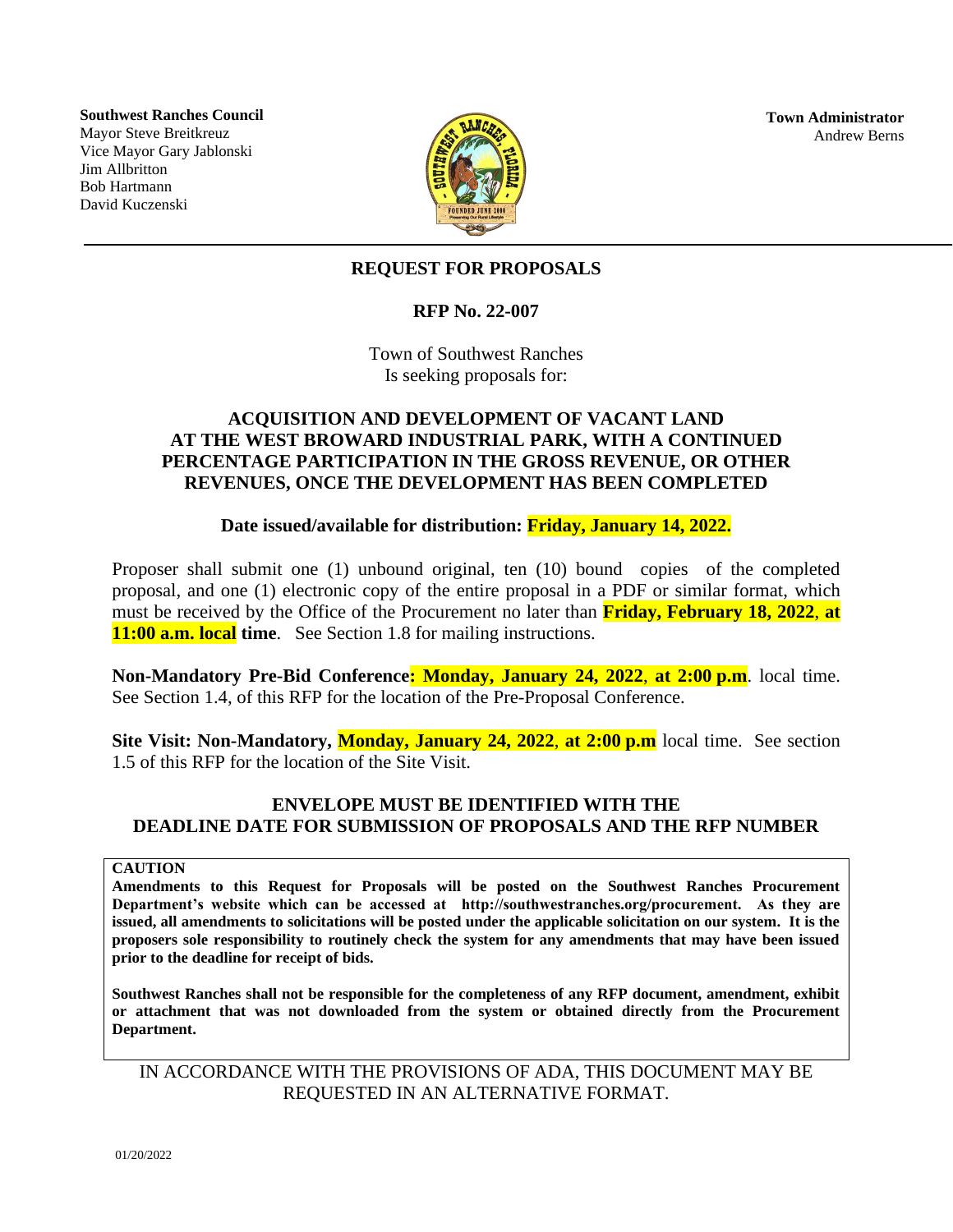# **RFP NO. 22-007 Table of Contents**

| 1.1     |                                                                                    |  |
|---------|------------------------------------------------------------------------------------|--|
| 1.2     |                                                                                    |  |
| 1.3     |                                                                                    |  |
| 1.4     |                                                                                    |  |
| 1.5     |                                                                                    |  |
| 1.6     |                                                                                    |  |
| 1.7     |                                                                                    |  |
|         | THE ANTICIPATED SCHEDULE AND DEADLINE FOR THIS RFP AND APPROVAL OF THE ACQUISITION |  |
|         |                                                                                    |  |
|         |                                                                                    |  |
|         |                                                                                    |  |
|         |                                                                                    |  |
|         |                                                                                    |  |
|         |                                                                                    |  |
|         |                                                                                    |  |
|         |                                                                                    |  |
|         |                                                                                    |  |
| 2.1     |                                                                                    |  |
| $2.2\,$ |                                                                                    |  |
| 2.3     |                                                                                    |  |
| 2.4     |                                                                                    |  |
| 2.5     |                                                                                    |  |
| 2.6     |                                                                                    |  |
| 2.7     |                                                                                    |  |
| 2.8     |                                                                                    |  |
| 2.9     |                                                                                    |  |
|         |                                                                                    |  |
|         |                                                                                    |  |
|         |                                                                                    |  |
|         | 2.12.1                                                                             |  |
|         | 2.12.2                                                                             |  |
|         | 2.12.3                                                                             |  |
|         | 2.12.4                                                                             |  |
|         |                                                                                    |  |
|         |                                                                                    |  |
|         |                                                                                    |  |
|         |                                                                                    |  |
|         |                                                                                    |  |
|         |                                                                                    |  |
|         |                                                                                    |  |
|         |                                                                                    |  |
|         |                                                                                    |  |
|         |                                                                                    |  |
|         |                                                                                    |  |
|         |                                                                                    |  |
|         |                                                                                    |  |
|         |                                                                                    |  |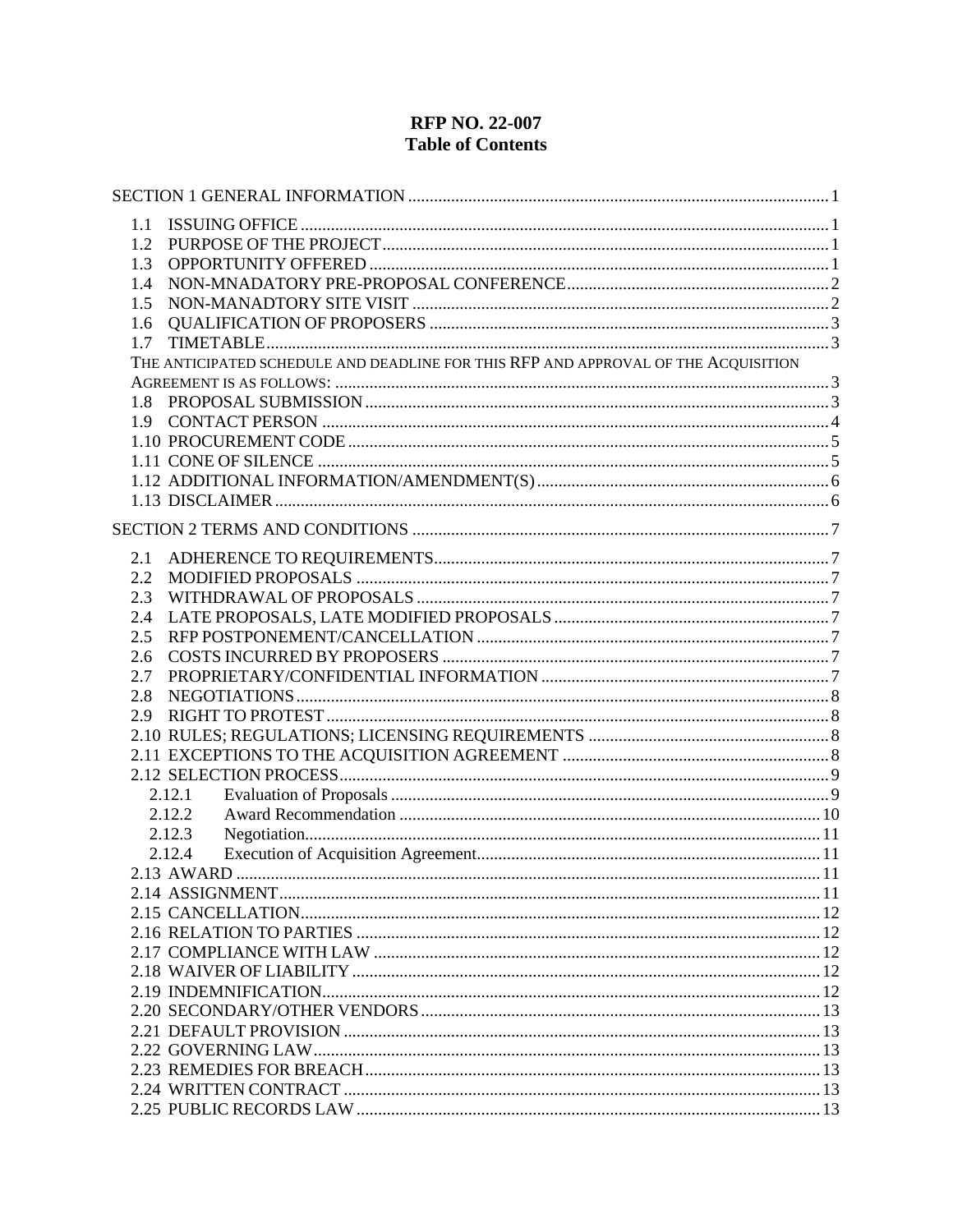| 2.28.1                                                                  |  |
|-------------------------------------------------------------------------|--|
| 2.28.2                                                                  |  |
|                                                                         |  |
|                                                                         |  |
|                                                                         |  |
| 2.32 NON-DISCRIMINATION & EQUAL EMPLOYMENT OPPORTUNITY  16              |  |
|                                                                         |  |
|                                                                         |  |
| 2.35 PUBLIC ENTITY CRIMES/DENIAL OR REVOCATION OF THE RIGHT TO TRANSACT |  |
|                                                                         |  |
|                                                                         |  |
|                                                                         |  |
| 3.1.1                                                                   |  |
| 3.1.2                                                                   |  |
| 3.1.3                                                                   |  |
| 3.1.4                                                                   |  |
| 3.2 EXPERIENCE. QUALIFICATIONS AND FINANCIAL INFORMATION 19             |  |
| 3.2.1                                                                   |  |
| 3.2.2                                                                   |  |
| 3.2.3                                                                   |  |
| 3.2.4                                                                   |  |
| 3.2.5                                                                   |  |
| 3.2.6                                                                   |  |
| 3.2.7                                                                   |  |
|                                                                         |  |
| 3.3.1                                                                   |  |
| 3.3.2                                                                   |  |
| 3.3.3                                                                   |  |
| 3.3.4                                                                   |  |
| 3.3.5                                                                   |  |
| 3.3.6                                                                   |  |
| 3.3.7                                                                   |  |
|                                                                         |  |
| 3.4.1                                                                   |  |
| 3.4.2                                                                   |  |
|                                                                         |  |
|                                                                         |  |
| 4.1                                                                     |  |
|                                                                         |  |
|                                                                         |  |
|                                                                         |  |
|                                                                         |  |
|                                                                         |  |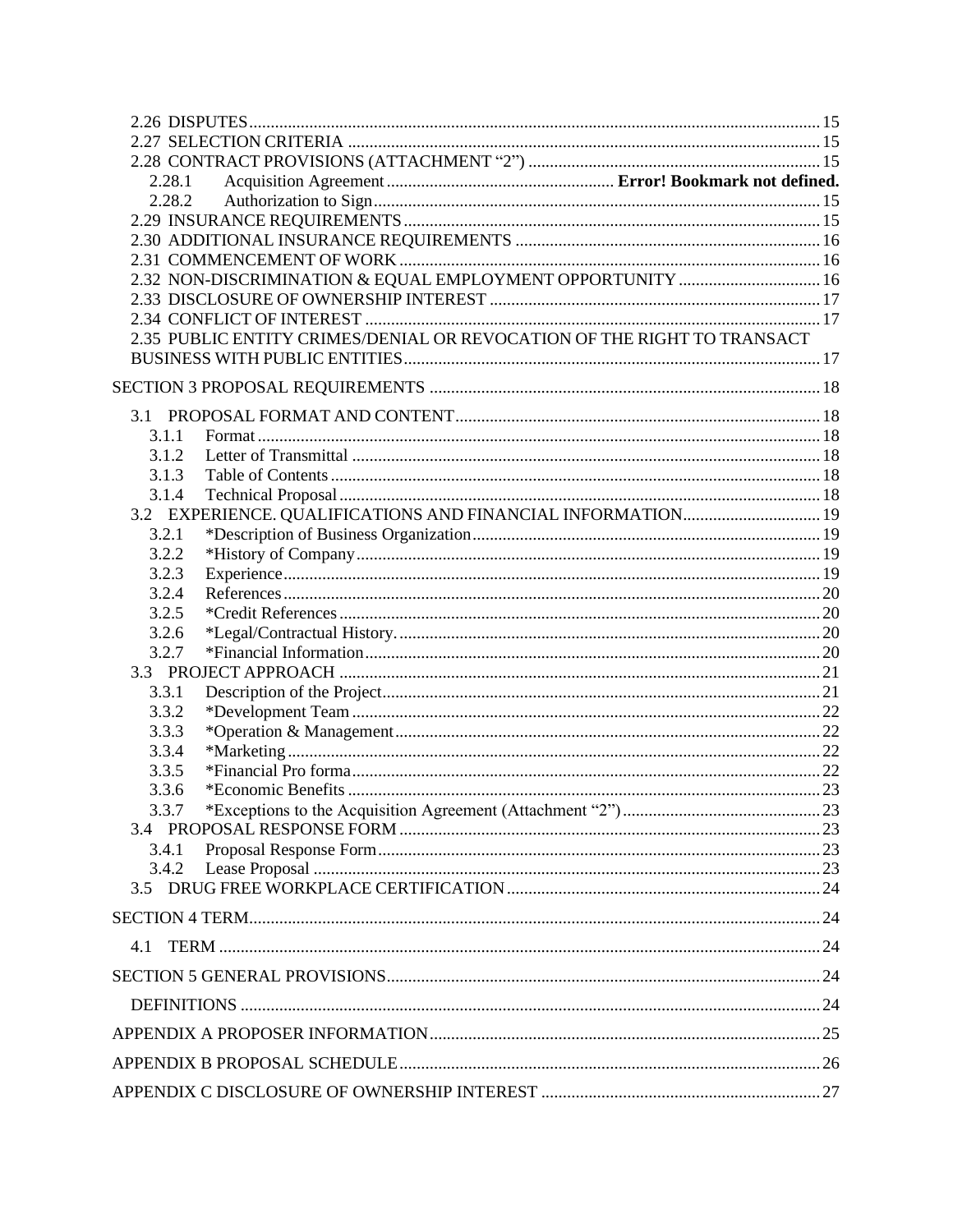| APPENDIX E SWORN STATEMENT PURSUANT TO SECTION 287.133(3) (a) FLORIDA                  |  |
|----------------------------------------------------------------------------------------|--|
|                                                                                        |  |
|                                                                                        |  |
| *APPENDIX I CERTIFICATE OF AUTHORITY (If Individual / Sole Proprietor)37               |  |
|                                                                                        |  |
| *APPENDIX K CERTIFICATE OF AUTHORITY (If Corporation or Limited Liability Company)  39 |  |
|                                                                                        |  |
|                                                                                        |  |
| APPENDIX O ACKNOWLEDGMENT OF CONFORMANCE WITH O.S.H.A. STANDARDS  42                   |  |
|                                                                                        |  |
|                                                                                        |  |
|                                                                                        |  |
|                                                                                        |  |
| APPENDIX X 44 C.F.R. PART 18 - CERTIFICATION REGARDING LOBBYING 47                     |  |
| APPENDIX Y OTHER FEDERAL, STATE AND LOCAL REQUIREMENTS (2 CFR 200                      |  |
|                                                                                        |  |
| ATTACHMENT 1 EXHIBIT B - FEDERAL NON-DISCRIMINATION COVENANTS 53                       |  |
|                                                                                        |  |
|                                                                                        |  |

## EXHIBITS

EXHIBIT "1" – LOCATION MAP EXHIBIT "2" - SURVEY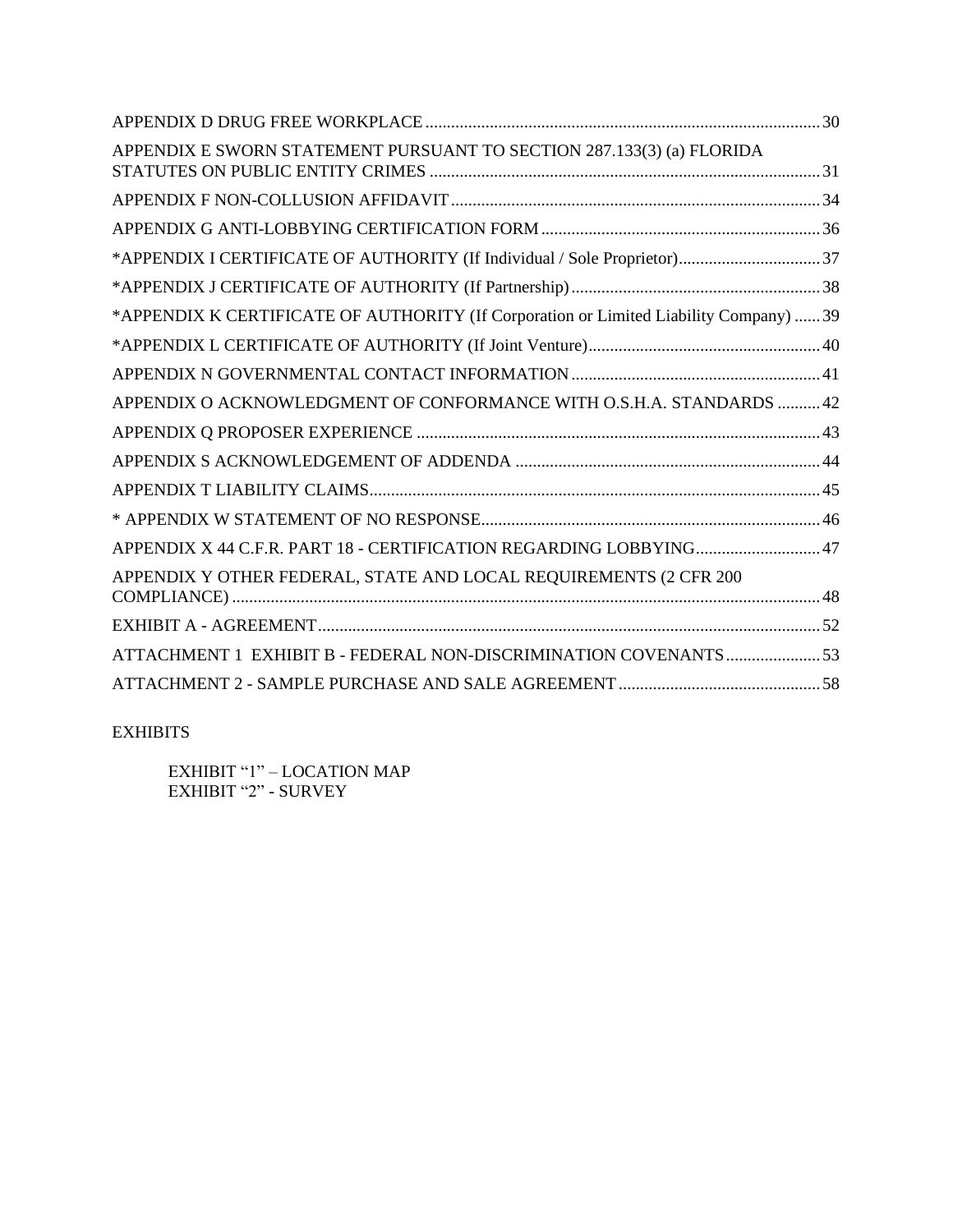## **SECTION 1 GENERAL INFORMATION**

### **1.1 ISSUING OFFICE**

This Request for Proposals ("RFP") is issued by the Town of Southwest Ranches, a political subdivision of the State of Florida ("Town"), by and through its Procurement Department ("Department"). The Department is the SOLE point of contact concerning this RFP. All communications regarding this RFP must be done through the Department (See Section 1.9, Contact Person).

### **1.2 PURPOSE OF THE PROJECT**

The Department is soliciting alternate proposals from qualified and experienced firms to acquire, and to develop three (3) parcels of land, containing approximately  $24.3622 +1$  acres of unimproved land ("Property"), owned by the Town, with a continued percentage participation in the gross rental revenue, or other revenues, once the development has been completed. The parcels are located generally west of NW 196th Avenue, north of Sheridan Street, and east of SW 202nd Avenue, in the West Broward Industrial Park.

The Department's goals for this RFP are to:

- Provide for the acquisition of the Property;
- Provide for the development and operation of a commercial or industrial development on the Property;
- Maximize the use of the Property; and
- Generate rental or other revenues, which will enable the Town to receive additional participation revenue once the development has been completed.

### **1.3 OPPORTUNITY OFFERED**

The Department is soliciting alternate proposals from qualified parties to acquire, and to develop three (3) parcels of land, containing approximately  $24.3622 +1$  acres of unimproved land ("Property"), owned by the Town, with a continued percentage participation in the gross rental revenue, or other revenues, once the development has been completed. The Property is located generally west of NW 196th Avenue, north of Sheridan Street, and east of SW 202nd Avenue, in the West Broward Industrial Park in the Town of Southwest Ranches, Florida. The three parcels that comprise the Property are zoned Manufacturing (M) and identified by the Broward County Property Appraiser with Folio Numbers: 5139 02 04 0510; 5139 02 04 0500; and 5139 02 04 0490. (hereinafter "Former CCA Property"). A general location map is attached as Exhibit 1. The property will be acquired for commercial or industrial purposes, "AS-IS" with no warranties or representations of any nature. The Property has been previously determined to contain wetlands, which may require offsite mitigation. In addition, the developer shall be required to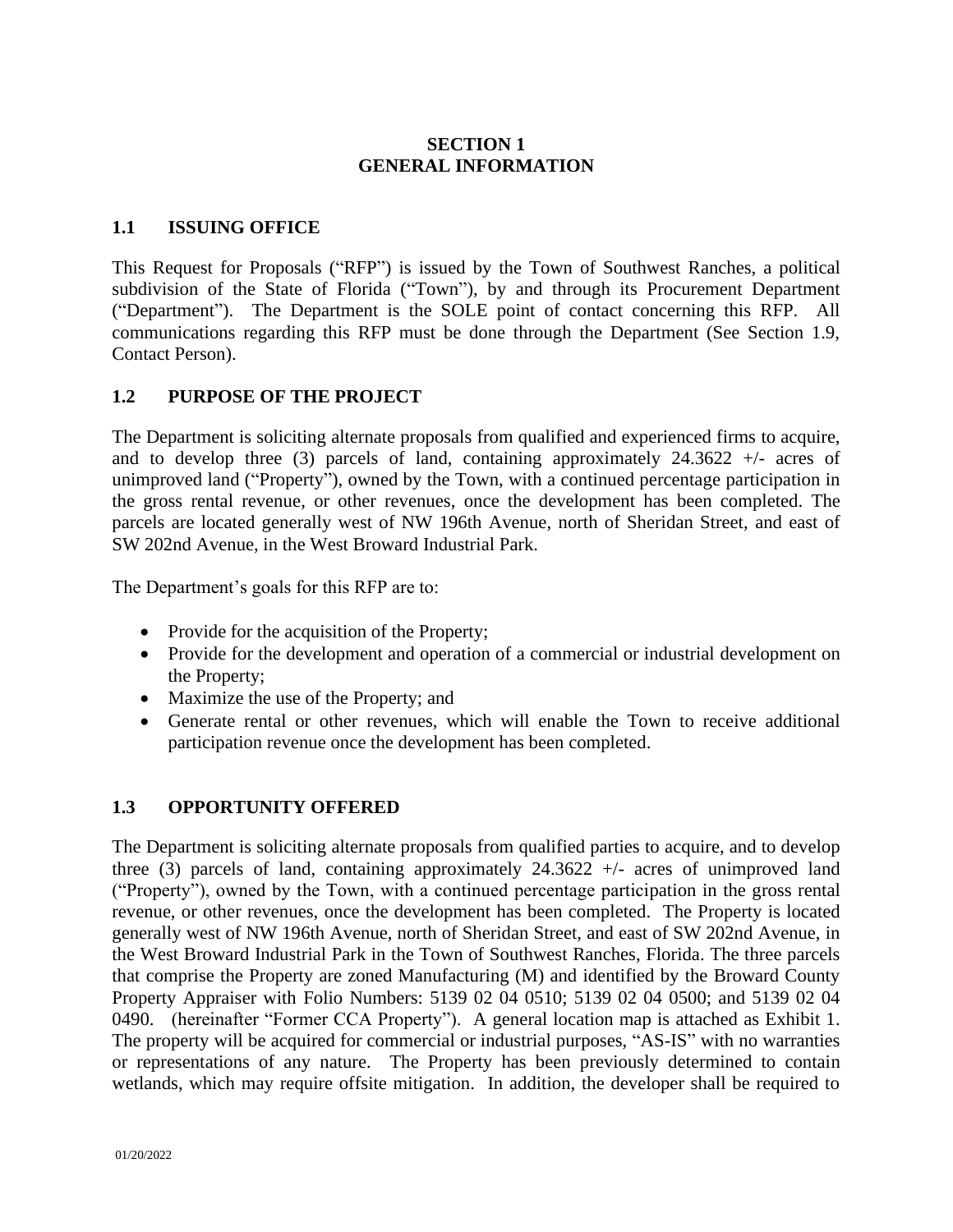run Sunrise water and sewer service to the site, or the developer will need to provide onsite well and septic, as may be permitted by the responsible authorities.

The Site, zoned M (Manufacturing), is located in a manufacturing and industrial district is intended for manufacturing and industrial uses, some of which involve the use, handling and storage of hazardous materials, or require a substantial amount of open air storage area. See Article 55 of the Town's Code of Ordinances and Unified Land Development Code for additional information regarding uses and development standards. The Proposer is expected to include a Conceptual Site Plan to demonstrate how the Site will be used. The Site Plan should be developed in accordance with the Town's Code and must detail whether any conditional uses requiring a special exception use permit are necessary to achieve the intended goals and objectives. In addition, the Proposer shall provide a development schedule and proof of financial capabilities, which may be submitted in a separate sealed enveloped specifically marked as "Confidential Trade Secret".

A survey prepared by Avirom & Associates, Inc. of the Site dated March 5, 2016 is attached hereto as Exhibit "2".

### **1.4 NON-MNADATORY PRE-PROPOSAL CONFERENCE**

The Non-Mandatory Pre-Proposal Conference, will be held in the Town's Grand Oaks Conference Room or Council Chambers located at Town Hall on **Monday, January 24, 2022**, **at 2:00 p.m..** local time.

In the event that a participant desires to attend through an electronic medium, it is their responsibility to work with the Town in setting up same.

At the Pre-Proposal Conference, there will be a Town representative available to answer questions relative to this RFP; however, proposers should not rely on any oral representations, statements or explanations other than those made by this RFP or a formal Amendment to the RFP. Any questions or comments arising subsequent to the Pre-Proposal Conference must be presented, in writing, to the Contact Person (See Section 1.9) prior to the date and time stated in the Timetable (See Section 1.7).

In accordance with the provisions of ADA, auxiliary aids or services will be provided upon request with at least five (5) days notice.

### **1.5 NON-MANADTORY SITE VISIT**

The Site Visit, which will be held at The Property on **Monday, January 24, 2022**, **at 2:00 p.m.** local time.

There will be a Town representative available to answer questions relative to this RFP; however, proposers should not rely on any oral representations, statements or explanations other than those made by this RFP or a formal Amendment to the RFP. Any questions or comments arising subsequent to the Site Visit must be presented, in writing, to the Contact Person (See Section 1.9) prior to the date and time stated in the Timetable (See Section 1.7).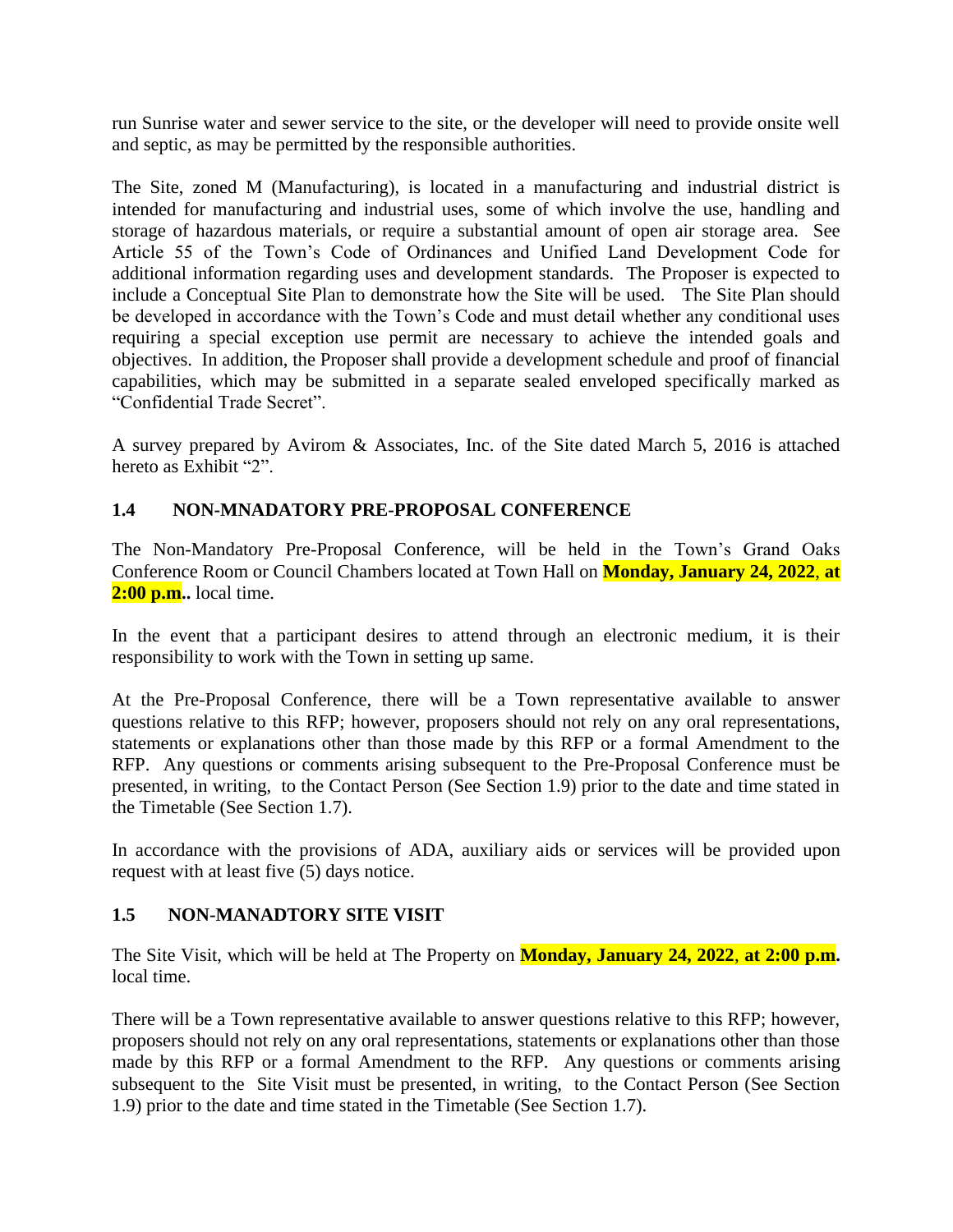In accordance with the provisions of ADA, auxiliary aids or services will be provided upon request with at least five (5) days notice.

# **1.6 QUALIFICATION OF PROPOSERS**

All proposers to this RFP shall have demonstrated experience in the development of similar projects and shall meet all criteria/requirements identified in this RFP.

# **1.7 TIMETABLE**

The anticipated schedule and deadline for this RFP and approval of the Acquisition Agreement is as follows:

| <b>Activity</b>                       | <b>Date, Time and Location</b>                               |
|---------------------------------------|--------------------------------------------------------------|
| RFP available for download on website | On or about: Friday, January 14, 2022at:                     |
|                                       | http://southwestranches.org/procurement<br><sub>or</sub>     |
|                                       | demanstar.com                                                |
| Non-Mandatory<br>Pre-Proposal         | 2:00 p.m. local time, Monday, January 24, 2022, at           |
| Conference                            | Town's Grand Oaks Conference Room or Council                 |
|                                       | Chambers located at Town Hall.                               |
| Non-Mandatory Pre-Proposal Site Visit | 2:00 p.m. local time, Monday, January 24, 2022, at           |
|                                       | The Property.                                                |
| Deadline for Submission of Written    | 11: 00 a.m. local time Thursday, February 3, 2022,           |
| <b>Comments/Questions</b>             | To the Office of the Senior Budget and Procurement           |
|                                       | Officer, via e-mail to vredman@southwestranches.org          |
| Written<br>Response<br>to             | 11:00 a.m. local time, Monday, February 14, 2022             |
| <b>Comments/Questions</b>             |                                                              |
| Deadline for Submission of Proposals  | <b>11:00 a.m. local time, Friday, February 18, 2022</b> , at |
|                                       | the Office of the Procurement, 13400 Griffin Road,           |
|                                       | Southwest Ranches, FL 33330.                                 |
| Selection Committee meeting(s)<br>and | To be Determined                                             |
| Oral Presentations (if necessary)     |                                                              |
| <b>Award Date</b>                     | To be Determined                                             |

## **1.8 PROPOSAL SUBMISSION**

All proposals must be submitted on  $8\frac{1}{2} \times 11$  inch paper. One (1) unbound original and ten (10) hard copies of the complete proposal must be received by the Town no later than **11:00 a.m.** local time, Friday, February 18, 2022. Proposers must also submit an electronic copy of the proposal on CD or flash drive in the PDF or similar format. The original and all copies must be submitted in a sealed envelope or container. The proposers complete return address must be included on the outer envelope or wrapper enclosing any materials submitted in response to this RFP. The outer envelope or wrapper should be addressed as follows: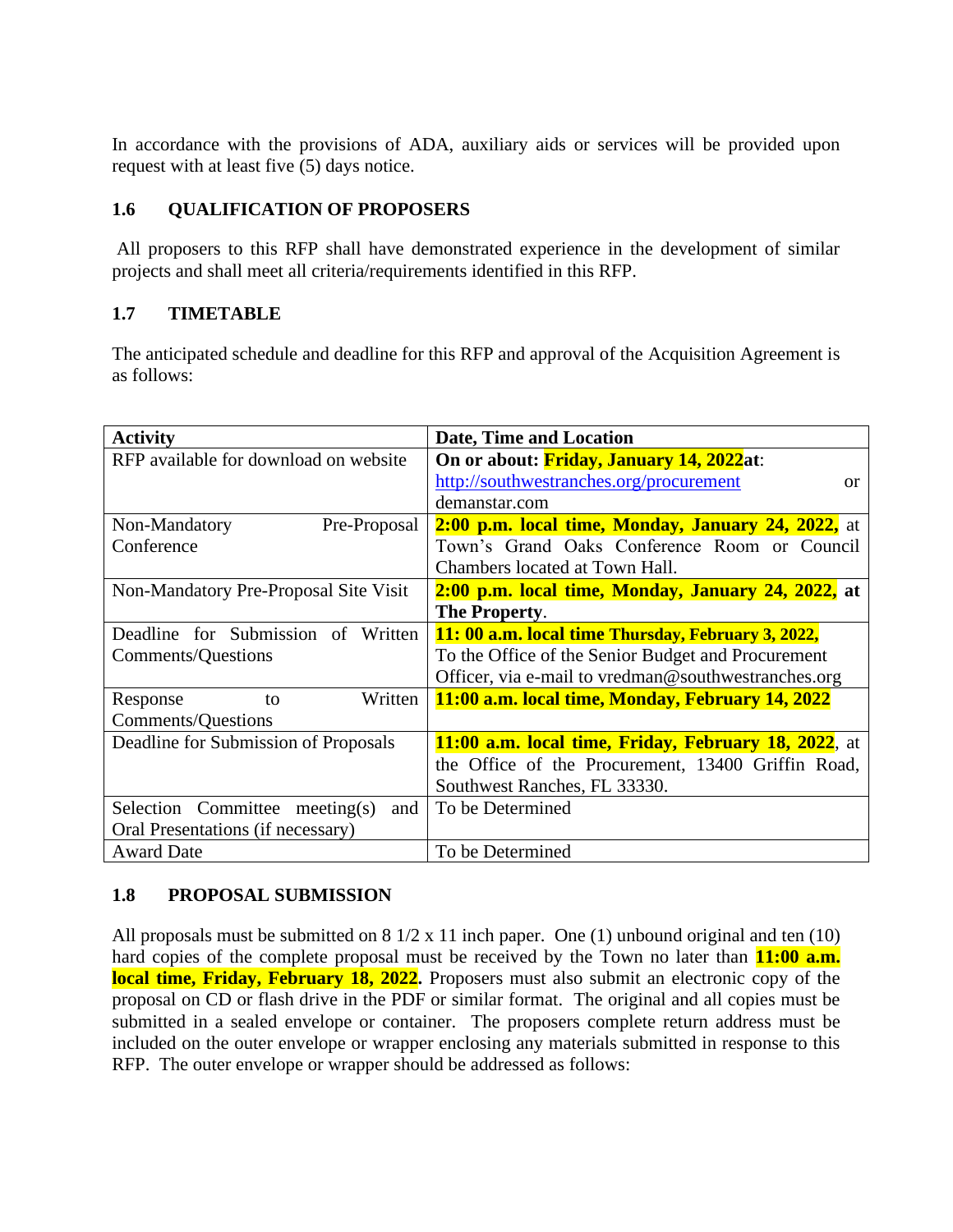**Proposer Name Address Phone Number**

Town of Southwest Ranches Town Council Procurement Department 13400 Griffin Road Southwest Ranches, FL 33330

RFP No.: 22-007 Title: Acquisition and Development of Vacant Land West Broward Industrial Park

Due Date: **Friday, February 18, 2022 by 11:00a.m. local time.**.

Hand-carried proposals may be delivered to the above address ONLY between the hours of 8:30 a.m. and 4:00 p.m., Monday through Friday, excluding holidays observed by the Town.

Proposers are responsible for informing any commercial delivery service, if used, of all delivery requirements and for insuring that the required address information appears on the outer wrapper or envelope used by such service.

The Proposal Response Form (Appendix "A") must be signed by an officer of the proposing entity or other authorized person ("Authorized Person").

The submission of a signed proposal by a proposer will be considered by the Town as constituting a legal offer by the proposer to provide services required by this RFP at the proposed price identified therein.

No proposals will be accepted after the deadline for submission of proposals or at any location other than the location designated in this RFP.

## **1.9 CONTACT PERSON**

The individuals designated as "Contact Person" for this RFP are:

Russell Muñiz, Assistant Town Administrator 13400 Griffin Road, Southwest Ranches, FL 33330 Phone: (954) 434-0008 Fax: (954) 434-1490 Email: rmuniz@southwestranches.org

Or

Andrew D. Berns, Town Administrator 13400 Griffin Road, Southwest Ranches, FL 33330 Phone: (954) 434-0008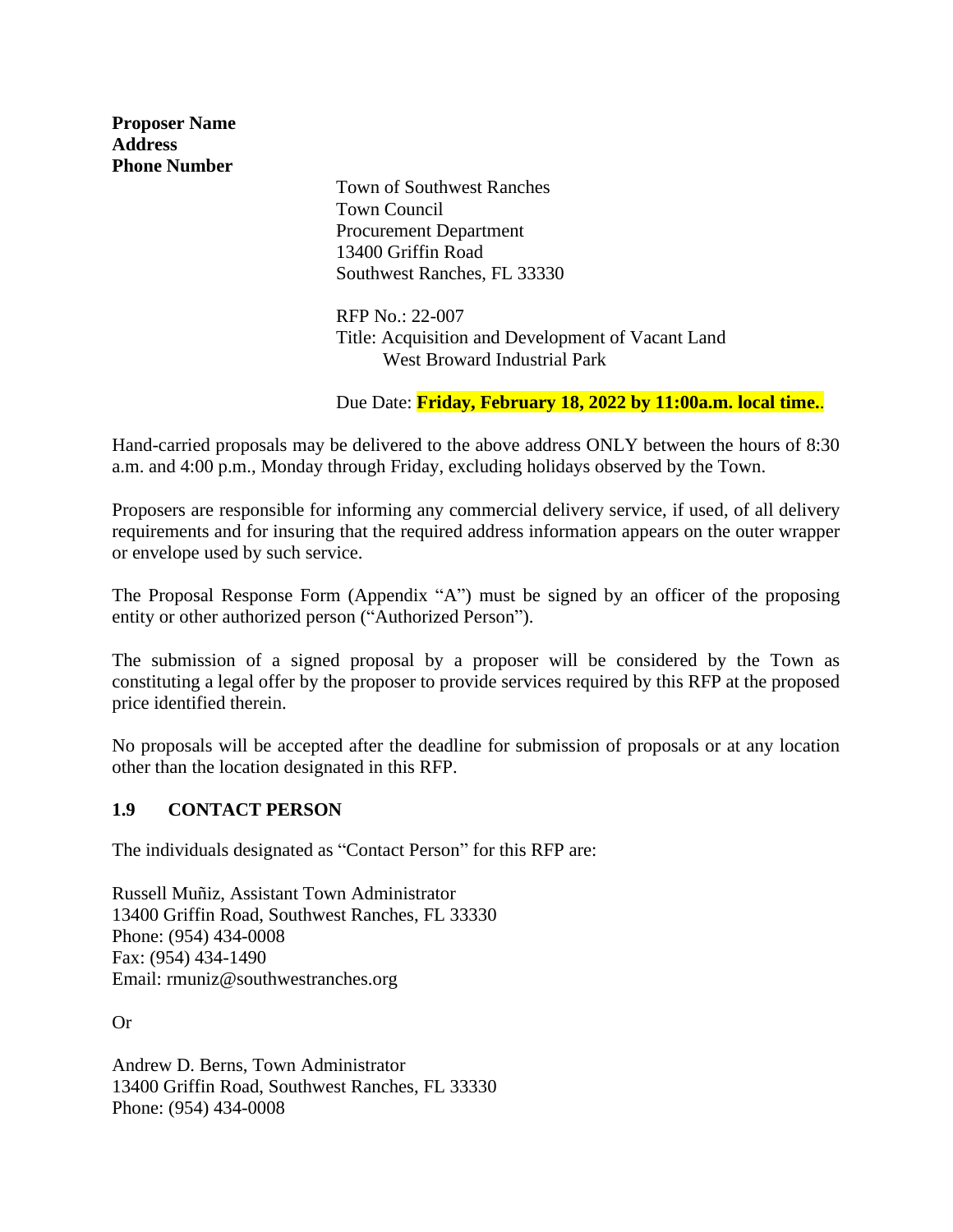Fax: (954) 434-1490

Notwithstanding any provision of this RFP to the contrary, including, but not limited to Section 1.11, Cone of Silence below, proposers are advised that from the date of release of this RFP until the beginning of the Town Council meeting at which the Town Administrator makes his or her written recommendation to the Town Council, NO contact with Department staff (other than the Contact Person) is permitted, except as authorized by the Contact Person or as otherwise authorized or contemplated by this RFP as a part of the solicitation process (e.g., submission of questions, contract negotiations with designated representative of the Department, pre-proposal conference, site inspections, etc.) NO contact is permitted by a proposer or anyone representing a proposer with designated Selection Committee members concerning this RFP from the date of release of the RFP until the beginning of the Town Council meeting at which the Town Administrator makes his or her written recommendation to the Town Council, except at the public Selection Committee Meeting(s).

## **1.10 PROCUREMENT CODE**

Article IX of the Town's Code of Ordinances establishes specific directions and guidelines for employees and agents of the Town to use in purchasing commodities and services. All requests for commodities and/or services, and all purchases shall be for a public purpose and in accordance with this code. This code provides the policies and procedures that frame the purchasing of contractual services and commodities starting with defining the procurement and proceeding through award of the contract or purchase order. The Town is committed to a system that provides quality, integrity and competition in a professional manner. Generally, purchasing procedures provide a mechanism to allow commodities and services to be purchased at the lowest possible cost, and consistent with the quality needed to meet the requirements of the town.

In addition to the procedures set forth in this code, the Town shall also adhere to the requirements of Florida Statutes, to the extent applicable to the Town.

### **1.11 CONE OF SILENCE**

The Cone of Silence means a prohibition on any communication regarding this RFP between a potential vendor, service provider, proposer, bidder, lobbyist, or consultant and the Town Council members, Town's professional staff including, but not limited to, the Town Administrator and his or her staff, or any member of the Town's selection or evaluation committee. See Article IX, Sec. 2-208(c) for additional information including permitted exceptions to the Code of Silence.

The Cone of Silence shall be imposed at the time of the advertisement of this RFP and shall terminate at the beginning of the Town Council meeting at which the Town Administrator makes his or her written recommendation to the Town Council. However, if the Town Council refers the solicitation back to the Administrator, staff or committee for further review, the Cone of Silence shall be re-imposed until such time as the Administrator makes a subsequent written recommendation and commencement of the Council meeting. The Cone of Silence shall also terminate in the event that the Town Administrator cancels the solicitation.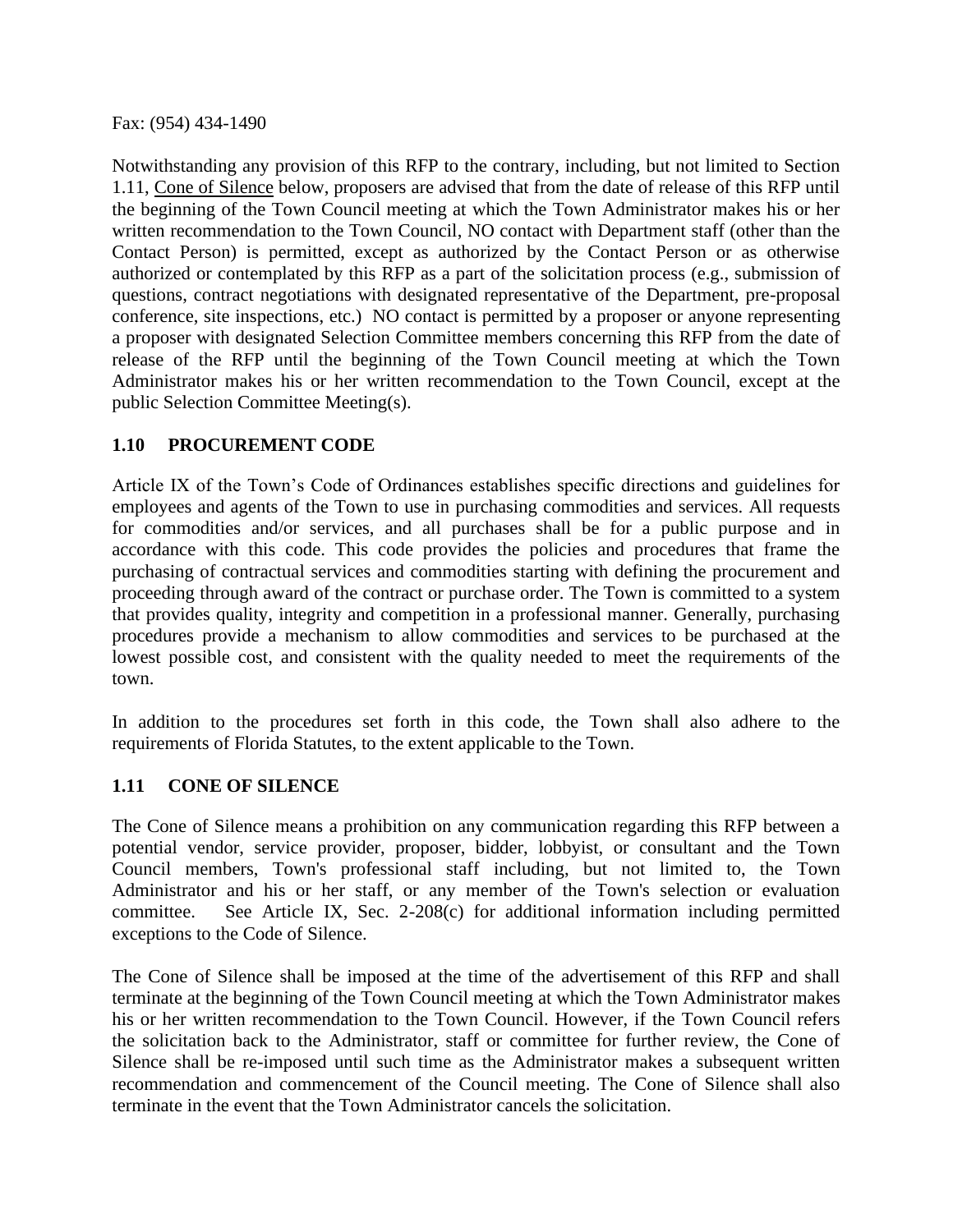Prior to an award, violation of this the Cone of Silence shall result in the disqualification of the proposer from further consideration. Discovery of a violation after an award by a particular proposer shall render any RFP award to said proposer voidable by the town, and in the Town's sole discretion.

# **1.12 ADDITIONAL INFORMATION/AMENDMENT(S)**

Any questions, comments (i.e., additional information or clarifications) must be made, in writing via fax, e-mail, U.S. Mail no later than **11: 00 a.m. local time Thursday, February 3, 2022**, to the address listed in this RFP Timetable (See Section 1.7) or fax number or e-mail address listed for the Contact Person (See Section 1.9 above). The request must contain the proposer's name, address, phone number, facsimile number and e-mail address.

Facsimiles must have a cover sheet which includes, at a minimum, the proposer's name, address, number of pages transmitted, phone number, facsimile number and e-mail address.

Changes to this RFP, when deemed necessary by the Town, will be completed only by written Amendment(s) issued prior to the deadline for submission of proposals. Proposers should not rely on any representations, statements, or explanation other than those made by this RFP or in any Amendment to this RFP. Where there appears to be a conflict between this RFP and any Amendment issued, the last Amendment issued shall prevail.

Amendments to this RFP will be posted on Town of Southwest Ranches Purchasing Department website which can be accessed at http://southwestranches.org/procurement/.

It is the sole responsibility of proposers to routinely check for any Amendments that may have been issued prior to the deadline for submission of proposals. Town shall not be responsible for the completeness of any RFP package not downloaded from this website or purchased directly from the Department. A proposer may verify with the designated Contact Person (See Section 1.9) that proposer has received all Amendments to this RFP prior to the submission of its proposal.

# **1.13 DISCLAIMER**

All documents and information, whether written, oral or otherwise, provided by the Town relating to this RFP are being provided solely as an accommodation and for informational purposes only, and the Town is not making any representations or warranties of any kind as to the truth, accuracy, or completeness of such documents or information, or as to the sources thereof. The Town shall have no liability whatsoever relating to such documents and information and all parties receiving the same shall not be entitled to rely on such documents and information but shall have a duty to independently verify the accuracy of the information contained therein. Failure on the part of any proposer to examine, inspect and be completely knowledgeable of the terms and conditions of the Acquisition Agreement, the Property, its future plans and operational conditions, or any other relevant documents or matters, shall not relieve the selected proposer from fully complying with this RFP.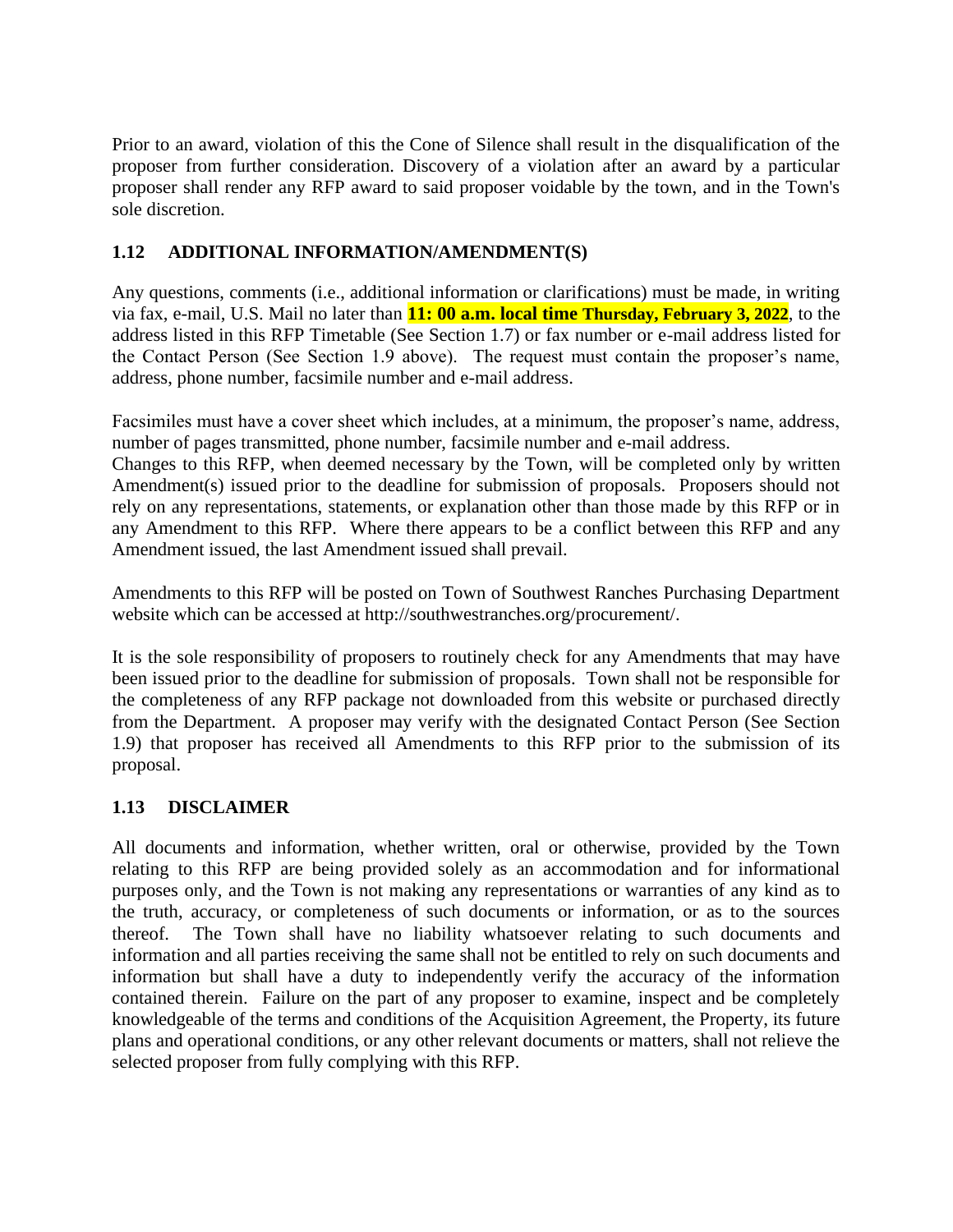### **SECTION 2 TERMS AND CONDITIONS**

## **2.1 ADHERENCE TO REQUIREMENTS**

Proposers guarantee their commitment, compliance, and adherence to all requirements of this RFP by submission of their proposals.

## **2.2 MODIFIED PROPOSALS**

Proposers may submit a modified proposal to replace all or any portion of a previously submitted proposal until the deadline for submission of proposals specified in the RFP Timetable (See Section 1.7). The Town will only consider the latest proposal submitted.

# **2.3 WITHDRAWAL OF PROPOSALS**

A proposal may be withdrawn only by written notification. Letters of withdrawal received after the deadline for submission of proposals specified in the RFP Timetable (See Section 1.7) will not be accepted unless the Acquisition Agreement has been awarded to another proposer or no award has been made within ninety (90) days after the deadline for submission of proposals. Unless withdrawn, as provided in this subsection, a proposal shall be irrevocable until the time that an Acquisition Agreement is awarded.

# **2.4 LATE PROPOSALS, LATE MODIFIED PROPOSALS**

Proposals and/or modifications to proposals received after the deadline for submission of proposals specified in the RFP Timetable (See Section 1.7) shall not be considered.

# **2.5 RFP POSTPONEMENT/CANCELLATION**

Notwithstanding any provision of this RFP to the contrary, the Town, in its sole and absolute discretion, shall have the right to reject any and all, or parts of any and all proposals; commence a new solicitation process; postpone or cancel this RFP process; and/or waive any non-material irregularities in this RFP or the proposals received as a result of this RFP. In addition, the Town of Southwest Ranches Council may reject any proposal prior to award.

## **2.6 COSTS INCURRED BY PROPOSERS**

All expenses incurred with the preparation and submission of proposals to the Town, or any work performed in connection therewith, shall be borne by the proposer.

# **2.7 PROPRIETARY/CONFIDENTIAL INFORMATION**

Proposers are hereby notified that all information submitted as part of, or in support of, proposals will be available for public inspection after the opening of proposals, in compliance with Chapters 119 and 286, Florida Statutes, popularly known as the "Public Records Law" and the "Government in the Sunshine Law" respectively.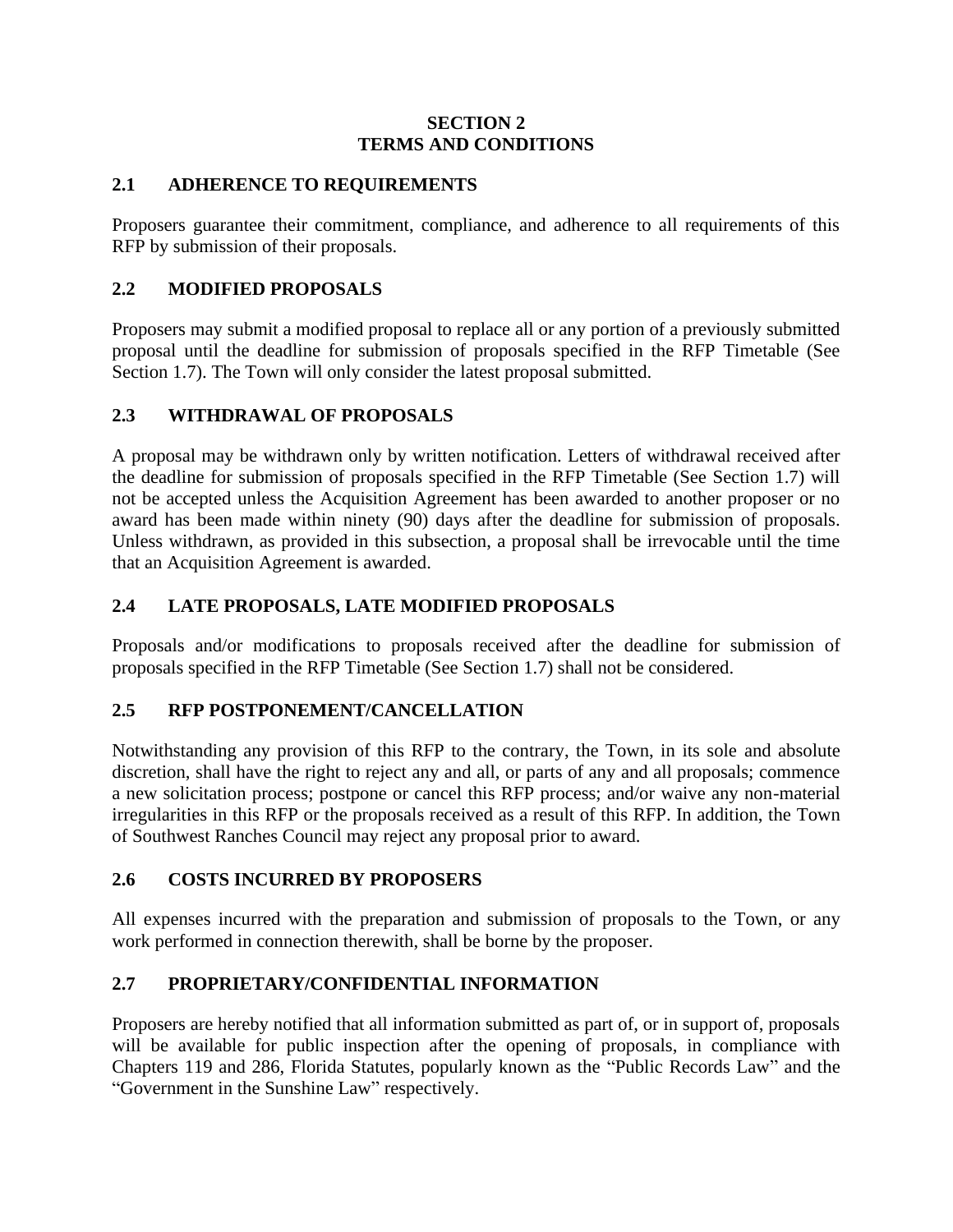## **2.8 NEGOTIATIONS**

The Department may recommend the award of an Acquisition and Development Agreement to the Town Council on the basis of the initial proposals received without further negotiation; therefore, each submitted proposal should contain the proposer's best offer. Negotiations, if any, will be conducted by a designated representative of the Department. No negotiation team shall be established for this RFP.

# **2.9 RIGHT TO PROTEST**

For purposes of this RFP, the term "Purchasing Code" shall mean Chapter 2, Article IX, of the Town of Southwest Ranches Code. Section 2-213 of the Code is hereby incorporated into this RFP by reference ("Bid Protest"). By responding to this RFP, all proposers agree that the Bid Protest procedures set forth in the Code **shall not apply** to any decision to reject an unsolicited proposal.

Any proposer may protest any recommendations for award of the Acquisition Agreement in accordance with Protest Procedures by submitting a written protest to the Director of Purchasing within five (5) business days after posting the Notice of Award Recommendation. Protests must be submitted in writing, addressed to the Director of Purchasing at 13400 Griffin Road, Southwest Ranches, FL 3330 and delivered via hand delivery, or mail.

# **2.10 RULES; REGULATIONS; LICENSING REQUIREMENTS**

The proposer shall comply with all laws, ordinances and regulations applicable to the services contemplated herein, including, but not limited to, those applicable to conflict of interest and collusion. Proposers are presumed to be familiar with all federal, state and local laws, ordinances, codes and regulations that may in any way affect the services offered, including, but not limited to, Executive Order No. 11246 entitled "Equal Employment Opportunity" as amended by Executive Order No. 11375, and as supplemented by the Department of Labor Regulations (41 CFR, Part 60).

The Town, at its discretion, reserves the right to inspect any/all Proposer's facilities to determine their capability of meeting the requirements for this RFP and the Contract to be awarded. Also, price, responsibility, and responsiveness of the Proposer, including the financial position, experience, staffing, equipment, materials, and references of Contractor, and past history of service by Contractor to the Town and/or with other units of State, and/or Local governments in Florida, or comparable private entities, may be taken into consideration in the award of a Contract. If the project involves services or costs based upon a unit price or ongoing services, the Town reserves the right to reduce the level of service within its sole discretion.

## **2.11 EXCEPTIONS TO THE ACQUISITION AGREEMENT**

Proposers should generally identify any proposed exceptions to the example Acquisition/ Purchase and Sale Agreement (See Attachment "2"). It is preferred that proposers detail any proposed exception by identifying the section number(s) of the Acquisition/ Purchase and Sale Agreement, together with any proposed alternative language. Note that the Town is under no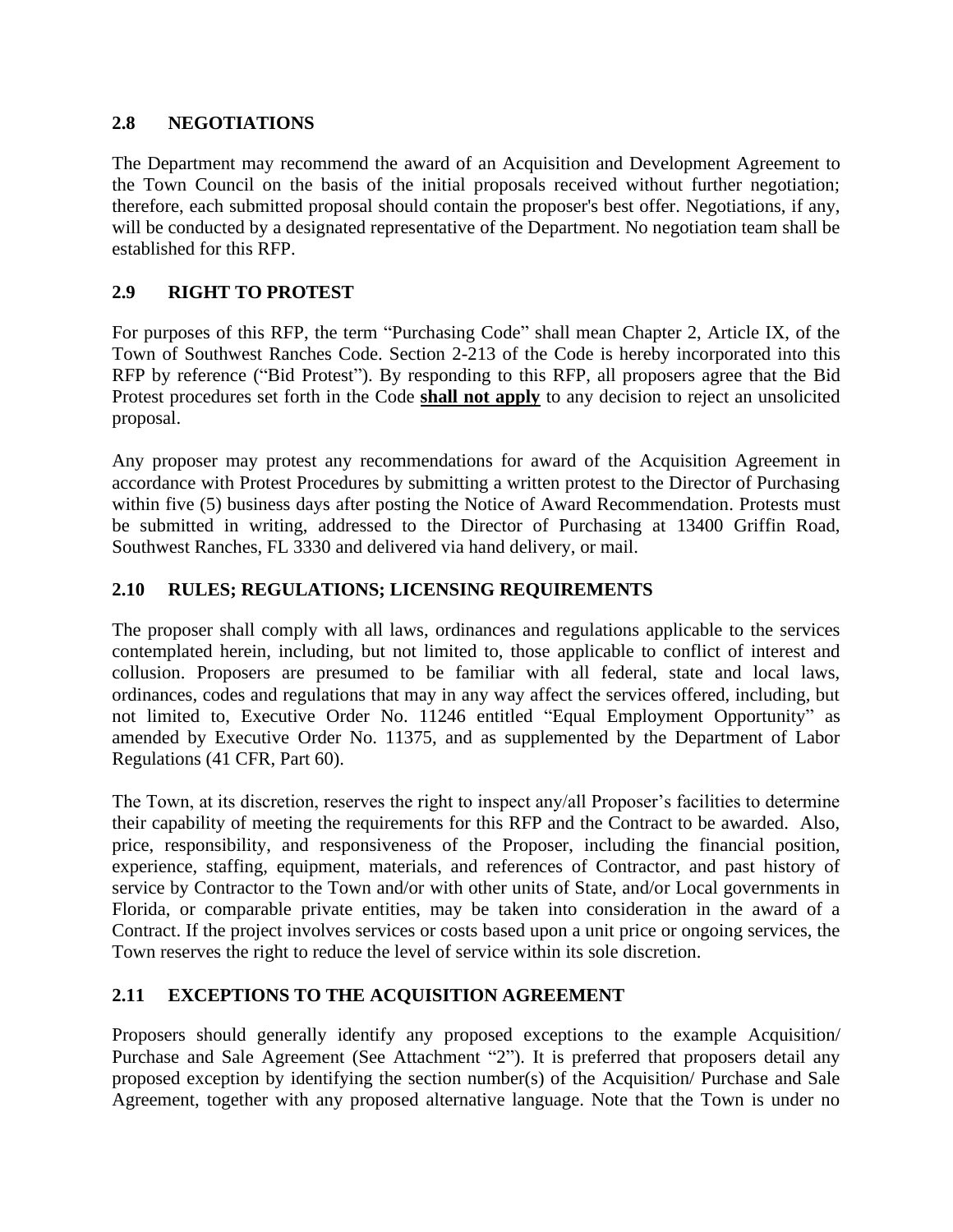obligation whatsoever to accept any proposed exceptions to the Acquisition/ Purchase and Sale Agreement. Proposers should not propose modifications to any of the minimum requirements of this RFP.

## **2.12 SELECTION PROCESS**

### 2.12.1 Evaluation of Proposals

- a. Determination of Responsiveness. All proposals timely received will be opened internally by the Department. A list of proposers that have submitted proposals in response to this RFP will be recorded. Each proposal will be evaluated by the Department for responsiveness. A responsive proposal is one which has been signed, has been submitted by the specified submission time and conforms to the requirements of this RFP. Failure to provide the information required to be submitted with the proposal (as stated in Section 3) is considered sufficient cause to deem a proposal non-responsive. While poor formatting, poor documentation, and/or incomplete or unclear information may not be cause to reject a proposal without evaluation, such substandard submissions may adversely impact the evaluation of a proposal, especially information relating to establishing financial/business stability. Proposers, who fail to comply with all of the required and/or desired elements of this RFP, do so at their own risk.
- b. Selection Committee Meeting/Oral Presentations. Except as otherwise provided for herein, a Selection Committee will meet to evaluate all responsive proposals for purposes of making an award recommendation to the Department. Each proposer may be required to make an oral presentation to the Selection Committee and will be allowed a maximum of fifteen (15) minutes to make its presentation. Oral presentations shall be limited to clarifying and further detailing the content of the written proposal submitted and to providing answers to the Selection Committee's questions. The Selection Committee will not consider new or alternative proposals made during oral presentations; therefore, each written proposal submitted should contain the proposer's best offer.

Notwithstanding any provision of this RFP to the contrary, in the event only one (1) responsive, responsible proposal is received, no Selection Committee meeting shall be required, and the Department, in its sole and absolute discretion, may elect to negotiate with the sole proposer or cancel this RFP process.

c. Raw Scoring/Individual Selection Committee Member Ranking. The Selection Committee will evaluate and score each proposal by reviewing the proposal against the selection criteria set forth in Attachment "1" to this RFP, Selection Criteria/Scoring Instructions. Selection Committee members may not assign equal total scores to proposals (i.e., each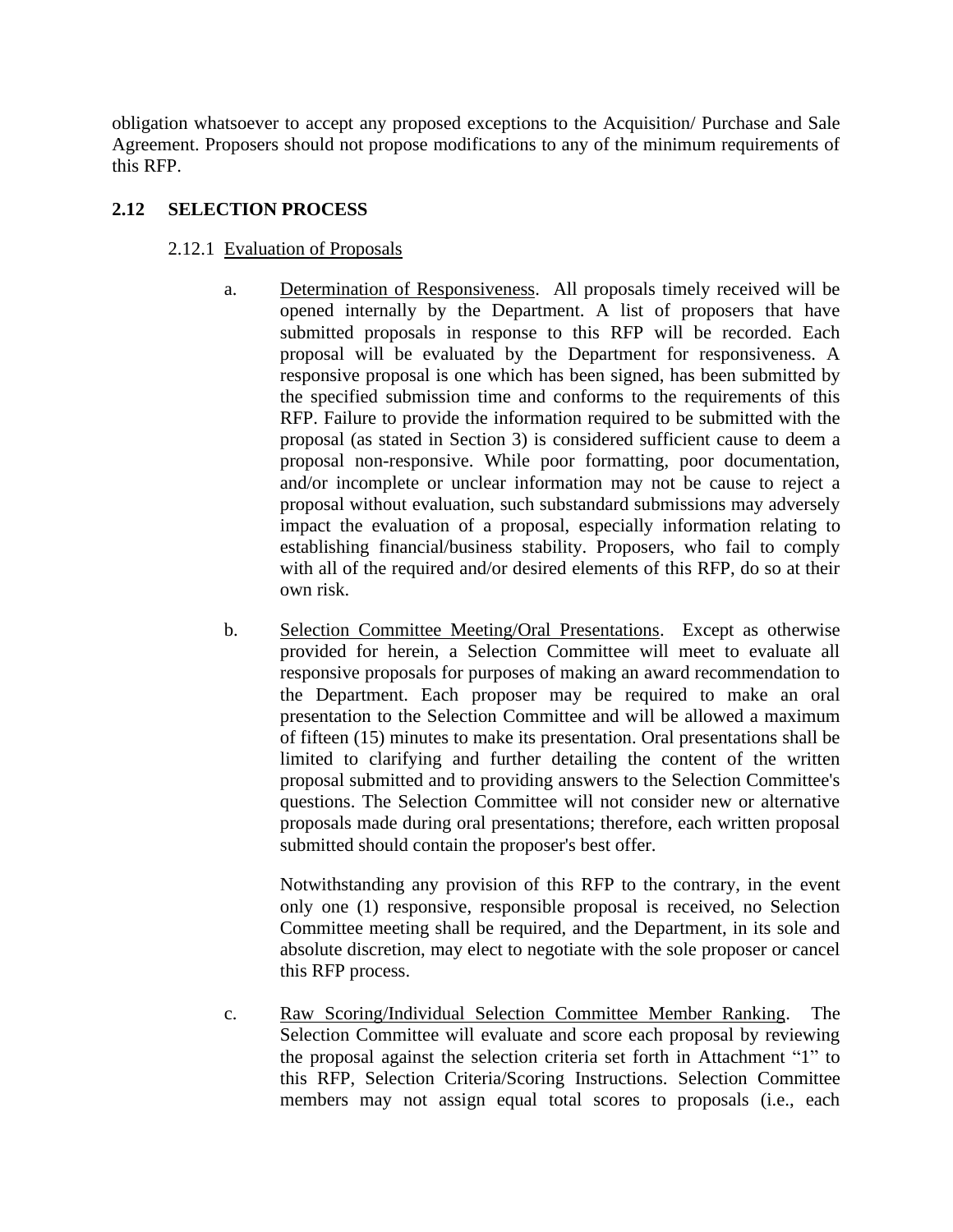proposal must be assigned a varying number of total points). Each Selection Committee member shall rank the proposals based upon the total score assigned to each proposal by such member. The proposal with the highest total score will be ranked first (1st) by each member, the proposal with the next highest score will be ranked second (2nd) by each member and so on until all proposals have been ranked.

d. Final Scoring and Ranking. After each Selection Committee member has ranked all of the proposals, the individual Selection Committee members' rankings for each proposal shall be totaled to establish an overall total score for each proposal. The proposal with the lowest total score will be ranked first (1st), the proposal with the next lowest total score will be ranked second (2nd) and so on until all proposals have been ranked.

In the event of a tie, the proposal that received the most first (1st) place rankings from the individual Selection Committee members will receive the higher rank. In the event a tie remains, the proposal with the highest raw score based upon the total number of points assigned by all Selection Committee members will receive the higher rank.

e. Final Ranking by Selection Committee. After the Selection Committee has established a final ranking for all proposals, the Selection Committee will review the rankings and make its recommendation for award to the Department for the proposer whose proposal was ranked first (1st) by the Selection Committee.

In the event more than one (1) responsive, responsible proposal is received and more than one (1) proposed use may be accommodated on the Property, Selection Committee shall make a recommended award to the Department to the proposal that was ranked first (1st) by the Selection Committee and may recommend a Acquisition/ Purchase and Sale Agreement be awarded to the second (2nd) ranked proposer if there is a sufficient amount of Property available to accommodate both uses and so on.

f. Rights Reserved. Notwithstanding any provision of this RFP to the contrary, the Town, in its sole and absolute discretion, shall have the right to reject any and all, or parts of any and all, proposals; commence a new solicitation process; postpone or cancel this RFP process; and/or waive any non-material irregularities in this RFP or the proposals received as a result of this RFP. In addition, the Council may reject any proposal prior to award.

2.12.2 Award Recommendation. The Department will post the award recommendation(s) ("Notice of Recommended Award) at the Department Offices for a period of five (5) business days for review by interested parties. The selection proposer will be notified of the recommendation for award by mail.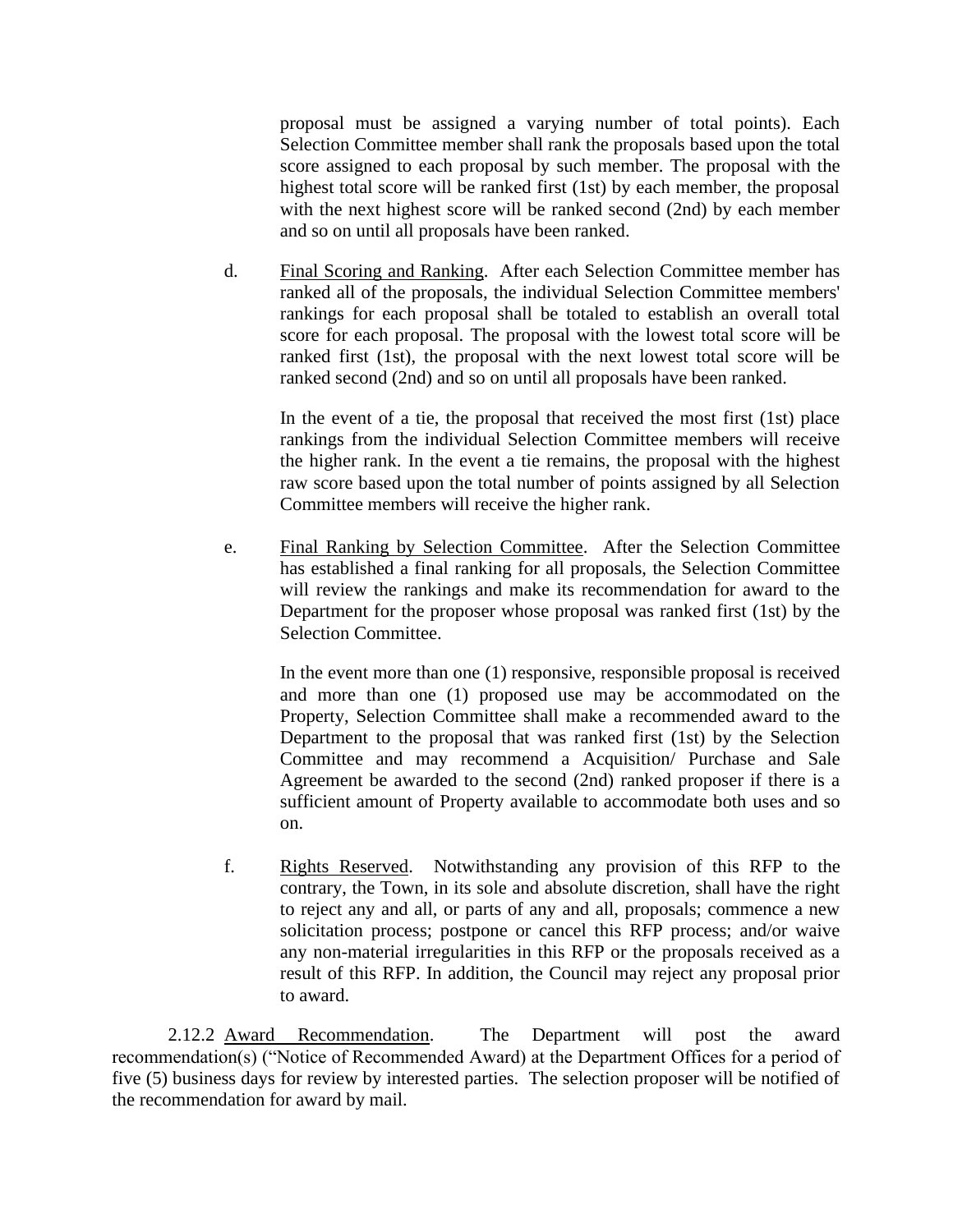To obtain a current posting of Notices of Recommended Award, please visit the Department's website: http//southwestranches.org/procurement/.

2.12.3 Negotiation. After the posting of the Notice of Recommended Award, the Department will enter into negotiations with the selected proposer, if applicable. If, for any reason, the Acquisition/ Purchase and Sale Agreement cannot be awarded to the selected proposer, or the Department determines that it is unable to negotiate a Acquisition/ Purchase and Sale Agreement with the selected proposer, the Department may elect to cancel the award recommendation and commence negotiations with the next highest ranked proposer, issue a new solicitation or elect to cancel the RFP process in its entirety. In the event the Department elects to commence negotiations with the next highest ranked proposer, this process may continue until a Acquisition/ Purchase and Sale Agreement has been executed by a proposer or all proposers have been rejected. Proposers shall not have any rights against the Town, its officers, employees or agents arising from negotiations.

2.12.4 Execution of Acquisition/ Purchase and Sale Agreement. The selected proposer shall deliver a fully executed Acquisition/ Purchase and Sale Agreement, and any other documents required by the Acquisition/ Purchase and Sale Agreement, to the Department in the form negotiated by the Department and the selected proposer within ten (10) days of the Department's written request, unless this time frame is extended at the sole discretion of the Department. In the event the selected proposer fails to deliver the Acquisition/ Purchase and Sale Agreement and associated documents as required by this RFP within the prescribed timeframe, the Department may, in its sole and absolute discretion, elect to cancel the award recommendation and commence negotiations with the next highest ranked proposer, issue a new solicitation or elect to cancel the procurement process in its entirety. Should the selected proposer fail to execute and deliver the Acquisition/ Purchase and Sale Agreement to the Department in accordance with the requirements of this RFP, the Department may cancel the award recommendation and, if such failure occurs as a result of proposer's bad faith or its failing to comply with the representations in its proposal, the proposer's proposal guarantee shall be forfeited as liquidated damages and the proposal shall be deemed rejected.

## **2.13 AWARD**

It is the Department's desire to recommend approval of an Acquisition and Development Agreement for the entire  $24.3622 +$  - acre site; however, in the event more than one (1) proposal is received, the Department may recommend more than one (1) Acquisition and Development Agreement for approval by the Town Council upon completion of the solicitation process. The Department has no authority whatsoever to bind the Town to a Acquisition/ Purchase and Sale Agreement or any specific contractual terms or conditions; therefore, no Acquisition or Development Agreement shall be effective until it is approved by the Council and signed by all parties thereto.

## **2.14 ASSIGNMENT**

This RFP and any Contract awarded pursuant hereto shall be binding upon and shall inure to the benefit of the Town and to any and all of its successors and assigns, whether by merger, consolidation, and transfer of substantially all assets or any similar transaction. Notwithstanding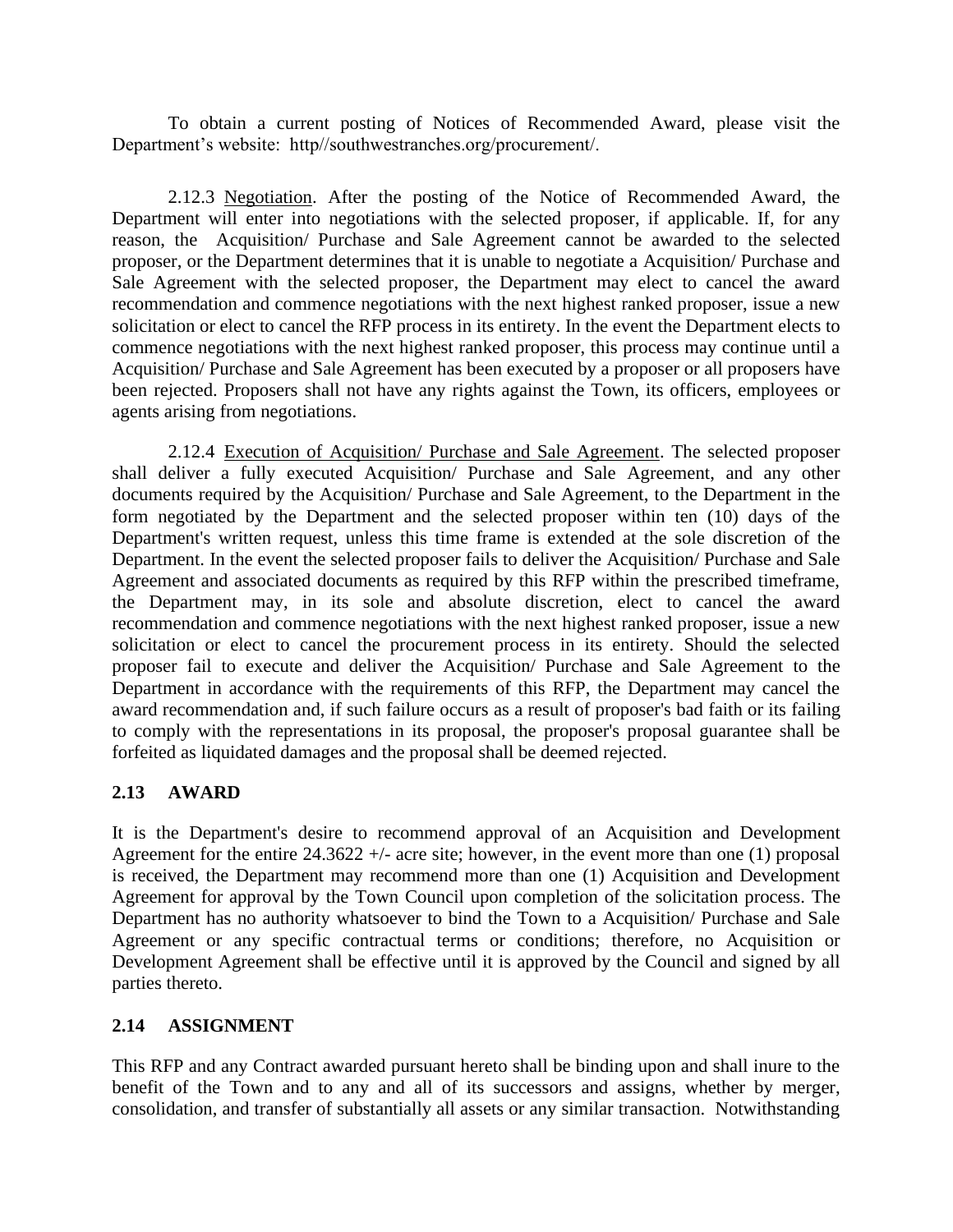the foregoing, the Contract is personal to the Contractor, and Contractor may not, either directly or indirectly, assign its rights or delegate its obligations to Town hereunder without first obtaining the Town's consent in writing. Any such attempted assignment or delegation shall be deemed of no legal force and effect whatsoever.

# **2.15 CANCELLATION**

Failure on the part of the awarded Proposer to comply with the terms of this RFP and to execute and deliver any required Contract Documents, and insurance, will result in the cancellation or rescission of the award. In that event, the Town may proceed to award the Contract to the responsive and responsible Proposer with the next highest ranking by the selection committee, or to re-advertise the RFP, and in its sole discretion whenever deemed in the best interests of the Town.

# **2.16 RELATION TO PARTIES**

It is understood and agreed that nothing contained in this RFP or the Contract shall be deemed to create a partnership or joint venture with the Town. Contractor shall be in the relation of an independent contractor and is to have entire charge, control and supervision of the Work to be performed hereunder.

# **2.17 COMPLIANCE WITH LAW**

Contractor shall comply with all applicable laws, regulations and ordinances of any Federal, State, or Local Governmental authority having jurisdiction with respect to this RFP and any Contract awarded and shall obtain and maintain any and all material permits, licenses, approvals and consents necessary for the lawful conduct of the activities contemplated hereunder.

## **2.18 WAIVER OF LIABILITY**

The Town shall not in any way be answerable or accountable for any violations of applicable laws or for any injury, loss or damage arising from the negligence, acts or omissions of Contractor or any one of its employees, subcontractors or agents, or anyone else for whose actions Contractor may be responsible.

## **2.19 INDEMNIFICATION**

To the fullest extent permitted by Florida law, including Florida Statutes, Section 725.06, the Contractor hereby agrees to and shall indemnify, defend and hold harmless the Town, its officers and employees, from liabilities, damages, losses, costs, and expenses including, but not limited to, reasonable attorney fees (at both the trial and appellate levels), to the extent caused by the negligence, recklessness, or intentional wrongful misconduct of the Contractor and persons employed or utilized by the Contractor in the performance of the Contract or anyone else for whose actions Contractor may be responsible, regardless of the partial fault of any party indemnified hereunder.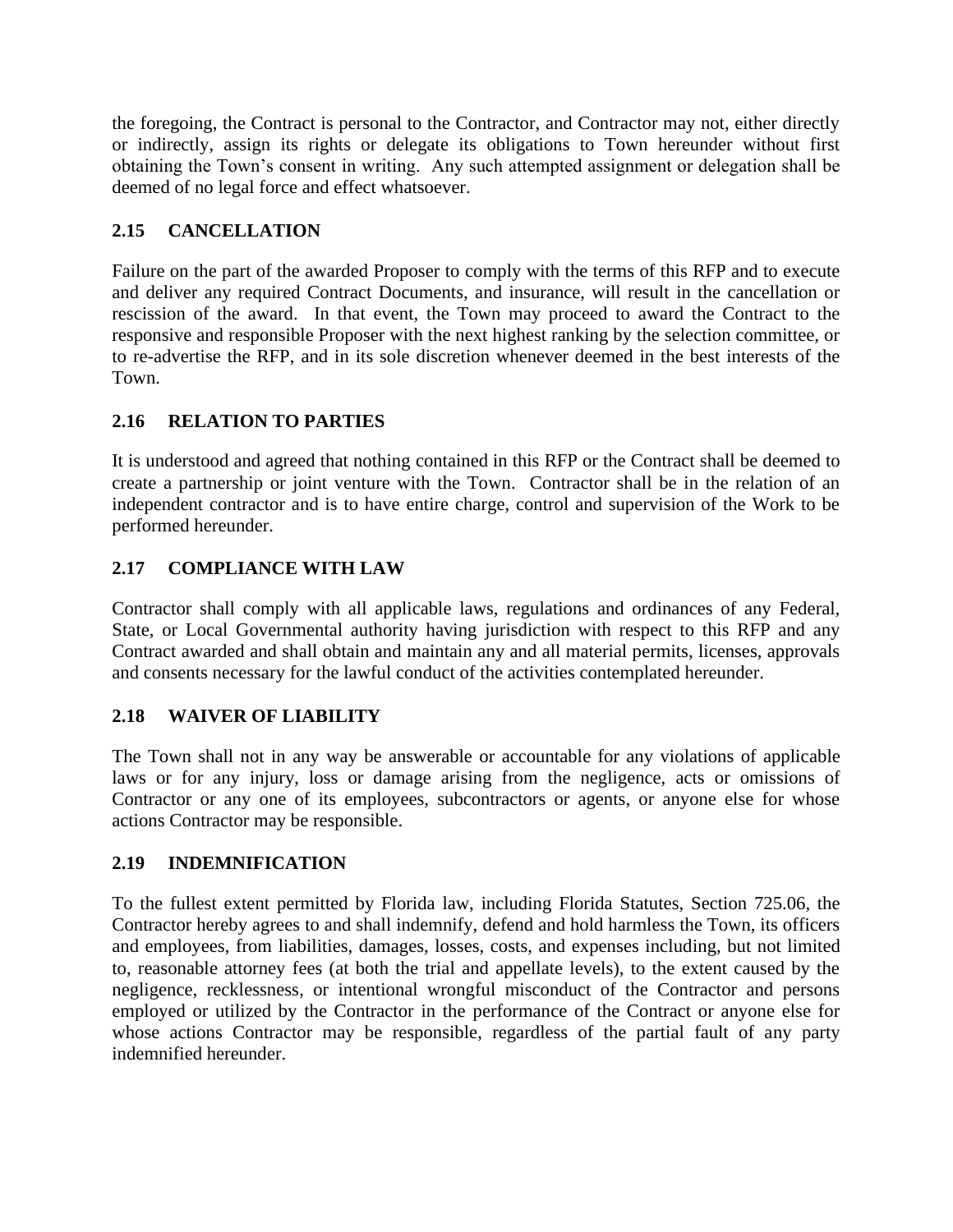### **2.20 SECONDARY/OTHER VENDORS**

The Town reserves the right in the event the primary vendor cannot provide an item(s) or service(s) in a timely manner as requested, to seek other sources without violating the intent of the this RFP or any Contract awarded.

### **2.21 DEFAULT PROVISION**

In case of default by the Contractor, the Town may procure the articles or services from other sources and hold the Proposer or Contractor responsible for any excess costs occasioned or incurred thereby.

## **2.22 GOVERNING LAW**

The validity of this RFP and any Contract awarded and the interpretation and performance of all of their respective terms shall be construed and enforced in accordance with the laws of the State of Florida, without regard to principles of conflict of laws thereof. The location of any action or proceeding commenced under, pursuant, or relating to this RFP or the Contract shall be in the State Courts of Florida located in Broward County, Florida.

## **2.23 REMEDIES FOR BREACH**

Should the selected Contractor fail to perform after Contract execution, the Town shall notify Contractor in writing of such failure to perform and Contractor shall have fourteen (14) days to cure such failure or such shorter time as may be set forth in the Contract. If Contractor fails to cure, then the Town shall have the right to immediately terminate the Contract for cause. In that event, the Town shall also be free to sue Contractor for damages, in addition to any other right or remedy that it may have under the Contract, at law or in equity. Nothing herein shall be construed as precluding the Town's right to terminate the Contract for convenience, and as set forth in the Contract.

## **2.24 WRITTEN CONTRACT**

The successful Proposer shall be required to enter into a written Contract with the Town, the Contract form shall be prepared by the Town, and shall incorporate the terms of this RFP, the accepted Proposal, and include a termination for convenience clause and other terms which may be required by the Town or its Procurement Code, and acceptable to the Town Council. The Contract shall be substantially in the form attached to this RFP. No Work shall be performed or payment due unless a written Contract is fully executed and has been approved by the Town Council.

## **2.25 PUBLIC RECORDS LAW**

The Town is subject to Chapter 119, Florida Statutes, "Public Records Law." No claim of confidentiality or proprietary information in all or any portion of a response will be honored unless a specific exemption from the Public Law exists and is cited in the response. An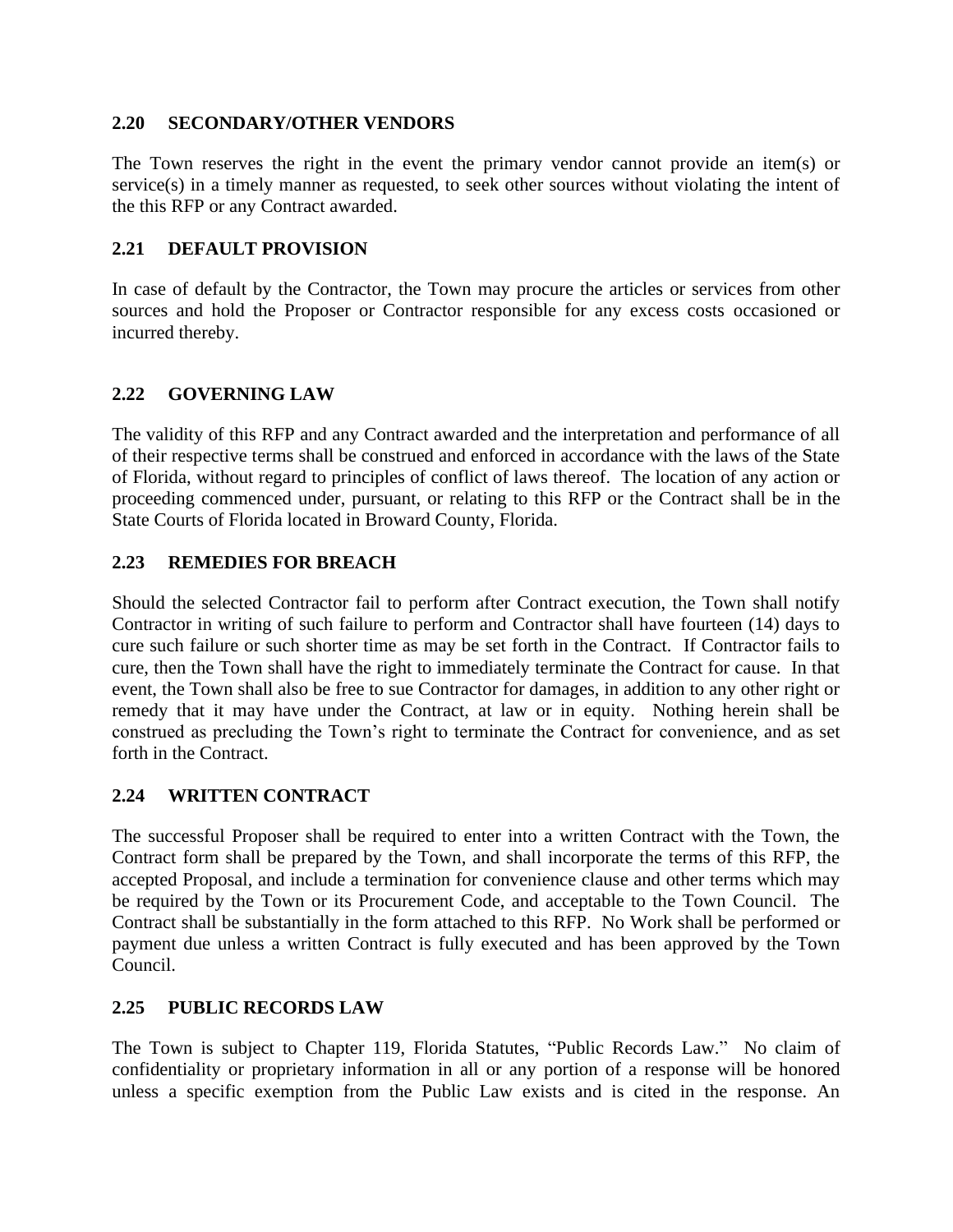incorrectly claimed exemption does not disqualify the firm, only the exemption claimed. Contractor acknowledges the public shall have access at all reasonable times, to all documents and information pertaining to Town's contracts, subject to the provisions of Chapter 119, Florida Statutes, and agrees to allow access by the Town and the public to all documents subject to disclosures under applicable law.

To the extent that Contractor has been provided access to or has received security sensitive information, as defined by Florida Statutes, Section 119.071 and/or has executed a Confidential Information Acknowledgement and Agreement as part of the RFP process, Contractor shall keep and maintain the security sensitive information as confidential and exempt from public disclosures as required by Florida Statutes.

Contractor agrees to keep and maintain public records required by the Town to perform the service in Contractor's possession or control in connection with Contractor's performance under this RFP and any Contract awarded, and upon the request from the Town's custodian of public records, to provide the Town with a copy of the requested records or allow the records to be inspected or copied within a reasonable amount of time at a cost that does not exceed the cost provided in Chapter 119 or as otherwise provided by law. Contractor shall ensure that public records that are exempt or confidential and exempt from public records disclosure requirements are not disclosed except as authorized by law for the duration of the contract term and following completion of the Contract if the Contractor does not transfer the records to the Town.

Upon completion of the Contract, Contractor agrees, at no cost to Town, to transfer to the Town all public records in possession of the Contractor or keep and maintain public records required by the Town to perform the service. If the Contractor transfers all public records to the Town upon completion of the Contract, the Contractor shall destroy any duplicate public records that are exempt or confidential and exempt from public records disclosure requirements. If the Contractor keeps and maintains public records upon completion of the Contract, the contractor shall meet all applicable requirements for retaining public records. All records stored electronically must be provided to the Town, upon request from the Town's custodian of public records, in a format that is compatible with the information technology system of the Town.

Contractor's failure or refusal to comply with the provisions of this section shall result in the immediate termination for cause of the Contract by Town.

IF THE CONTRACTOR HAS QUESTIONS REGARDING THE APPLICATION OF CHAPTER 119, FLORIDA STATUTES, TO THE CONTRACTOR'S DUTY TO PROVIDE PUBLIC RECORDS RELATING TO THIS CONTRACT, CONTACT THE CUSTODIAN OF PUBLIC RECORDS AT PHONE: (954) 434-0008; EMAIL: RMUNIZ@SOUTHWESTRANCHES.ORG; RUSSELL MUNIZ, ASSISTANT TOWN ADMINISTRATOR/TOWN CLERK, TOWN OF SOUTHWEST RANCHES, 13400 GRIFFIN ROAD, SOUTHWEST RANCHES, FLORIDA, 33330.

CONTRACTING WITH SMALL AND MINORITY BUSINESSES, WOMEN'S BUSINESS ENTERPRISES, AND LABOR SURPLUS AREA FIRMS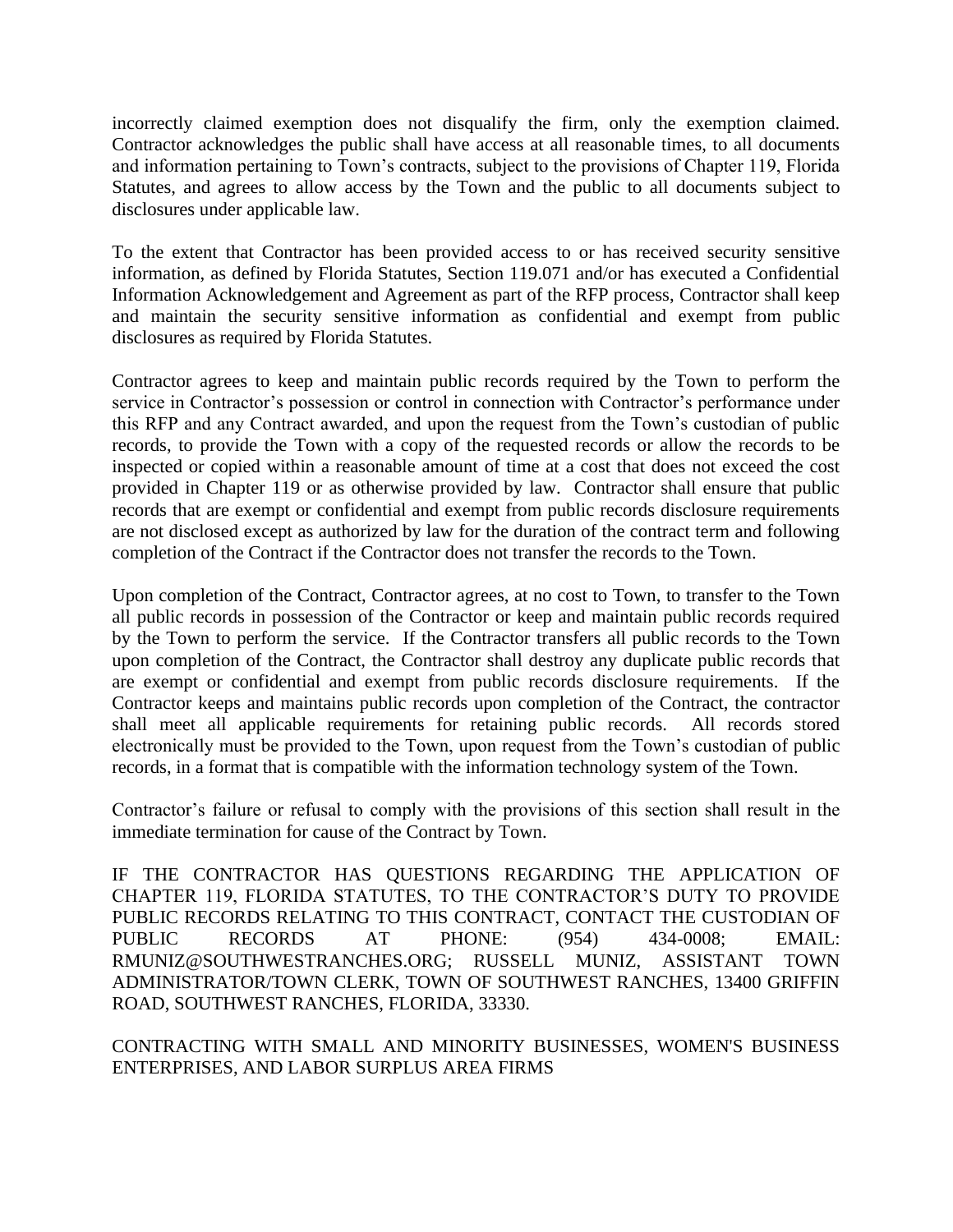Contractor shall comply with the requirements of 2 CFR §200.321 as applicable to this RFP. Contractor's failure or refusal to comply with the provisions of this section shall result in the immediate termination for cause of the Contract by Town.

## **2.26 DISPUTES**

After an award of the Contract, disputes shall be resolved as set forth in the Contract form which is attached to this RFP. Any default under this RFP shall subject Proposer to liability for any and all damages to Town caused thereby. Proposer agrees to reimburse Town for all costs and expenses, including attorney's fees and costs, incurred by the Town by reason of such default whether or not suit is brought, and in any litigation commenced, at both the trial and appellate levels.

# **2.27 SELECTION CRITERIA**

See Attachment "1", Selection Criteria/Scoring Instructions.

# **2.28 CONTRACT PROVISIONS (ATTACHMENT "2")**

2.28.1 Acquisition/ Purchase and Sale Agreement. The selected proposer will be required to execute a contract in a form and substance similar to the attached Example Development Site Acquisition Agreement (Attachment "2") ("Acquisition Agreement"), subject to negotiated exceptions. The selected proposer will also be required to execute a formal Development Agreement, but the terms of which cannot be determined until the proposal is selected.

2.28.2 Authorization to Sign. In addition to executing an Acquisition Agreement, the selected proposer will be required to complete a corporate resolution or notarized statement, indicating that the person having executed the Acquisition Agreement is authorized to legally bind the proposing entity. Additionally, if a selected proposer is a partnership, all general partners must sign the Acquisition Agreement and the notarized statement. If the selected proposer is a joint venture, all members of the joint venture must sign the Acquisition Agreement and the notarized statement.

## **2.29 INSURANCE REQUIREMENTS**

In the event the Proposer proposes a land lease, it shall be the responsibility of the selected proposer to provide evidence of the minimum amounts of insurance coverage specified in the Acquisition Agreement (Attachment "2"). The selected proposer shall, at its sole cost and expense, maintain in full force and effect, at all times during the term, provide insurance coverages and limits (including endorsements) as described in the Acquisition Agreement (Attachment "2"). Failure to maintain the required insurance shall be considered a material default. The requirements contained therein, as well as the Town's review or acceptance of insurance maintained by the selected proposer, are not intended to and shall not in any manner limit or qualify the liabilities and obligations assumed by the selected proposer.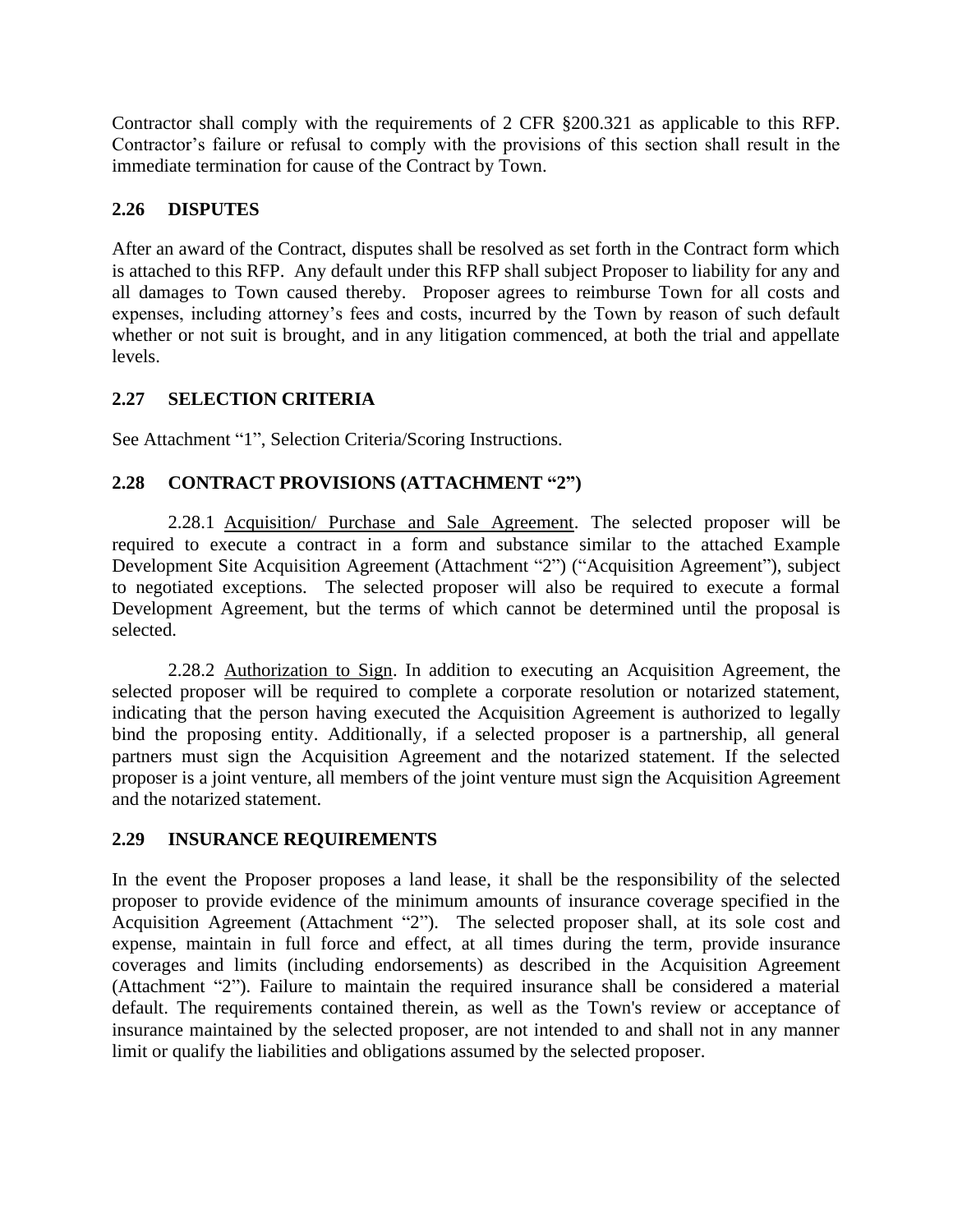## **2.30 ADDITIONAL INSURANCE REQUIREMENTS**

All insurance policies shall name and endorse the following as additional named insureds:

TOWN OF SOUTHWEST RANCHES Attn: Andrew D. Berns, Town Administrator 13400 Griffin Road. Southwest Ranches, FL 33330

The additional named insured endorsement shall be reflected on the Certificate of Insurance.

All insurance shall be issued by companies rated "A-" or better per A.M. Best's Key Rating Guide, latest edition and authorized to issue insurance in the State of Florida. It shall be the responsibility of the vendor and insurer to notify the Town Administrator of cancellation, lapse, or material modification of any insurance policies insuring the vendor, which relate to the activities of such vendor and the Town.

Such notification shall be in writing, and shall be submitted to the Town Administrator within thirty (30) days prior to cancellation of such policies. This requirement shall be reflected on the Certificate of Insurance.

Proposers are required to submit a list of claims presently outstanding and claims within the past ten (10) years against their liability coverage. This information must be listed on the form provided below and signed by the agent of the insurance carrier. If no outstanding claims exist, a statement of this fact must be signed by the agent of the insurance carrier.

Failure to fully and satisfactorily comply with the Town's insurance requirements set forth herein will authorize the Town Administrator to implement a rescission or cancellation of the Proposal award within thirty (30) days of awarding. The Proposer hereby holds the Town harmless and agrees to indemnify Town and covenants not to file a Proposal protest or sue the Town by virtue of such cancellation or rescission.

### **2.31 COMMENCEMENT OF WORK**

The Town shall have no obligations whatsoever to any proposer by virtue of this RFP or any negotiations conducted hereunder. The Town's obligations shall not commence until a formal Agreement is approved and executed by the Council. The Town will not be responsible for any work conducted by a proposer, even if performed in good faith, if such work occurs prior to the approval and execution of the Acquisition Agreement by the Town Council.

## **2.32 NON-DISCRIMINATION & EQUAL EMPLOYMENT OPPORTUNITY**

Proposer shall not discriminate against any employee or applicant for employment because of race, religion, age, color, sex or national origin, or physical or mental handicap, or marital status. Contractor shall take affirmative action to ensure that applicants are employed, and that employees are treated during their employment without regard to their race, religion, age, color, sex or national origin, or physical or mental handicap, or marital status. Such actions shall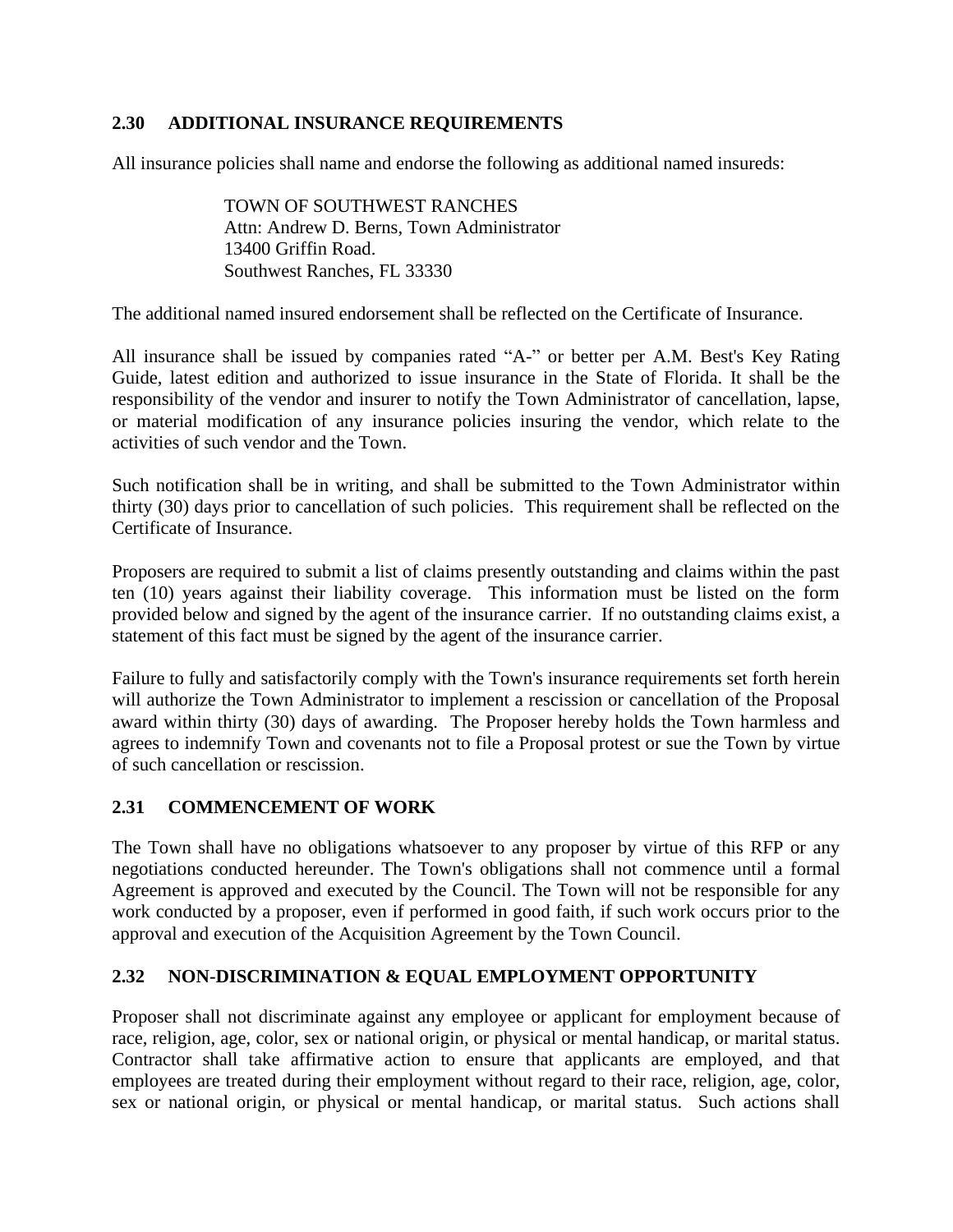include, but not be limited to the following: employment, upgrading, demotion, or transfer, recruitment or recruitment advertising, layoff or termination, rates of pay or other forms of compensation; and selection for training, including apprenticeship.

Proposer agrees to post in conspicuous places available to employees and applicants for employment, notices setting forth the provisions of this nondiscrimination clause. Contractor further agrees that he/she will ensure that subcontractors, if any, will be made aware of and will comply with this nondiscrimination clause.

Proposer understands and agrees that a material violation of this clause shall be considered a material breach of any resulting contract and may result in termination of the Acquisition Agreement, disqualification or debarment of Proposer from participating in Town contracts, or other sanctions. This clause is not enforceable by or for the benefit of, and creates no obligation to, any third party. All agreements for design and construction services entered into for the construction of the Initial Improvements shall include a commercial non-discrimination clause.

# **2.33 DISCLOSURE OF OWNERSHIP INTEREST**

The Disclosure of Ownership Interest Affidavit ("DOIA") (Appendix "C") must be completed on behalf of any individual or business entity that seeks to do business with the Town when applicable. Disclosure does not apply to nonprofit corporations, government agencies, or to an individual's or entity's interest in any entity registered with the Federal Securities Exchange Commission or registered pursuant to Chapter 517, Florida Statutes, whose interest is for sale to the general public.

Upon request from the Department, the selected proposer shall submit a completed DOIA within a reasonable time, as requested. If the selected proposer fails to submit a completed DOIA in a timely manner, the Town, at its sole discretion, may elect to cancel the recommended award.

## **2.34 CONFLICT OF INTEREST**

The award of any Contract hereunder is subject to the provisions of Chapter 112, Florida Statutes. Proposers must disclose with their Proposals, the name of any officer, director, partner, associate, agent, advisory board member or client/customer who is also an officer, former officer, or employee of the Town of Southwest Ranches or its agencies.

## **2.35 PUBLIC ENTITY CRIMES/DENIAL OR REVOCATION OF THE RIGHT TO TRANSACT BUSINESS WITH PUBLIC ENTITIES**

Pursuant to the provisions of 287.133(2)(a), Florida Statutes:

A person or affiliate who has been placed on the convicted vendor list following a conviction for a public entity crime may not submit a bid, proposal, or reply on a contract to provide any goods or services to a public entity; may not submit a bid, proposal, or reply on a contract with a public entity for the construction or repair of a public building or public work; may not submit bids, proposals, or replies on leases of real property to a public entity; may not be awarded or perform work as a contractor, supplier, subcontractor, or consultant under a contract with any public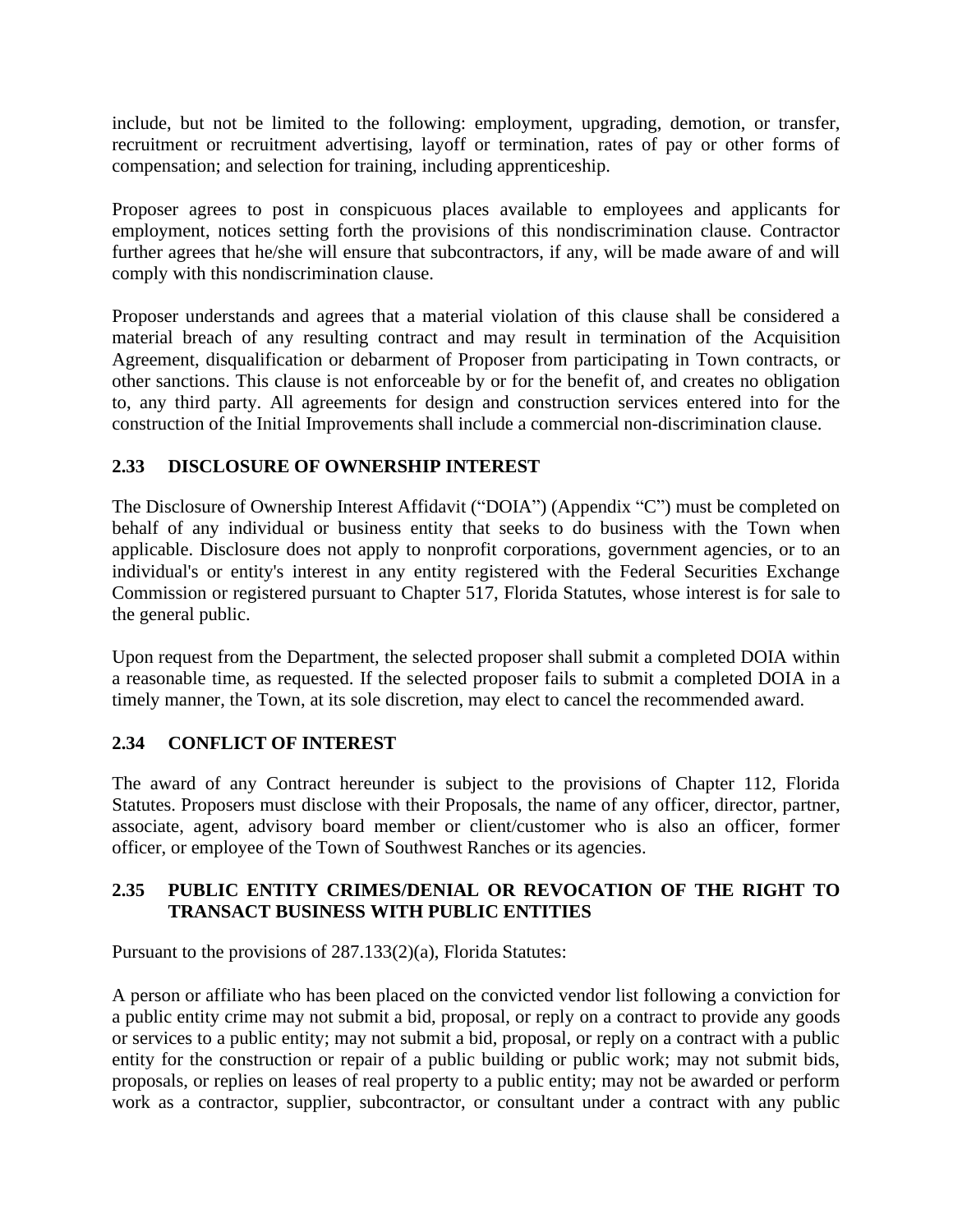entity; and may not transact business with any public entity in excess of the threshold amount provided in s. 287.017 for Category Two for a period of 36 months following the date of being placed on the convicted vendor list.

Proposer shall complete the attached Sworn Statement on Public entity Crimes (Appendix "E"), and submit it with its proposal.

### **SECTION 3 PROPOSAL REQUIREMENTS**

### **3.1 PROPOSAL FORMAT AND CONTENT**

3.1.1 Format. Proposals should be typed, double spaced and submitted on  $8\frac{1}{2}$ " x  $11$ " size paper, using a single method of fastening (e.g., stapled, binder, etc.). The electronic copy of the proposal should be submitted on a CD or flash drive in a PDF or similar format. Proposals should include only brief and concise narrative. The enclosure of elaborate or unnecessary verbiage or promotional material is discouraged.

3.1.2 Letter of Transmittal. Proposals should contain a Letter of Transmittal addressed to the contact person, and should, at a minimum, contain the following:

- a. The RFP number (i.e. RFP No. 22-007).
- b. Identification of proposer, including name address and telephone number.
- c. The name, title, address, telephone/fax number and e-mail address of proposer's contact person during the period of proposal evaluation.
- d. The printed name and title and the signature of a person authorized to bind proposer to the terms of the proposal.

3.1.3 Table of Contents. Proposals should contain a Table of Contents. The Table of Contents should outline all of the areas of the proposal in sequential order.

3.1.4 Technical Proposal. Proposals must contain all of the documents listed below, each fully completed, signed and notarized, as required. Failure of a proposer to provide the required information is considered sufficient cause to deem the proposal non-responsive.

All items should be submitted as a part of the proposal prior to the deadline for submission of proposals (See Section 1.7); however, if the item(s) marked by an asterisk (\* ) are omitted, the proposer must submit such item(s) upon request from the Department within a time frame specified by the Department (normally within two (2) business days of request) or the proposal shall be deemed non-responsive. All other items must be submitted with the proposal or it shall be deemed non-responsive.

The Department reserves the right to request additional information to be used for evaluating responses received from any or all proposers, including, but not limited to, additional references or financial information. Further, the Department retains the right to disqualify from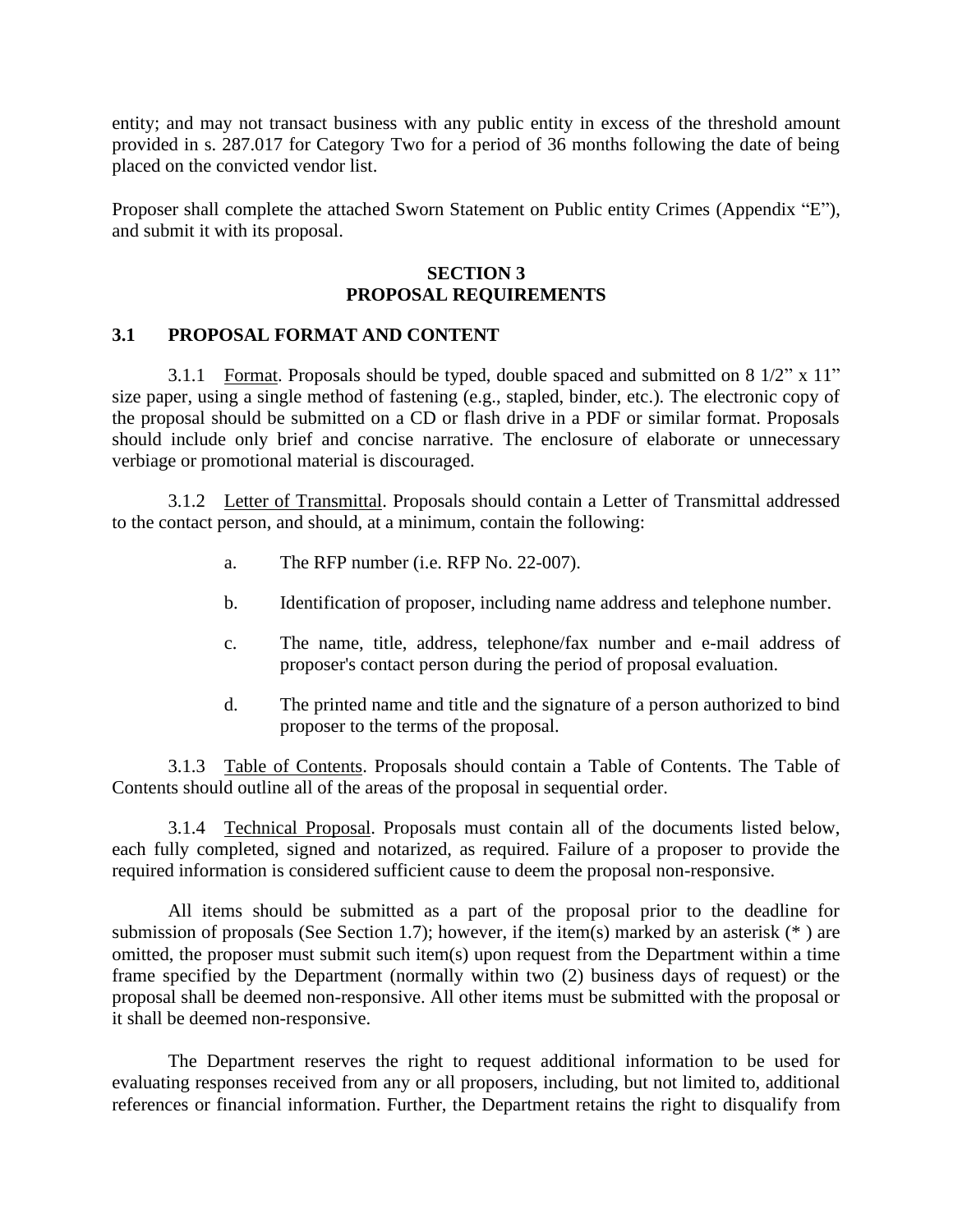further consideration any proposer who fails to demonstrate sufficient ability to perform under the Acquisition Agreement.

Notwithstanding these submittal requirements, the Department reserves the right, at its sole discretion, to waive any minor irregularity relating to the proposal. Upon request, it shall be the responsibility of the proposer to address the determined minor irregularity within a time frame specified by the Department (normally within two (2) business days of request). Failure of a proposer to provide the required information within the specified time frame is considered sufficient cause to deem the proposal non-responsive.

A set of tabs to identify each section of the proposal should be inserted to facilitate quick reference. Each section of the proposal should be clearly labeled using the paragraph headings set forth below.

# **3.2 EXPERIENCE. QUALIFICATIONS AND FINANCIAL INFORMATION**

Each proposer shall submit an Executive Summary detailing its experience, qualifications, and background in the lease and development of similar projects, which shall include, at a minimum, the following information:

3.2.1 Description of Business Organization. Proposer shall include a description of proposer's business organization (i.e., corporation, LLC, partnership, joint venture or sole proprietorship) along with the following information, depending on the organizational structure:

- If a corporation, attach the Articles of Incorporation.
- If an LLC, attach the Articles of Organization.
- If a partnership, attach a copy of the Partnership Agreement.
- If a joint venture, list date of organization, attach a copy of the joint venture agreement, indicate if the joint venture has done business in Florida and where. Include a description of the business organization of each of the joint venture partners, including the organizational documents for each of the joint venture partners (i.e., corporations, attach the Articles of Incorporation for each joint venture partner, etc.).

3.2.2 History of Company. Proposer shall include a brief history of the company. Proposer shall note any changes in company name and ownership structure and any other names under which the company has been doing business. Proposer should note whether or not the company is currently registered to do business in the State of Florida. The selected proposer shall be registered to do business in the State of Florida prior to the effective date of the Acquisition Agreement. Proposer should indicate whether or not it intends to enter into the Acquisition Agreement in the name of proposer or to create a single purpose entity for the purpose of this project. In the event proposer is a joint venture, proposer should provide a history of each entity forming a part of the joint venture. In the event of a newly-formed entity, the requirements listed below shall be furnished for the principal entity(ies) forming such newly-formed entity.

3.2.3 Experience. Proposer shall submit a detailed statement of its experience, qualifications, and background in the development of similar projects. Proposer's statement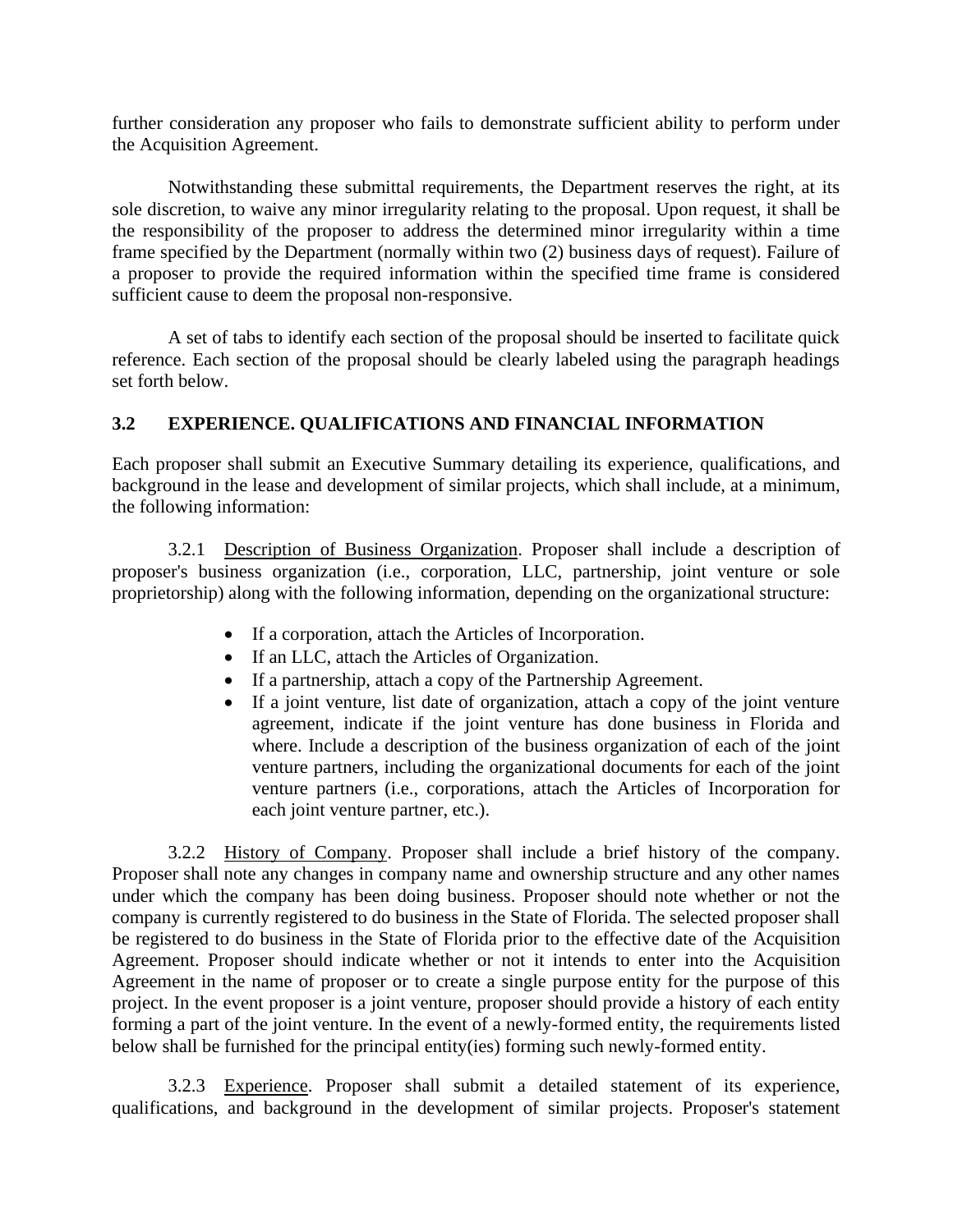should include, at a minimum, a detailed history of proposer's pertinent experience in the development of similar projects within the preceding ten (10) years.

3.2.4 References. Proposer shall be required to submit a minimum of three (3) references with knowledge of proposer's recent experience in the lease and development of similar projects. Each reference should include the name of the company, contact names, addresses, and telephone/fax numbers. The contact person must have been informed that he or she is being used as a reference and that the Town may be calling them. DO NOT list persons who will be unable to answer specific questions regarding proposer's experience.

3.2.5 Credit References. Proposer shall include the names, addresses, and telephone numbers of at least two (2) credit references, including at least one (1) banking reference. In the event proposer is a joint venture, proposer shall provide the required information for each entity forming a part of the joint venture.

### 3.2.6 Legal/Contractual History.

- a. a. Proposer shall provide the name, location and date of any of the proposer's agreements for the development of real property that have been terminated either voluntarily or involuntarily, within the past five (5) years. Proposers shall provide an explanation of the reason(s) for termination and a contact name, address and telephone number of the other contracting party. A contact person shall be someone who has personal knowledge of the contract. The contact person must have been informed that he or she is being used as a reference and that the Town may be calling them. DO NOT list persons who will be unable to answer specific questions regarding the requirement.
- b. Proposer shall provide a list of any judgments or lawsuits currently pending against the proposer or any lawsuit filed against or judgment offered against proposer within the last ten (10) years. Also list any lawsuits filed by proposer in the last ten (10) years.
- c. Proposer shall provide a written statement declaring whether proposer has ever declared bankruptcy, filed a petition in any bankruptcy court, filed for protection from creditors in bankruptcy court, or had involuntary proceedings filed in bankruptcy court and the status of each occurrence.
- d. In the event proposer is a joint venture, proposer shall provide the required information for each entity forming a part of the joint venture.

3.2.7 Financial Information. Proposer shall submit one (1) of the following (it is recommended that proposers redact social security numbers, if applicable):

> a. Balance sheets and income statements for the current fiscal year and prior two (2) fiscal years of operation, prepared in accordance with generally accepted accounting principles and compiled by an independent certified public accountant or notarized by the chief financial officer or owner; or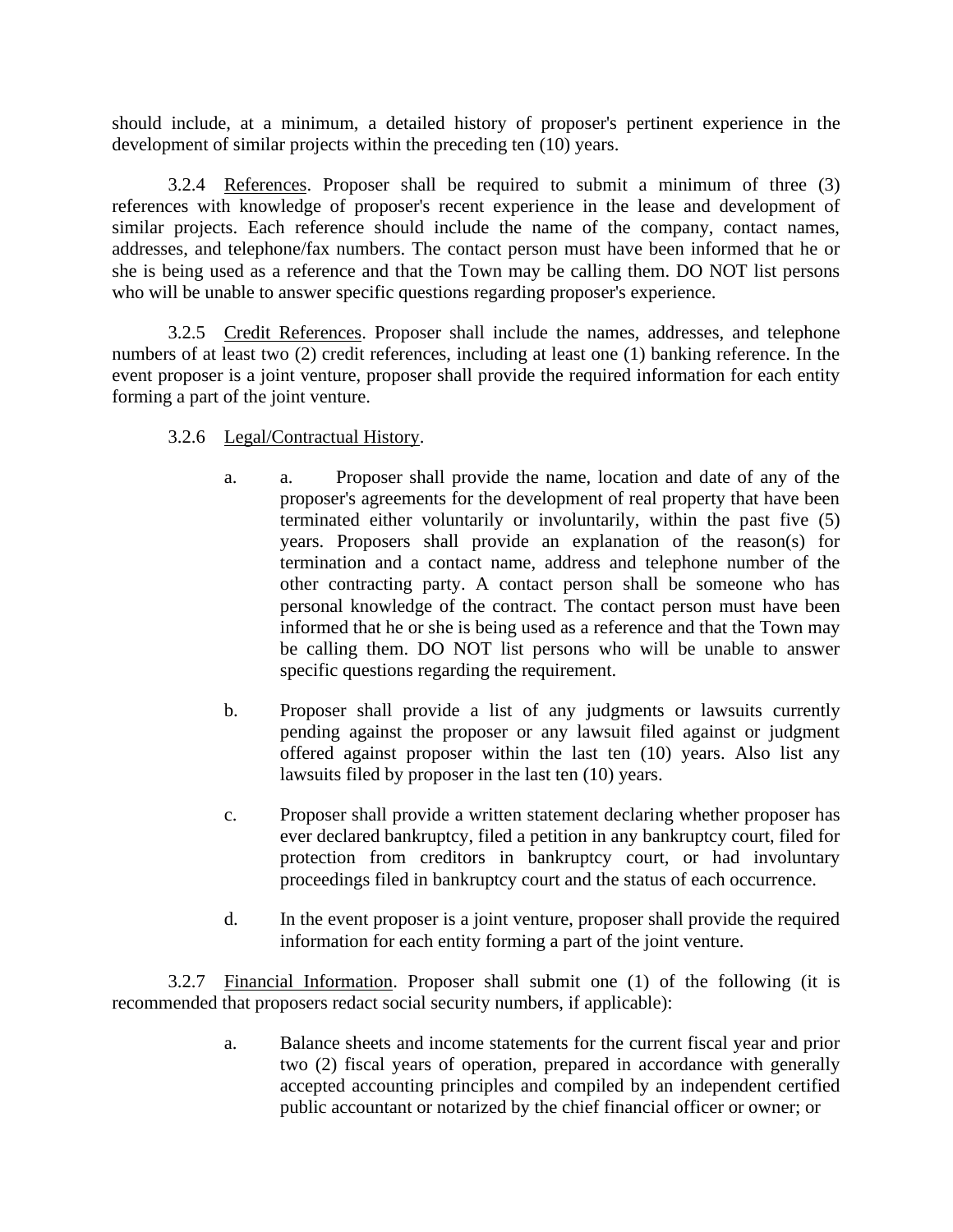- b. The company's Federal income tax returns for the previous three (3) years as completed and filed with the Federal government. Sole proprietors should provide Schedule C from Form 1040 for the previous three (3) years. The Schedule C's must be accompanied by a statement from an independent certified public accountant or a statement by the chief financial officer or owner, indicating that the Schedules are copies of the ones filed with the 1040; or
- c. A statement from an independent certified public accountant attesting to the financial stability of the organization for the current and prior two (2) fiscal years of operation; or
- d. A reference letter from the proposer's bank or financial institution indicating the bank's relationship with the proposer and providing a credit reference. At the time of issuance of the reference letter, the bank/financial institution must have a minimum peer group rating that meets or exceeds the threshold levels in at least two (2) of the five (5) approved services as listed below:
	- 1. Thomson Reuters Bank Insight Quarterly Ratings 50
	- 2. IDC Bank Financial Quarterly Listing 125
	- 3. Veribanc, Inc. Listing 3 Star Green Rating
	- 4. Standard & Poor's Listing Single A
	- 5. Moody's Listing Single A

The Town reserves the right to request additional information considered pertinent to indicate any and all proposer's financial and operational capabilities. Further, the Town retains the right to disqualify from further consideration any proposer who fails to demonstrate sufficient financial stability to perform under the Acquisition Agreement.

## **3.3 PROJECT APPROACH**

3.3.1 Description of the Project. Proposer shall provide a detailed description of its approach and methodology for the development, operation, management and maintenance of the project. The project description should include the following:

- a. A detailed description of the proposed uses, the proposed total square footage of each use proposed, including any ancillary uses proposed to be developed on the Property.
- b. A conceptual development plan, which should include the general location of the area proposed to be acquired, a conceptual site plan and building renderings (interior and exterior). The conceptual site plan should indicate the location of proposed tenant improvements, including vehicular parking, site lighting, utilities, ingress and egress, etc. In the case where proposer intends to virtually duplicate an existing concept that proposer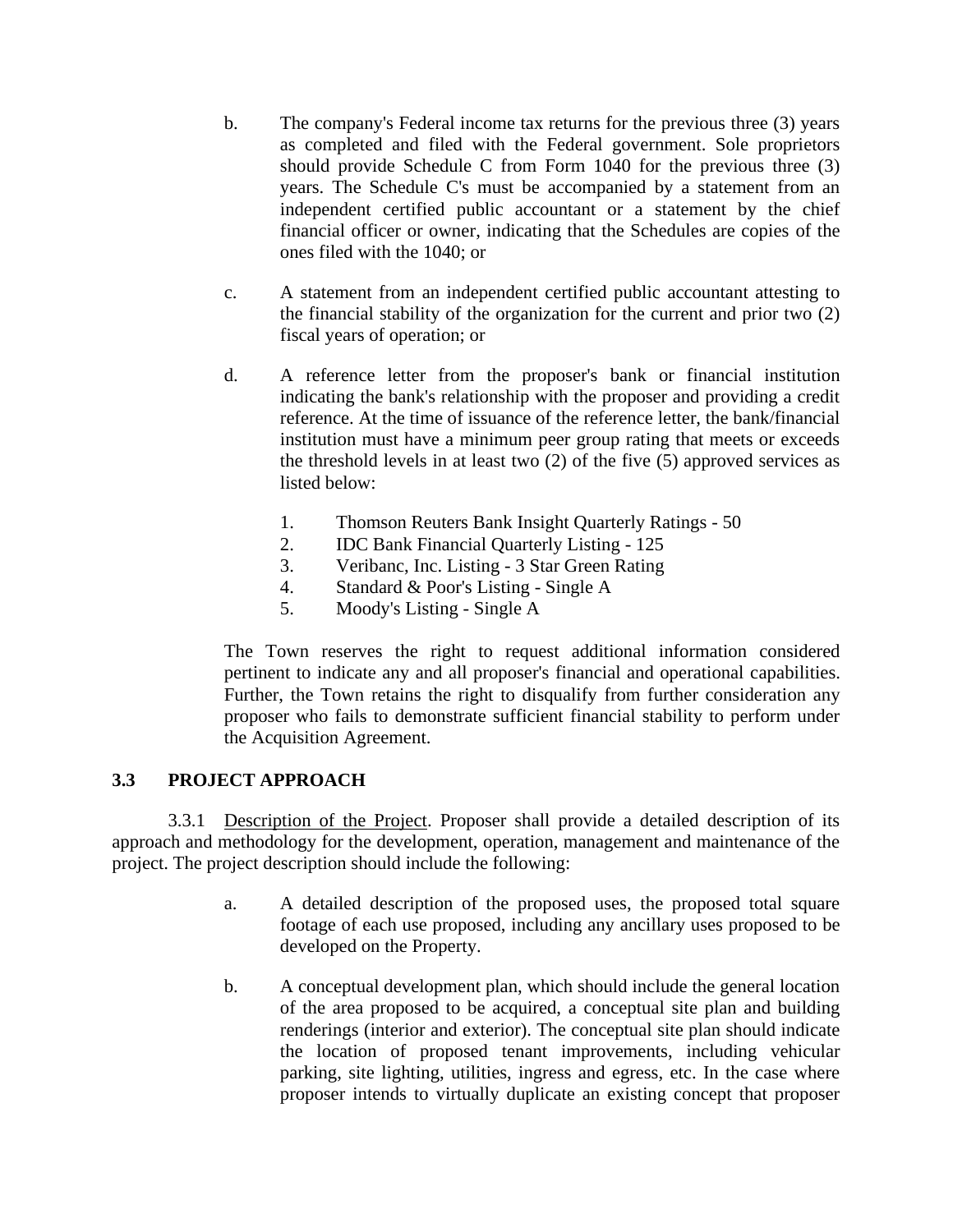has developed elsewhere, proposer may substitute pictures or photographs of an existing facilities for the renderings.

- c. A description of how proposer intends to satisfy stormwater drainage requirements associated with development of the Property.
- d. A proposed construction schedule for development. Proposer must be capable of completing development within twenty four (24) months of the effective date of the Acquisition Agreement.
- e. A detailed development cost estimate, including hard and soft costs.
- f. A detailed financial plan, indicating the sources of funding to be used for tenant-constructed improvements.
- g. Proposed minimum capital investment for the design and construction of the tenant improvements. The proposed minimum capital investment will become an Acquisition obligation subject to the limitations set forth in the Acquisition Agreement (See Attachment "2"). Engineering and architectural costs should be limited to twelve percent (12%) of the total proposed minimum capital investment. In addition, the proposed minimum capital investment should not include internal administrative or supervisory costs, consulting costs (other than engineering and architectural), furnishings, trade fixtures or equipment or other excluded costs (See Attachment "2"). No minimum dollar amount is established for the minimum capital investment. Proposers should propose an amount that is reasonable taking into consideration the nature of the tenant improvements proposed to be constructed on the Property.

## **Note: The acceptance of a proposal by the Town shall not constitute approval of the proposer's submitted development plans.**

3.3.2 Development Team. Proposer shall include detailed information regarding the key development team members' relevant experience, education and/or expertise. Key development team members would include the architectural and engineering firm(s), general contractor and project manager for the project.

3.3.3 Operation & Management. Proposer shall include detailed information regarding the operation and management of the project upon completion of development.

3.3.4 Marketing. Proposer should include information regarding the methods to be used to market the uses proposed to be located on the Property.

3.3.5 Financial Pro forma. Proposer shall submit a financial pro forma detailing the following for the proposed development on the:

a. Anticipated gross rental and other revenues (if any, by category);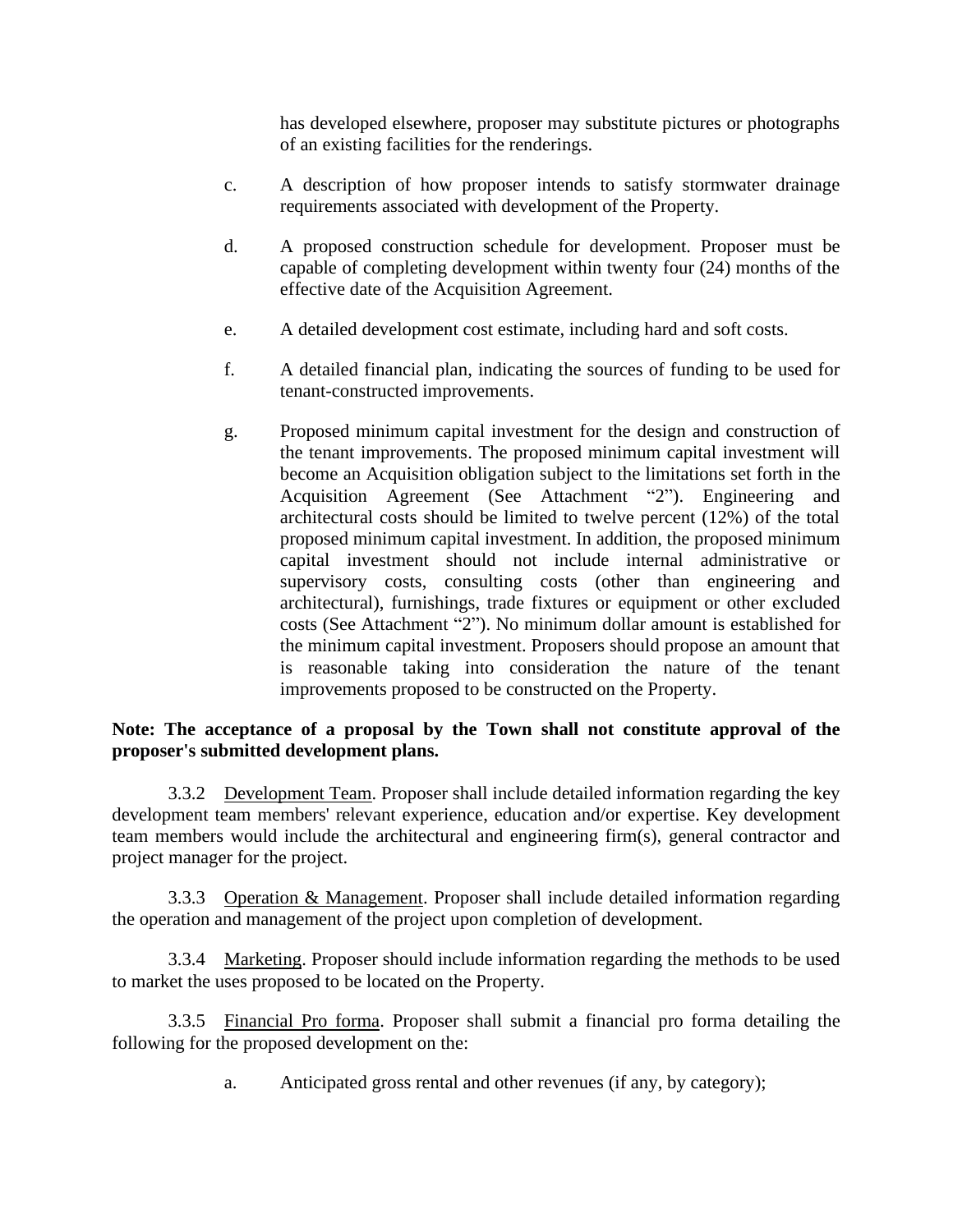- b. Expenses by category, including, but not limited to, operating and maintenance expenses, rental to the Town, and utilities;
- c. General and administrative costs; and
- d. Debt service.

Proposers shall include in this section data and information indicating the expected rent to be paid to the Town and demonstrating that the rental and fees, as proposed, can be supported by the projected revenue stream without sacrificing the quality or service of the operations. Pro formas shall be evaluated by the Town for reasonableness, demonstrated understanding of the proposed Acquisition Agreement, viability of the proposed operations and financial offer, and ability to fund the operation.

3.3.6 Economic Benefits. Proposers should indicate the number of jobs estimated to be created by the proposed project, including those related to construction of the project, and how small, minority or women-owned businesses will be utilized on the project. Proposers should include information regarding any anticipated economic impacts that may result as a result of the project in this section.

3.3.7 Exceptions to the Acquisition Agreement (Attachment "2"). Proposers should identify any proposed exceptions to the Acquisition Agreement (See Section 2.11 of RFP) for purposes of negotiation of Acquisition terms with the selected proposer. The Town shall have no obligation whatsoever to accept any proposed exceptions.

## **3.4 PROPOSAL RESPONSE FORM**

3.4.1 Proposal Schedule. Proposers must submit the attached Proposal Schedule (Appendix "B") with their proposals. Proposers should take into consideration the information detailed in this Section of the RFP prior to completing the Proposal Schedule.

3.4.2 Lease Proposal. Proposers may propose to lease the Property for the development of commercial or industrial uses compatible with surrounding communities, such as warehouse or office use.

- a. Property Size. Proposers may propose to lease up to  $24.3622 +1$  acres of unimproved ground, for the lease and development of compatible commercial or industrial uses. As a minimum requirement to respond to this RFP, proposers must propose to lease no less than twenty (10) acres of unimproved ground.
- b. Lease Term. If a lease is proposed, the proposed term of the Lease Agreement, including all renewal term(s), shall not exceed ninety nine (99) years from the Date of Beneficial Occupancy to allow the successful proposer sufficient time to recapture its initial investment and obtain a reasonable financial return. Lease term proposals shall be evaluated under the project approach criteria.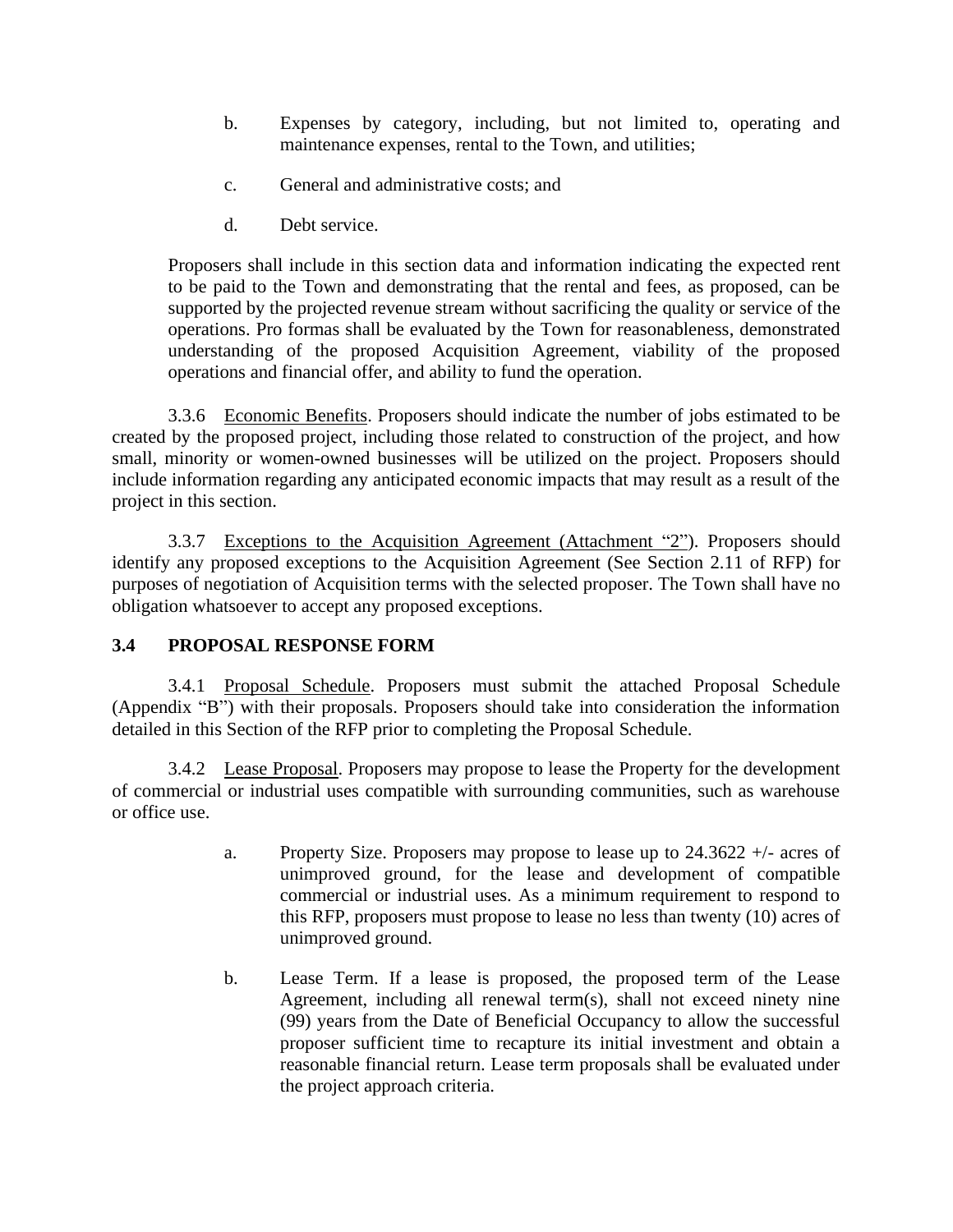c. Property Uses. The Property may be used for the development of compatible commercial or industrial uses. Proposals for use of the Property for residential purposes, or other uses determined incompatible with the surrounding properties will not be considered for this opportunity. The proposed Property use shall be evaluated under the project approach criteria.

### **3.5 DRUG FREE WORKPLACE CERTIFICATION**

Proposer shall complete the attached Drug Free Workplace Certification (Appendix "D"), and submit it with its proposal.

### **SECTION 4 TERM**

#### **4.1 TERM**

In the event a long term lease is proposed, the proposed term including all renewal term(s), shall not exceed fifty (99) years from the Date of Beneficial Occupancy to allow the successful proposer sufficient time to recapture its initial investment and obtain a reasonable financial return.

### **SECTION 5 GENERAL PROVISIONS**

#### **DEFINITIONS**

ADDENDA Written or graphic instruments which clarify, correct, or revise the proposal documents or the Contract Documents.

BOND Bid, performance and payment bonds which guarantee performance of obligations specified in the Contract.

CONTRACT The written agreement between Town and Bidder whose proposal has been accepted,

CONTRACT DOCUMENTS The Contract, as well as all Exhibits, the RFP, the Proposer's Proposal, including all forms attached thereto, and all addenda, specifications, drawings, and plans, shall be hereinafter collectively referred to as the "Contract Documents".

DAY Shall mean calendar day, unless otherwise specified.

EFFECTIVE DATE OF CONTRACT The latest execution date of the Contract.

PROPOSAL. The offer or proposal to perform all services required in Request for Proposal.

PROPOSER. A person or entity who submits an offer to perform the Work required in the RFP.

TOWN Town of Southwest Ranches, Florida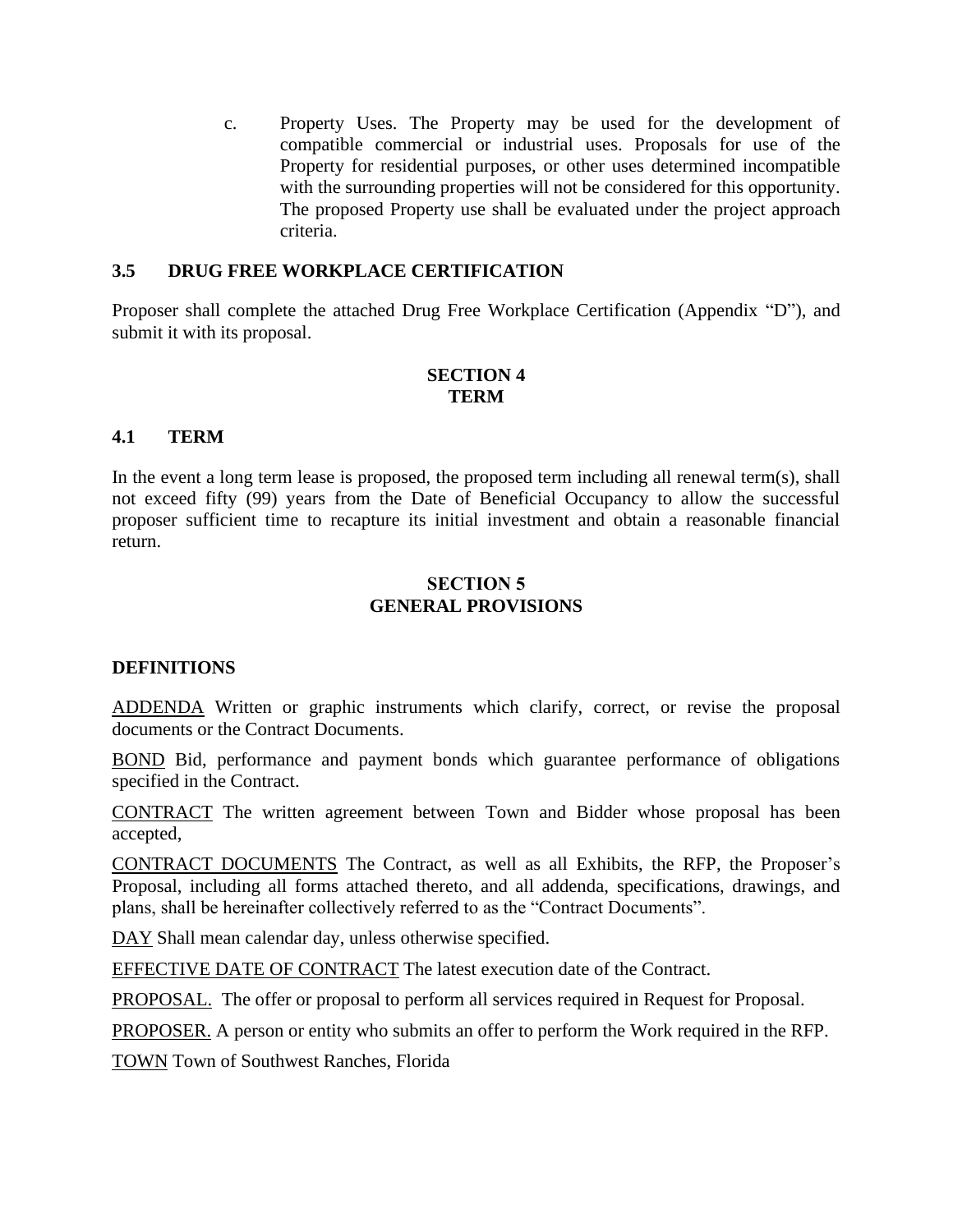# **APPENDIX A PROPOSER INFORMATION**

|     | LICENSE NUMBER: ______________                                | STATE OR COUNTY:                                                                                                                                                                                                               |
|-----|---------------------------------------------------------------|--------------------------------------------------------------------------------------------------------------------------------------------------------------------------------------------------------------------------------|
|     | (Attach copy of license)                                      |                                                                                                                                                                                                                                |
|     | (Attach a separate sheet, if necessary)                       |                                                                                                                                                                                                                                |
|     |                                                               |                                                                                                                                                                                                                                |
|     |                                                               |                                                                                                                                                                                                                                |
|     |                                                               |                                                                                                                                                                                                                                |
|     |                                                               |                                                                                                                                                                                                                                |
|     |                                                               | BIDDER'S ADDRESS: University of the Second Contract of the Second Contract of the Second Contract of the Second Contract of the Second Contract of the Second Contract of the Second Contract of the Second Contract of the Se |
|     | BIDDER'S PHONE NUMBER: Office: __________                     |                                                                                                                                                                                                                                |
|     |                                                               | BIDDER'S EMAIL ADDRESS: NAME AND ARRIVE AND A SERIES AND A SERIES AND A SERIES AND A SERIES AND A SERIES AND A SERIES AND A SERIES AND A SERIES AND A SERIES AND A SERIES AND A SERIES AND A SERIES AND A SERIES AND A SERIES  |
| By: |                                                               |                                                                                                                                                                                                                                |
|     | Name of Corporation/Entity                                    |                                                                                                                                                                                                                                |
|     | <b>Address of Corporation/Entity</b>                          |                                                                                                                                                                                                                                |
|     | Signature of President or Authorized Principal                |                                                                                                                                                                                                                                |
|     | By: $\overline{\phantom{a}}$                                  |                                                                                                                                                                                                                                |
|     | Title: (If the Bidder is a Corporation, affix corporate seal) |                                                                                                                                                                                                                                |
|     |                                                               |                                                                                                                                                                                                                                |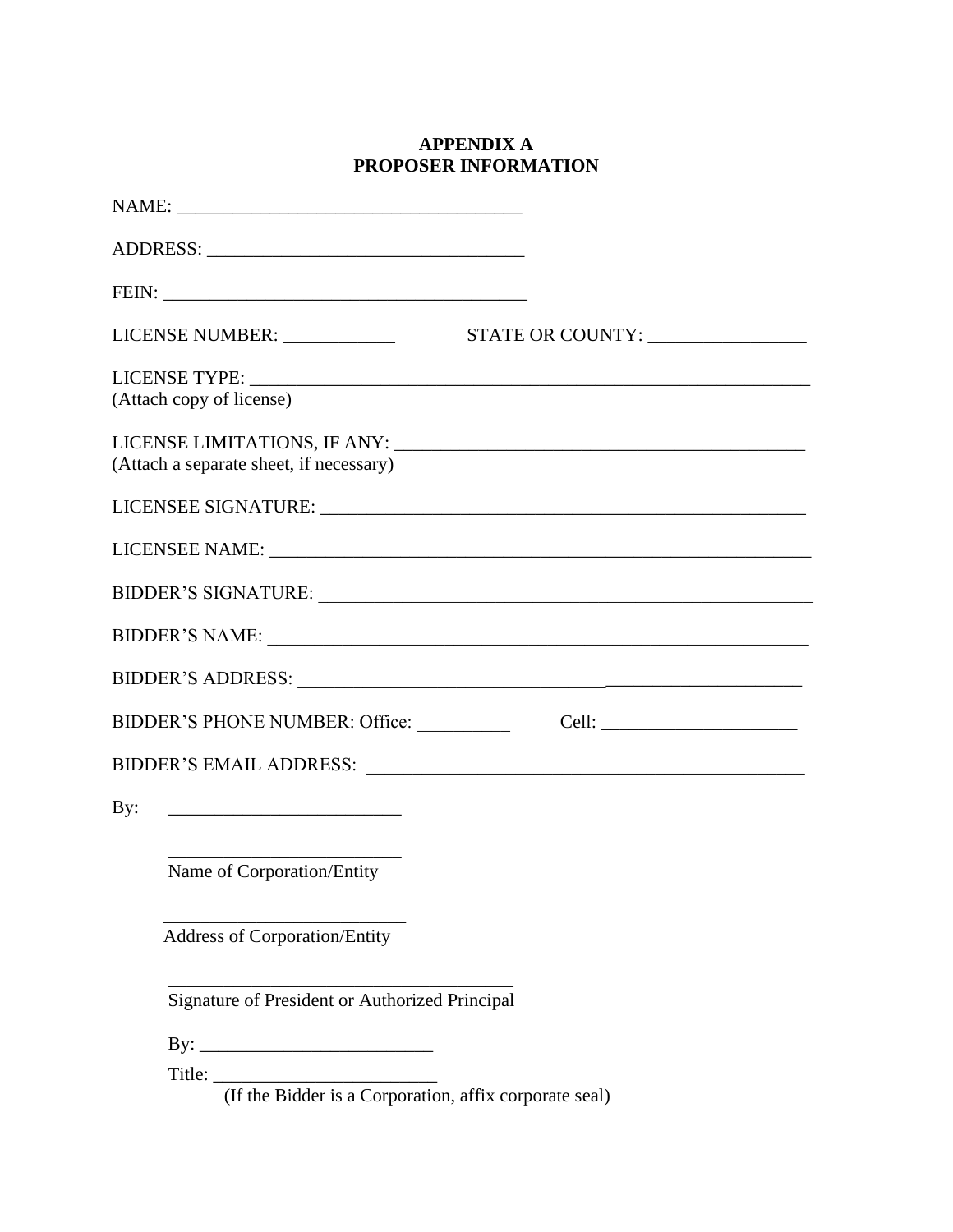### **APPENDIX B PROPOSAL SCHEDULE**

The following Proposal guidelines are presented to assist the Town in evaluating the Offer. This Proposal Form should reflect the requirements as described below.

The Department is soliciting alternate proposals from qualified and experienced firms to acquire, and to develop three (3) parcels of land, containing approximately  $24.3622$  +/- acres of unimproved land ("Property"), owned by the Town, with a continued percentage participation in the gross rental revenue, or other revenues, once the development has been completed. The parcels are located generally west of NW 196th Avenue, north of Sheridan Street, and east of SW 202nd Avenue, in the West Broward Industrial Park.

| <b>Desired offer:</b>                                                                   | <b>Details</b> |
|-----------------------------------------------------------------------------------------|----------------|
| Acquisition of the Property                                                             |                |
|                                                                                         |                |
| Development and operation of a commercial<br>or industrial development on the Property; |                |
| Suggested maximum use of the Property                                                   |                |
| Generated rental or other revenues                                                      |                |

## **TOTAL PROJECTED REVENUE AMOUNT \$**

PROPOSER FIRM: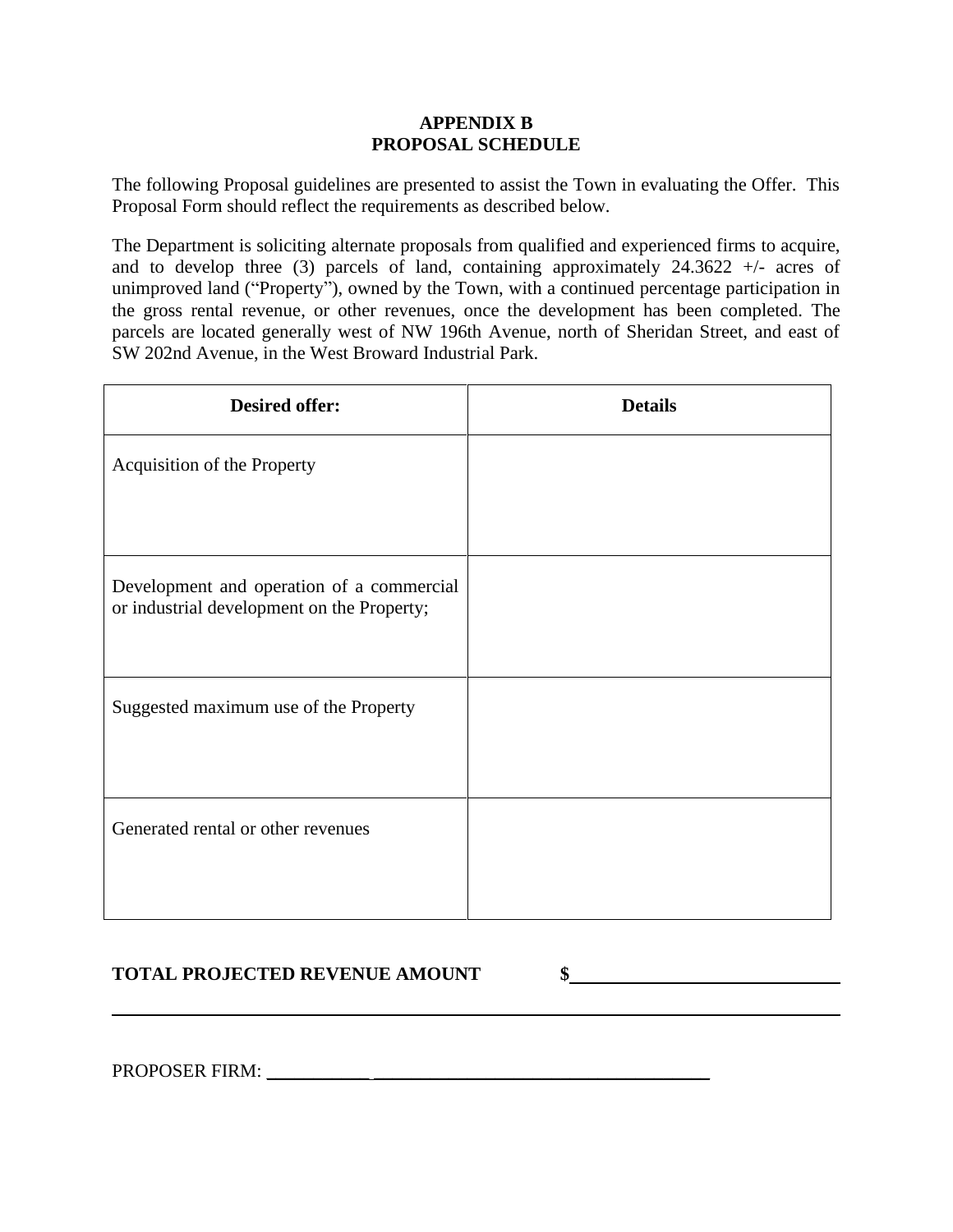### APPENDIX C **DISCLOSURE OF OWNERSHIP INTEREST**

# **TO: TOWN OF SOUTHWEST RANCHES OFFICIALLY DESIGNATED REPRESENTATIVE**

### **STATE OF FLORIDA COUNTY OF \_\_\_\_\_\_\_\_\_**

BEFORE ME, the undersigned authority, this day personally appeared \_\_\_\_\_\_\_\_\_\_\_\_\_\_\_\_\_\_\_\_\_\_\_\_\_\_\_\_\_\_\_, hereinafter referred to as "Affiant," who being by me first duly sworn, under oath, deposes and states as follows:

1. Affiant appears herein as:

[ ] an individual **or**

[ ] the \_\_\_\_\_\_\_\_\_\_\_\_\_\_\_\_\_\_\_\_\_\_\_\_\_\_\_\_\_\_ of \_\_\_\_\_\_\_\_\_\_\_\_\_\_\_\_\_\_\_\_\_\_\_\_\_\_\_\_\_\_\_. [position—e.g., sole proprietor, president, partner, etc.] [name & type of entity—e.g., ABC Corp., XYZ Ltd. Partnership, etc.]. The Affiant or the entity the Affiant represents herein seeks to do business with the Town of Southwest Ranches through its Town Council.

2. Affiant's address is:

\_\_\_\_\_\_\_\_\_\_\_\_\_\_\_\_\_\_\_\_\_\_\_\_\_\_\_\_\_\_\_\_\_\_\_\_\_\_\_\_\_\_\_\_\_\_\_\_\_

3. Attached hereto as Exhibit "A" is a complete listing of the names and addresses of every person or entity having a five percent (5%) or greater interest in the Affiant's corporation, partnership, or other principal. Disclosure does not apply to nonprofit corporations, government agencies, or to an individual's or entity's interest in any entity registered with the Federal Securities Exchange Commission or registered pursuant to Chapter 517, Florida Statutes, whose interest is for sale to the general public.

4. Affiant acknowledges that this Affidavit is given to comply with the Town of Southwest Ranches policy and will be relied upon by the Town of Southwest Ranches. Affiant further acknowledges that he or she is authorized to execute this document on behalf of the entity identified in paragraph one, if any.

5. Affiant further states that Affiant is familiar with the nature of an oath and with the penalties provided by the laws of the State of Florida for falsely swearing to statements under oath.

**[Signatures on next page]**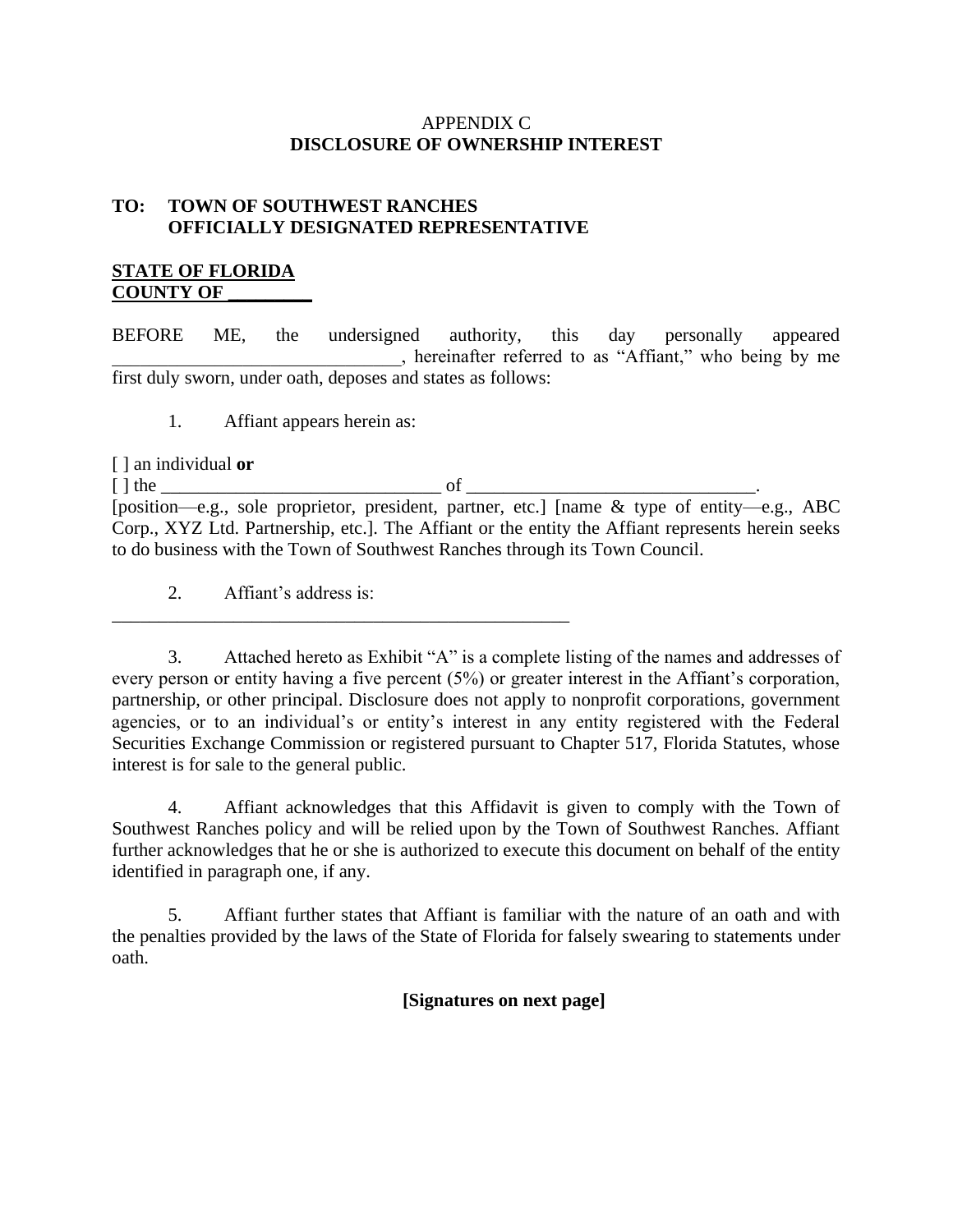6. Under penalty of perjury, Affiant declares that Affiant has examined this Affidavit and to the best of Affiant's knowledge and belief it is true, correct and complete.

### *FURTHER AFFIANT SAYETH NAUGHT.*

\_\_\_\_\_\_\_\_\_\_\_\_\_\_\_\_\_\_\_\_\_\_\_\_\_\_\_\_\_\_\_\_\_\_\_\_ \_\_\_\_\_\_\_\_\_\_\_\_\_\_\_\_\_\_\_\_\_\_\_\_, Affiant

(Print Affiant Name)

The foregoing instrument was acknowledged before me by means of

 $\Box$  physical presence or  $\Box$  online notarization,

this  $\_\_\_$  day of  $\_\_\_\_\_$ , 2021,

\_\_\_\_\_\_\_\_\_\_\_\_\_\_\_

by \_\_\_\_\_\_\_\_\_\_\_\_\_\_\_\_\_\_\_\_\_\_\_\_\_\_\_\_\_\_\_\_\_\_\_\_\_\_\_\_\_\_\_\_\_\_\_\_\_ (name of person acknowledging).

Notary Public

|          | (Print Notary Name) |          |
|----------|---------------------|----------|
| State of | at Large            |          |
| My       | Commission          | Expires: |

\_\_\_\_\_\_\_\_\_\_\_\_\_\_\_\_\_\_\_\_\_\_\_\_\_\_\_\_\_\_\_\_\_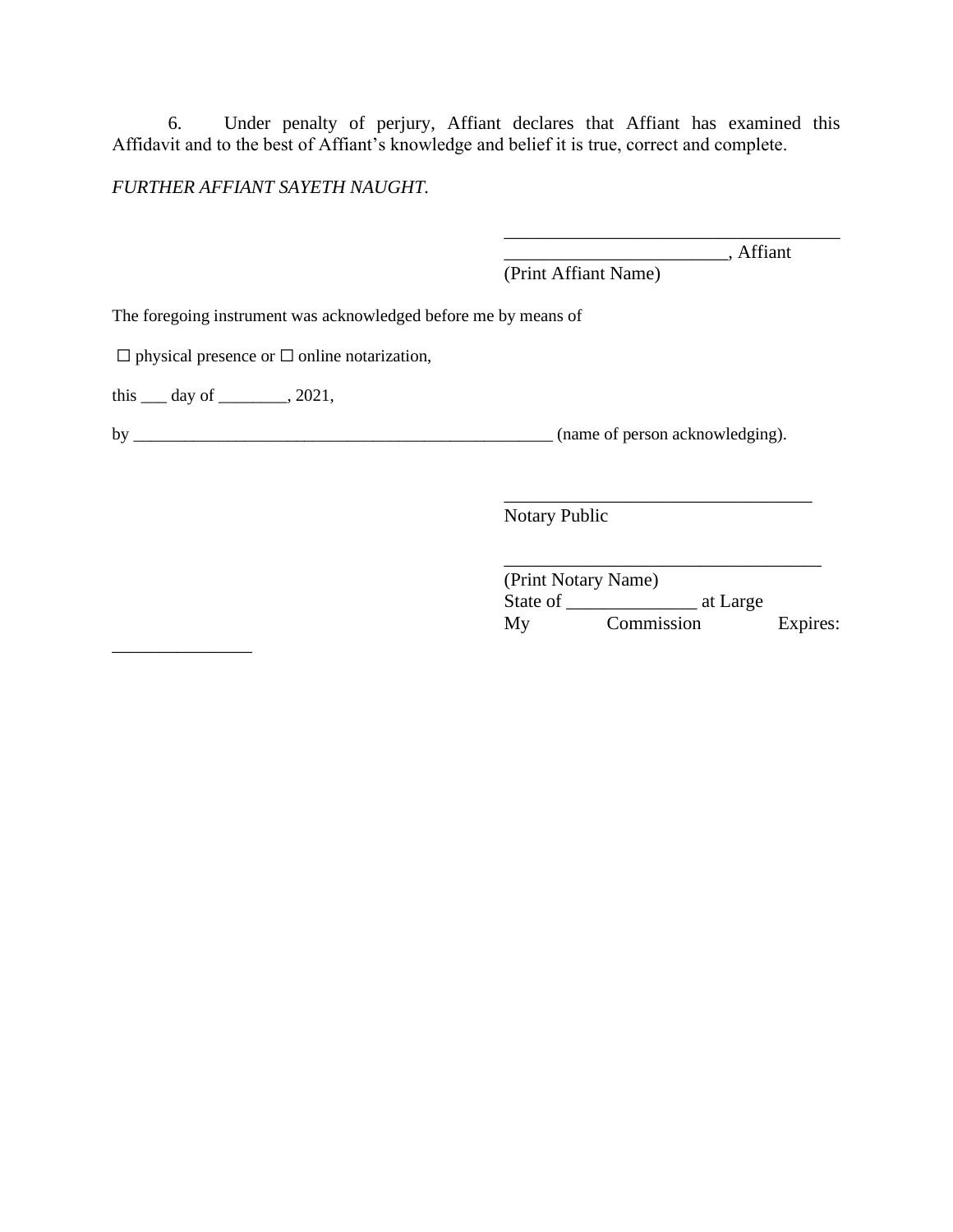### **Disclosure of Ownership Interests**

Affiant must identify all entities and individuals owning five percent (5%) or more ownership interest in Affiant's corporation, partnership, or other principal, if any. Affiant must identify individual owners. For example, if Affiant's principal is wholly or partially owned by another entity, such as a corporation, Affiant must identify the other entity, its address, and the individual owners of the other entity. Disclosure does not apply to any nonprofit corporation, government agency, or to an individual's or entity's interest in any entity registered with the Federal Securities Exchange Commission or registered pursuant to Chapter 517, Florida Statutes, whose interest is for sale to the general public.

**Name** 

**Address** 

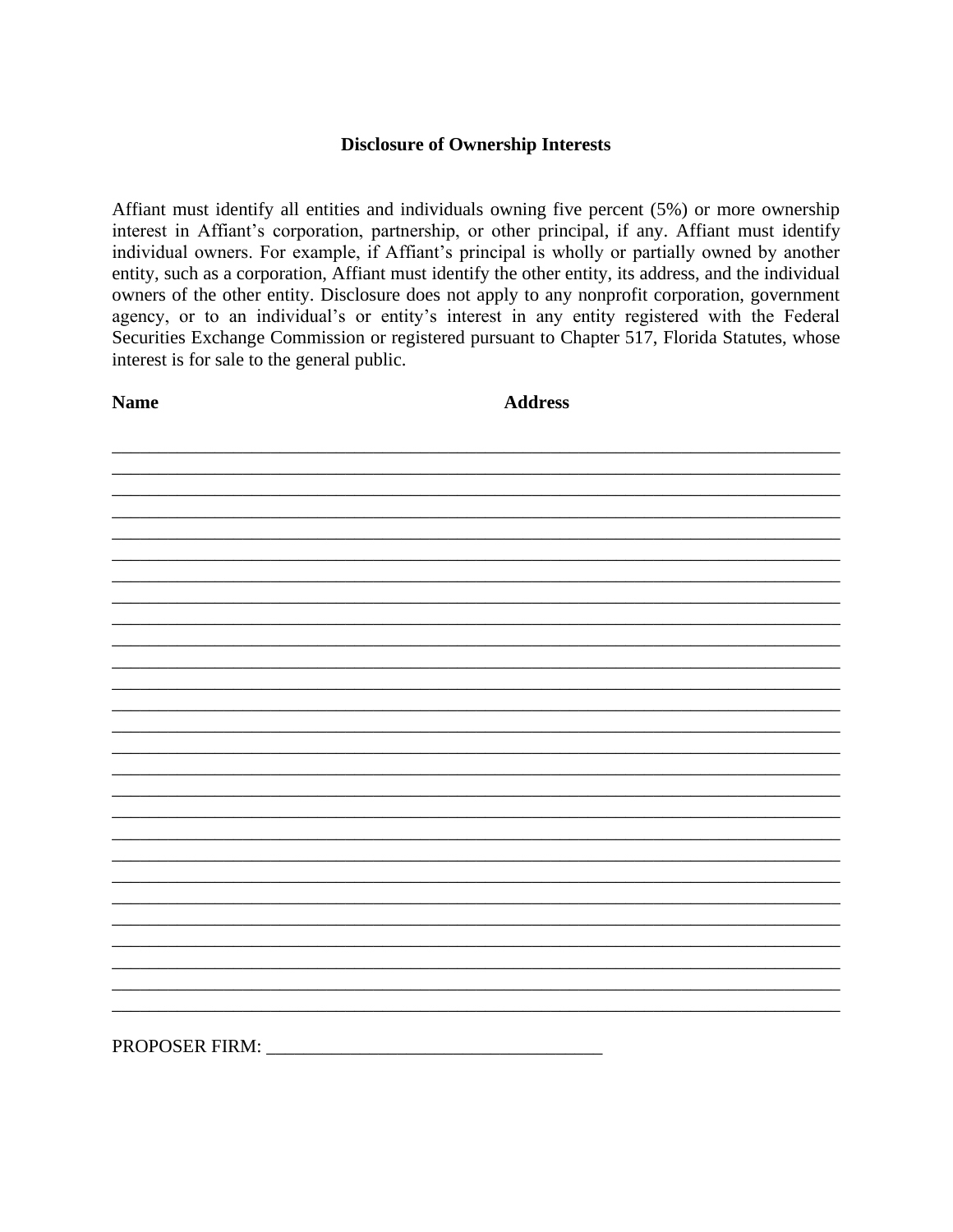### APPENDIX D **DRUG FREE WORKPLACE**

PROPOSERs must certify that they will provide a drug-free workplace. In order to have a drugfree workplace program, a business shall:

- 1) Publish a statement notifying employees that the unlawful manufacture, distribution, dispensing, possession, or use of a controlled substance is prohibited in the workplace and specifying the actions that will be taken against employees for violations of such prohibition.
- 2) Inform employees about the dangers of drug abuse in the workplace, the business's policy of maintaining a drug-free workplace, any available drug counseling, rehabilitation, and employee assistance programs, and the penalties that may be imposed upon employees for drug abuse violations.
- 3) Give each employee engaged in providing the commodities or contractual services that are under bid a copy of the statement specified in subsection (1).
- 4) In the statement specified in subsection (1), notify the employees that, as a condition of working on the commodities or contractual services that are under bid, the employee will abide by the terms of the statement and will notify the employer of any conviction of, or plea of guilty or nolo contendere to, any violation of chapter 893 or of any controlled substance law of the United States or any state, for a violation occurring in the workplace no later than five (5) days after such conviction or plea.
- 5) Impose a sanction on (or require the satisfactory participation in a drug abuse assistance or rehabilitation program, if such is available in the employee's community), any employee who is so convicted or takes a plea.
- 6) Make a good faith effort to continue to maintain a drug-free workplace through implementation of this section.

As the person authorized to sign the statement, I certify that this firm complies fully with the above requirements.

**PROPOSER SIGNATURE**: \_\_\_\_\_\_\_\_\_\_\_\_\_\_\_\_\_\_\_\_\_\_\_\_\_\_\_\_\_\_\_\_\_\_\_\_\_\_\_\_\_\_

**PROPOSER NAME**: \_\_\_\_\_\_\_\_\_\_\_\_\_\_\_\_\_\_\_\_\_\_\_\_\_\_\_\_\_\_\_\_\_\_\_\_\_\_\_\_\_\_

**PROPOSER FIRM: \_\_\_\_\_\_\_\_\_\_\_\_\_\_\_\_\_\_\_\_\_\_\_\_\_\_\_\_\_\_\_\_\_\_**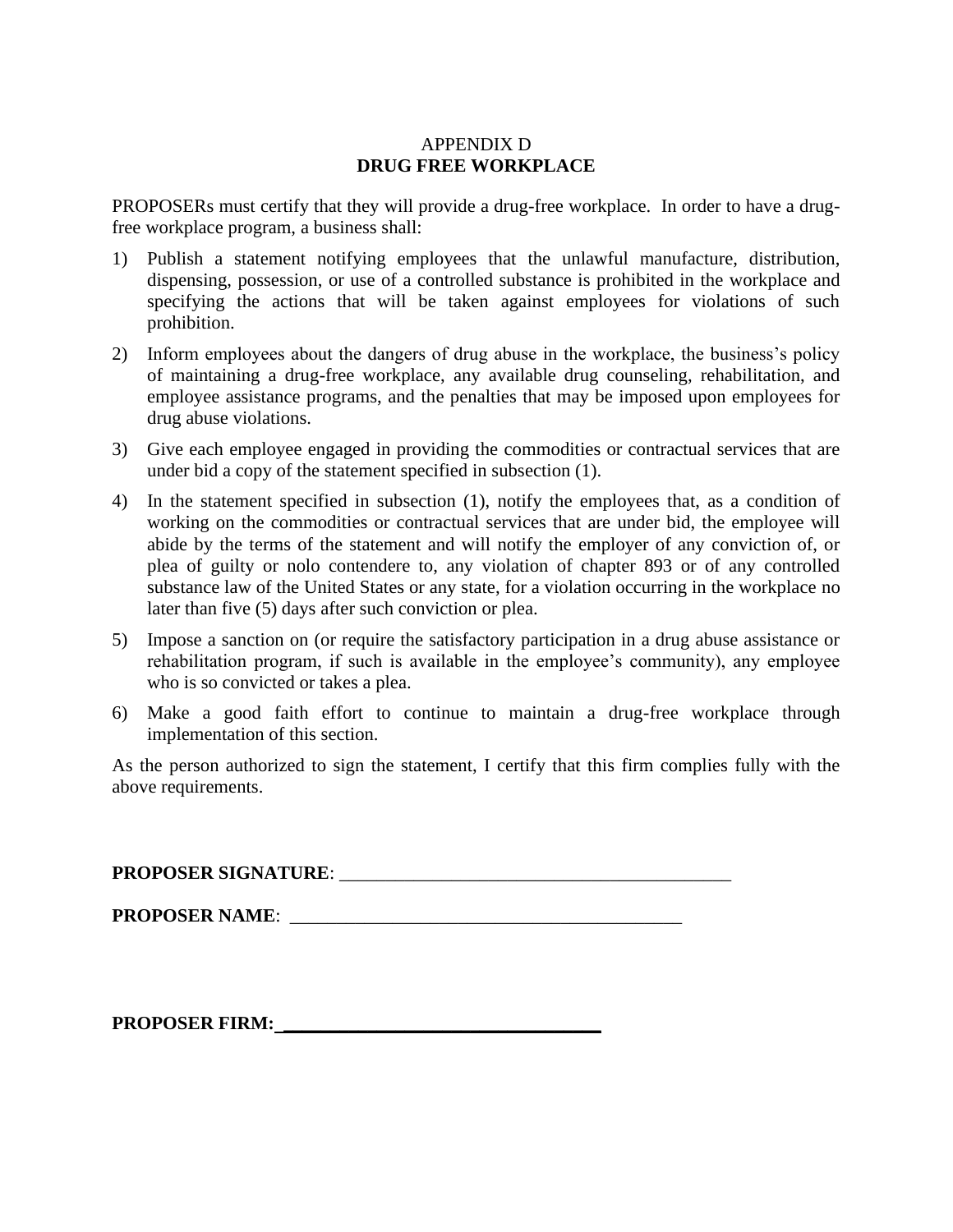### APPENDIX E **SWORN STATEMENT PURSUANT TO SECTION 287.133(3) (a) FLORIDA STATUTES ON PUBLIC ENTITY CRIMES**

THIS FORM MUST BE SIGNED AND SWORN TO IN THE PRESENCE OF A NOTARY PUBLIC OR OTHER OFFICIAL AUTHORIZED TO ADMINISTER OATHS.

| 1. This sworn statement is submitted to <u>contain the submitted</u> to the submitted to the submitted to the submitted to the submitted to the submitted to the submitted to the submitted to the submitted to submit the submitte |
|-------------------------------------------------------------------------------------------------------------------------------------------------------------------------------------------------------------------------------------|
|                                                                                                                                                                                                                                     |
| by                                                                                                                                                                                                                                  |
|                                                                                                                                                                                                                                     |
|                                                                                                                                                                                                                                     |
|                                                                                                                                                                                                                                     |
|                                                                                                                                                                                                                                     |
| whose business address is quality and the set of the set of the set of the set of the set of the set of the set of the set of the set of the set of the set of the set of the set of the set of the set of the set of the set       |
|                                                                                                                                                                                                                                     |
|                                                                                                                                                                                                                                     |
|                                                                                                                                                                                                                                     |

and (if applicable) its Federal Employer Identification Number (FEIN) is

- **2.** I understand that a "public entity crime" as defined in Paragraph  $287.133(1)(g)$ , Florida Statutes, means a violation of any state or federal law by a person with respect to and directly related to the transaction of business with any public entity or with an agency or political subdivision of any other state or with the United States, including, but not limited to, any bid, proposal, reply or contract for goods or services, any lease for real property, or any contract for the construction or repair of a public building or public work, involving antitrust, fraud, theft, bribery, collusion, racketeering, conspiracy, or material misrepresentation.
- 3. I understand that "convicted" or "conviction" as defined in Para. 287.133(1) (b), Florida Statutes, means a finding of guilt or a conviction of a public entity crime, with or without an adjudication of guilt, in any federal or state trail court of record relating to charges brought by indictment or information after July 1, 1989, as a result of a jury verdict, non-jury trial, or entry of a plea of guilty or nolo contendere.

4. I understand that an "affiliate" as defined in Para. 287.133(1) (a), Florida Statutes, means:

(i). A predecessor or successor of a person convicted of a public entity crime; or

(ii). An entity under the control of any natural person who is active in the management of the entity and who has been convicted of a public entity crime. The term "affiliate" includes those officers, directors, executives, partners, shareholders, employees, members, and agents who are active in the management of an affiliate. The ownership by one person of shares constituting a controlling interest in another person, or a pooling of equipment or income among persons when not for fair market value under an arm's length agreement, shall be a prima facie case that one person controls another person. A person who knowingly enters into a joint venture with person who has been convicted of a public entity crime in Florida during the preceding 36 months shall be considered an affiliate.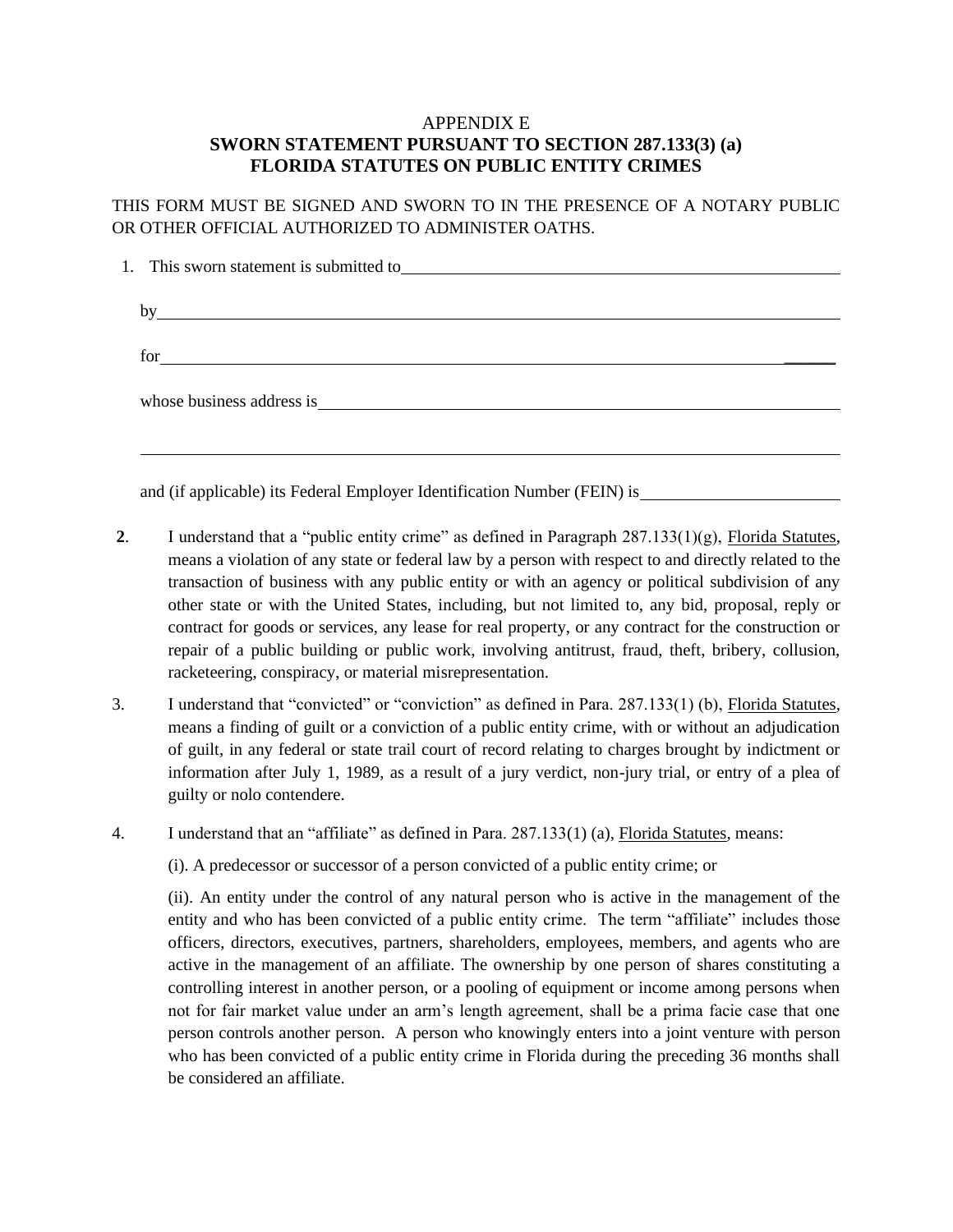- **5**. I understand that a "person" as defined in Para. 287.133(1) (e), Florida Statutes, means any natural person or entity organized under the laws of any state or of the United States with the legal power to enter into a binding contract and which bids or applies to bid on contracts for the provision of goods or services let by a public entity, or which otherwise transacts or applies to transact business with a public entity. The term "person" includes those officers, directors, executives, partners, shareholders, employees, members, and agents who are active in management of an entity.
- **6**. The statement which I have marked below is true in relation to the entity submitting this sworn statement. (Indicate which statement applies.)

Neither the entity submitting this sworn statement, nor any of its officers, directors, executives, partners, shareholders, employees, members, or agents who are active in the management of the entity, nor any affiliate of the entity has been charged with and convicted of a public entity crime subsequent to July 1, 1989.

\_\_\_\_\_\_\_ The entity submitting this sworn statement, or one or more of its officers, directors, executives, partners, shareholders, employees, members, or agents who are active in the management of the entity or an affiliate of the entity has been charged with and convicted of a public entity crime subsequent to July 1, 1989.

However, there has been a subsequent proceeding before a Hearing Officer of the State of Florida, Division of Administrative Hearings and the Final Order entered by the Hearing Officer of the State of Florida, Division of Administrative Hearings and the Final Order entered by the Hearing Officer determined that it was not in the public interest to place the entity submitting this sworn statement on the convicted vendor list. (Attach a copy of the final order)

I UNDERSTAND THAT THE SUBMISSION OF THIS FORM TO THE CONTRACTING OFFICER FOR THE PUBLIC ENTITY IDENTIFIED IN PARAGRAPH 1 (ONE) ABOVE IS FOR THAT PUBLIC ENTITY ONLY AND, THAT THIS FORM IS VALID THROUGH DECEMBER 31 OF THE CALENDAR YEAR IN WHICH IT IS FILED. I ALSO UNDERSTAND THAT I AM REQUIRED TO INFORM THE PUBLIC ENTITY PRIOR TO ENTERING INTO A CONTRACT IN EXCESS OF THE THRESHOLD AMOUNT PROVIDED IN SECTION 287.017, FLORIDA STATUTES, FOR CATEGORY TWO, OF ANY CHANGE IN THE INFORMATION CONTAINED IN THIS FORM.

**[Signatures on next page]**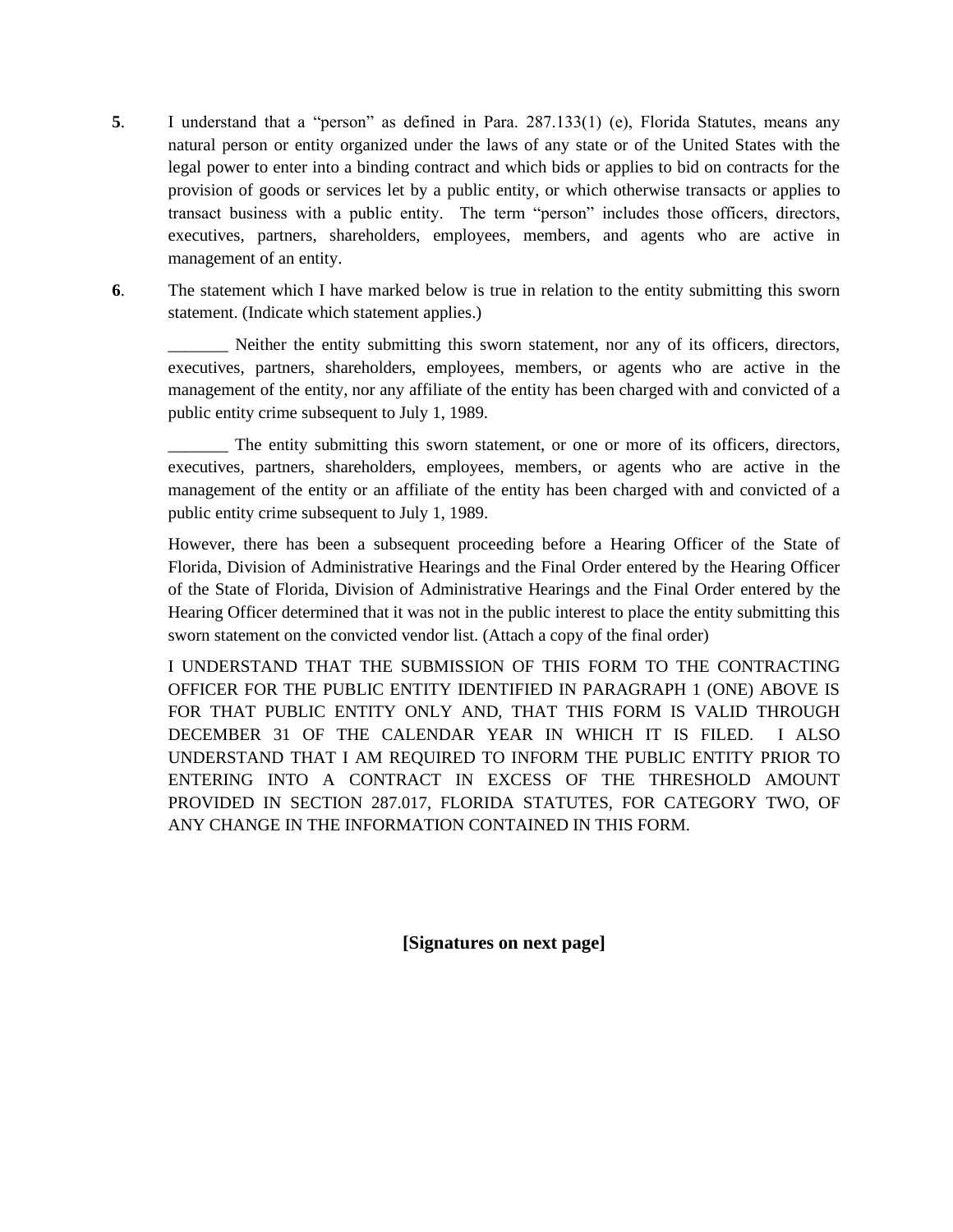|                 |  |                                                                |  | The foregoing instrument was acknowledged before me by means of $\Box$ physical presence or $\Box$ online |  |                 |
|-----------------|--|----------------------------------------------------------------|--|-----------------------------------------------------------------------------------------------------------|--|-----------------|
|                 |  | notarization, this <u>equal</u> day of <u>equal</u> , 2021, by |  |                                                                                                           |  | (name of person |
| acknowledging). |  |                                                                |  |                                                                                                           |  |                 |

By:

(Printed Name)

(Title)

The foregoing instrument was acknowledged before me by means of

 $\Box$  physical presence or  $\Box$  online notarization,

this \_\_\_ day of \_\_\_\_\_\_\_\_, 2021,

by \_\_\_\_\_\_\_\_\_\_\_\_\_\_\_\_\_\_\_\_\_\_\_\_\_\_\_\_\_\_\_\_\_\_\_\_\_\_\_\_\_\_\_\_\_\_\_\_\_ (name of person acknowledging).

Notary Public - State of

Notary Signature

My Commission Expires

(Printed, typed, or stamped commissioned name of notary public)

PROPOSER FIRM: \_\_\_\_\_\_\_\_\_\_\_\_\_\_\_\_\_\_\_\_\_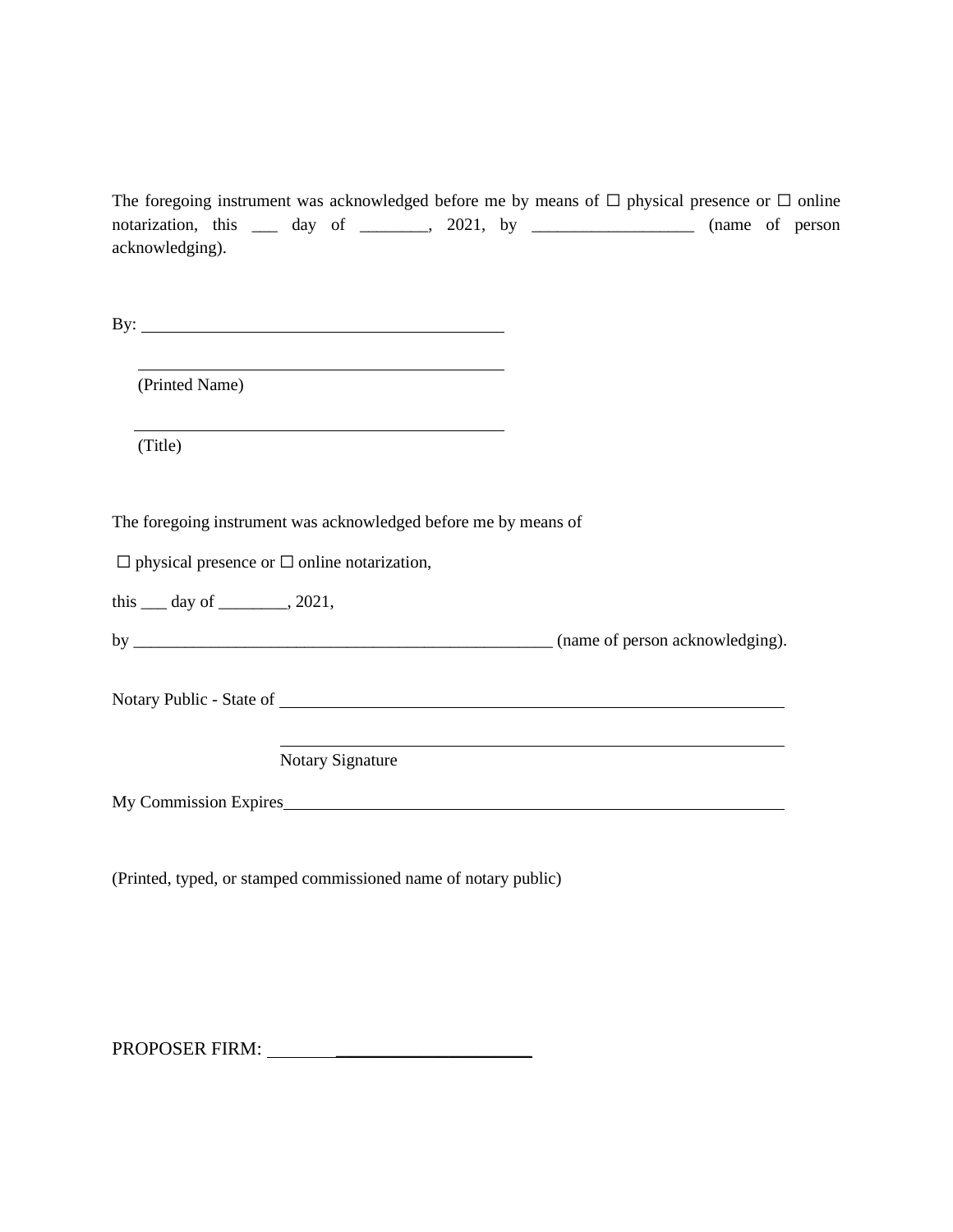# **APPENDIX F NON-COLLUSION AFFIDAVIT**

|            | State of                   |     |                                             |
|------------|----------------------------|-----|---------------------------------------------|
|            | County of $\qquad \qquad$  | ss: |                                             |
|            |                            |     | being first duly sworn deposes and          |
| says that: |                            |     |                                             |
| (1)        | He/She is the<br>Agent) of |     | (Owner, Partner, Officer, Representative or |
|            | attached Bid;              |     | the PROPOSER that has submitted the         |

- **(2)** He/She is fully informed with respect to the preparation and contents of the attached Bid and of all pertinent circumstances respecting such Bid;
- **(3)** Such Bid is genuine and is not a collusive or sham Bid;
- **(4)** Neither the said PROPOSER nor any of its officers, partners, owners, agents, representatives, employees or parties in interest, including this affiant, have in any way colluded, conspired, connived or agreed, directly or indirectly, with any other PROPOSER, firm, or person to submit a collusive or sham Bid in connection with the Work for which the attached Bid has been submitted; or to refrain from bidding in connection with such Work; or have in any manner, directly or indirectly, sought by agreement or collusion, or communication, or conference with any PROPOSER, firm, or person to fix any overhead, profit, or cost elements of the Bid or of any other PROPOSER, or to fix any overhead, profit, or cost elements of the Bid price or the Bid price of any other PROPOSER, or to secure through any collusion, conspiracy, connivance, or unlawful agreement any advantage against (Recipient), or any person interested in the proposed Work;
- **(5)** The price or prices quoted in the attached Bid are fair and proper and are not tainted by any collusion, conspiracy, connivance, or unlawful agreement on the part of the PROPOSER or any other of its agents, representatives, owners, employees or parties in interest, including this affiant.

**[Signatures on next page]**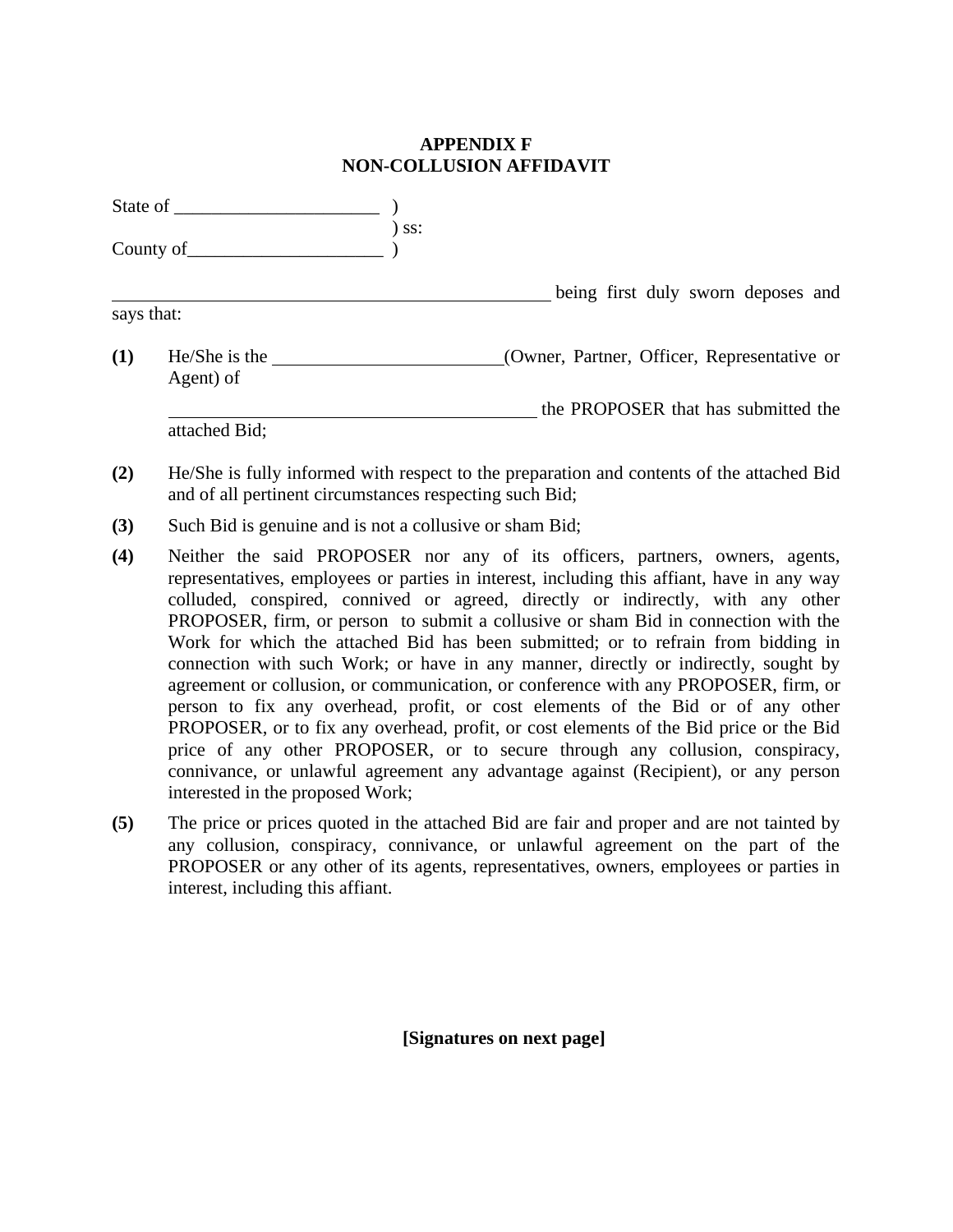The foregoing instrument was acknowledged before me by means of  $\Box$  physical presence or  $\Box$  online notarization, this \_\_\_ day of \_\_\_\_\_\_, 2021, by \_\_\_\_\_\_\_\_\_\_\_\_\_\_\_\_\_ (name of person acknowledging).

By:

(Printed Name)

(Title)

The foregoing instrument was acknowledged before me by means of

 $\Box$  physical presence or  $\Box$  online notarization,

this  $\rule{1em}{0.15mm}$  day of  $\rule{1em}{0.15mm}$ , 2021,

by \_\_\_\_\_\_\_\_\_\_\_\_\_\_\_\_\_\_\_\_\_\_\_\_\_\_\_\_\_\_\_\_\_\_\_\_\_\_\_\_\_\_\_\_\_\_\_\_\_ (name of person acknowledging).

Notary Public - State of

(Notary Signature)

My Commission Expires:

(Printed, typed, or stamped commissioned name of notary public)

PROPOSER FIRM: \_\_\_\_\_\_\_\_\_\_\_\_\_\_\_\_\_\_\_\_\_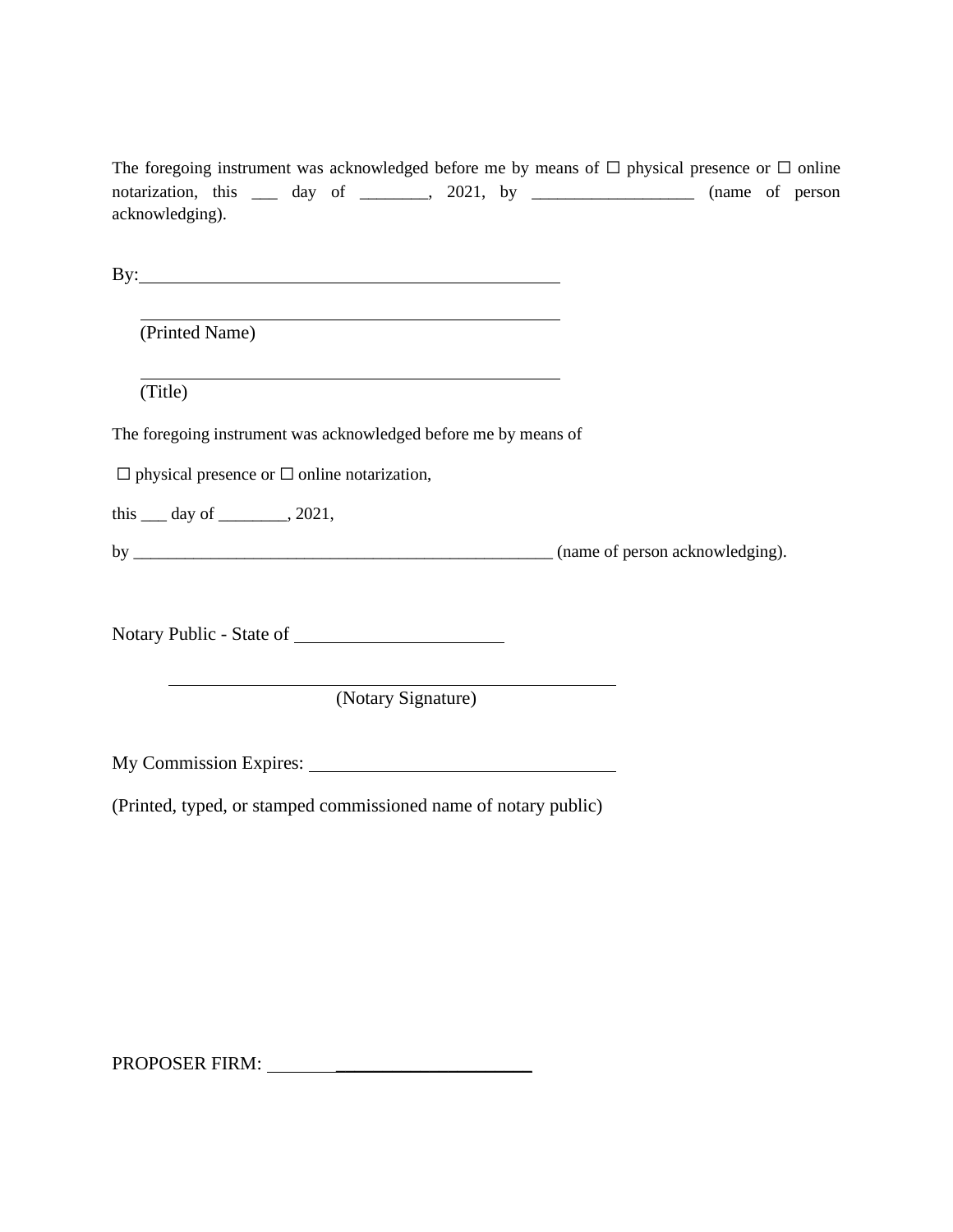### **APPENDIX G ANTI-LOBBYING CERTIFICATION FORM**

1. The prospective participant certifies to the best of his or her knowledge and belief, that:

a. No Federal appropriated funds have been paid or will be paid, by or on behalf of the undersigned, to any person for influencing or attempting to influence an officer or employee of any Federal agency, a Member of Congress, an officer or employee of Congress, or an employee of a Member of Congress in connection with the awarding of any Federal contract, the making of any Federal grant, the making of any Federal loan, the entering into of any cooperative agreement, and the extension, continuation, renewal, amendment, or modification of any Federal contract, grant, loan, or cooperative agreement.

b. If any funds other than Federal appropriated funds have been paid or will be paid to any person for influencing or attempting to influence an officer or employee of any Federal agency, a Member of Congress, an officer or employee of Congress, or an employee of a Member of Congress in connection with this Federal contract, grant, loan, or cooperative agreement, the undersigned shall complete and submit Standard Form-LLL, "Disclosure Form to Report Lobbying," in accordance with its instructions.

2. This certification is a material representation of fact upon which reliance was placed when this transaction was made or entered into. Submission of this certification is a prerequisite for making or entering into this transaction imposed by 31 U.S.C. 1352. Any person who fails to file the required certification shall be subject to a civil penalty of not less than \$10,000 and not more than \$100,000 for each such failure.

3. The prospective participant also agrees by submitting its bid or proposal that the participant shall require that the language of this certification be included in all lower tier subcontracts, which exceed \$100,000 and that all such recipients shall certify and disclose accordingly.

| City, State, Zip: |                                                                                                                                                                                                                                |  |
|-------------------|--------------------------------------------------------------------------------------------------------------------------------------------------------------------------------------------------------------------------------|--|
| (type or print)   |                                                                                                                                                                                                                                |  |
|                   |                                                                                                                                                                                                                                |  |
|                   | Date: the contract of the contract of the contract of the contract of the contract of the contract of the contract of the contract of the contract of the contract of the contract of the contract of the contract of the cont |  |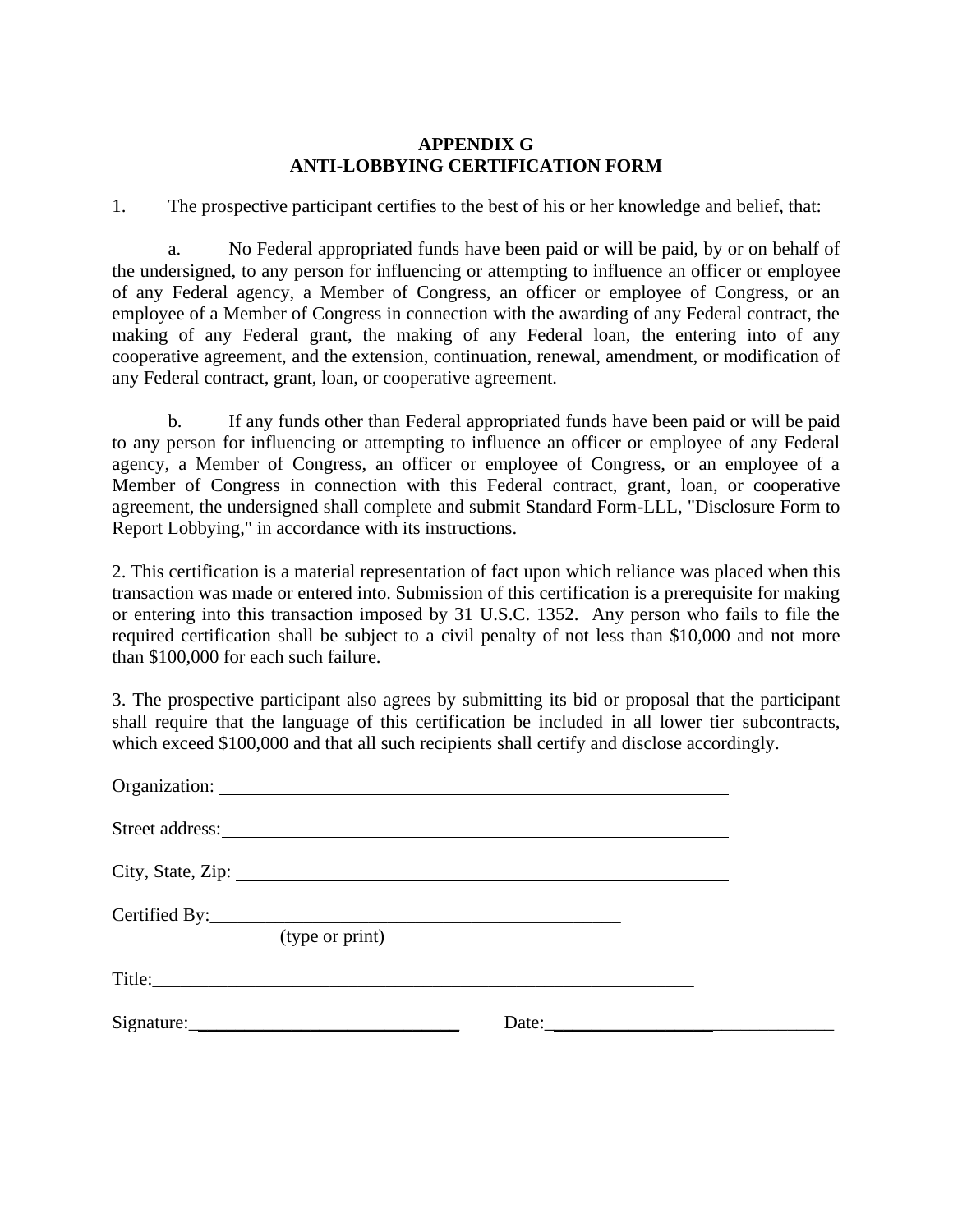## **\*APPENDIX I CERTIFICATE OF AUTHORITY (If Individual / Sole Proprietor)**

| County of                                                                                                | $)$ SS: |                |  |    |
|----------------------------------------------------------------------------------------------------------|---------|----------------|--|----|
| Owner                                                                                                    |         |                |  |    |
| of (Company name) __________________________________, is hereby authorized to execute the Bid            |         |                |  |    |
| dated 20 ______________________, to the Town of Southwest Ranches and his execution thereof, attested by |         |                |  |    |
| the undersigned, shall be the official act and deed                                                      |         |                |  | of |
|                                                                                                          |         | (Company Name) |  |    |

IN WITNESS WHEREOF, I have hereunto set my hand this \_\_ day of \_\_\_\_\_\_\_\_\_\_\_\_\_\_\_\_\_\_,  $20$ \_\_\_.

Secretary:

(SEAL)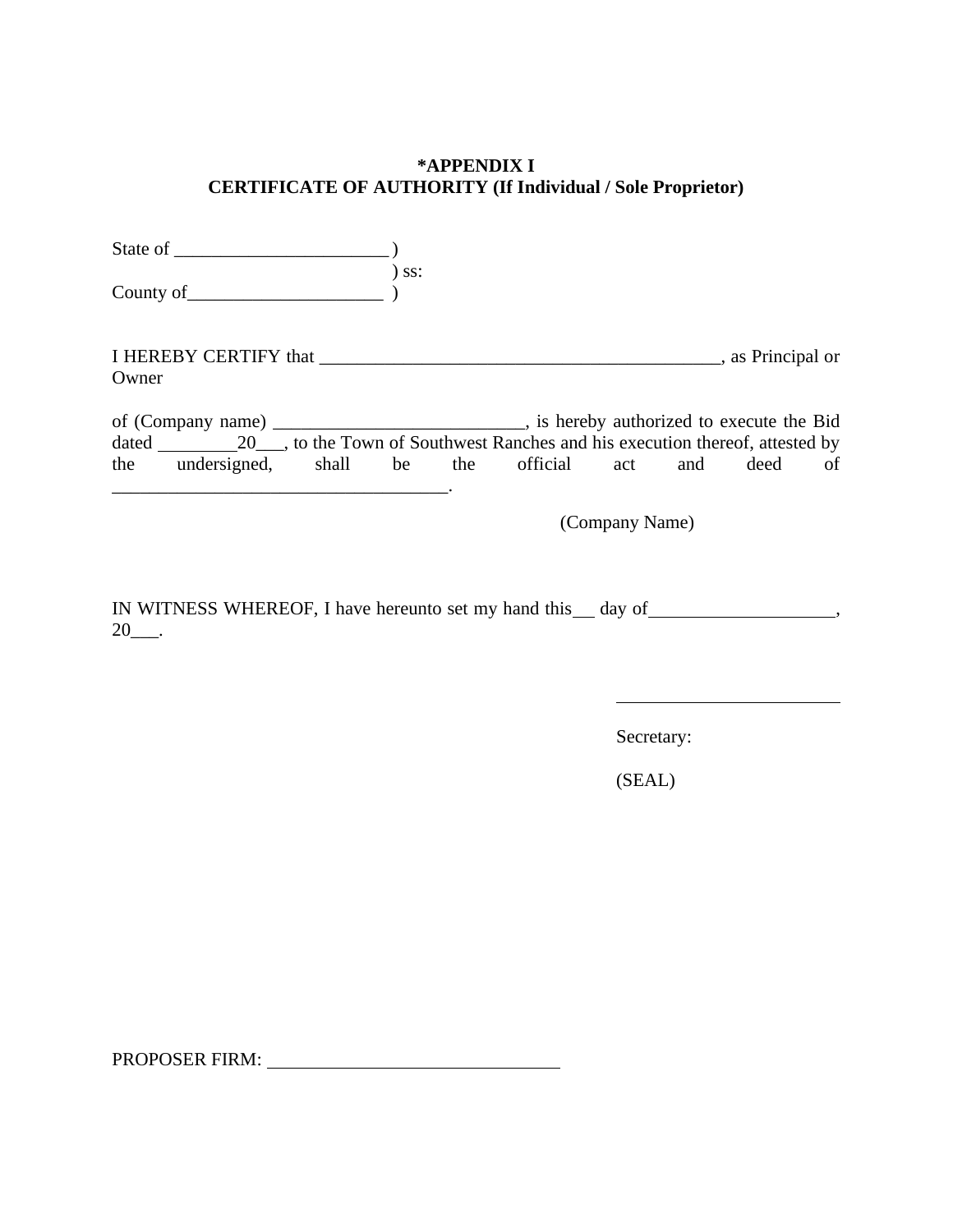# **\*APPENDIX J CERTIFICATE OF AUTHORITY (If Partnership)**

| State of  |       |
|-----------|-------|
|           | ) ss: |
| County of |       |

I HEREBY CERTIFY that a meeting of the Partners of the

| A partnership existing under the laws of the State of _____, held on _______________, 20___, the                                                                                                                              |  |
|-------------------------------------------------------------------------------------------------------------------------------------------------------------------------------------------------------------------------------|--|
| following resolution was duly passed and adopted:                                                                                                                                                                             |  |
|                                                                                                                                                                                                                               |  |
|                                                                                                                                                                                                                               |  |
|                                                                                                                                                                                                                               |  |
| 20 <sub>, to</sub> the Town of Southwest Ranches and this partnership and that his execution thereof,                                                                                                                         |  |
| attested by the states of the states of the states of the states of the states of the states of the states of the states of the states of the states of the states of the states of the states of the states of the states of |  |
| and deed of this Partnership."                                                                                                                                                                                                |  |
|                                                                                                                                                                                                                               |  |
| I further certify that said resolution is now in full force and effect.                                                                                                                                                       |  |

IN WITNESS WHEREOF, I have hereunto set my hand this \_\_, day of \_\_\_\_\_\_\_\_\_\_\_\_, 20\_\_\_.

Secretary:

(SEAL)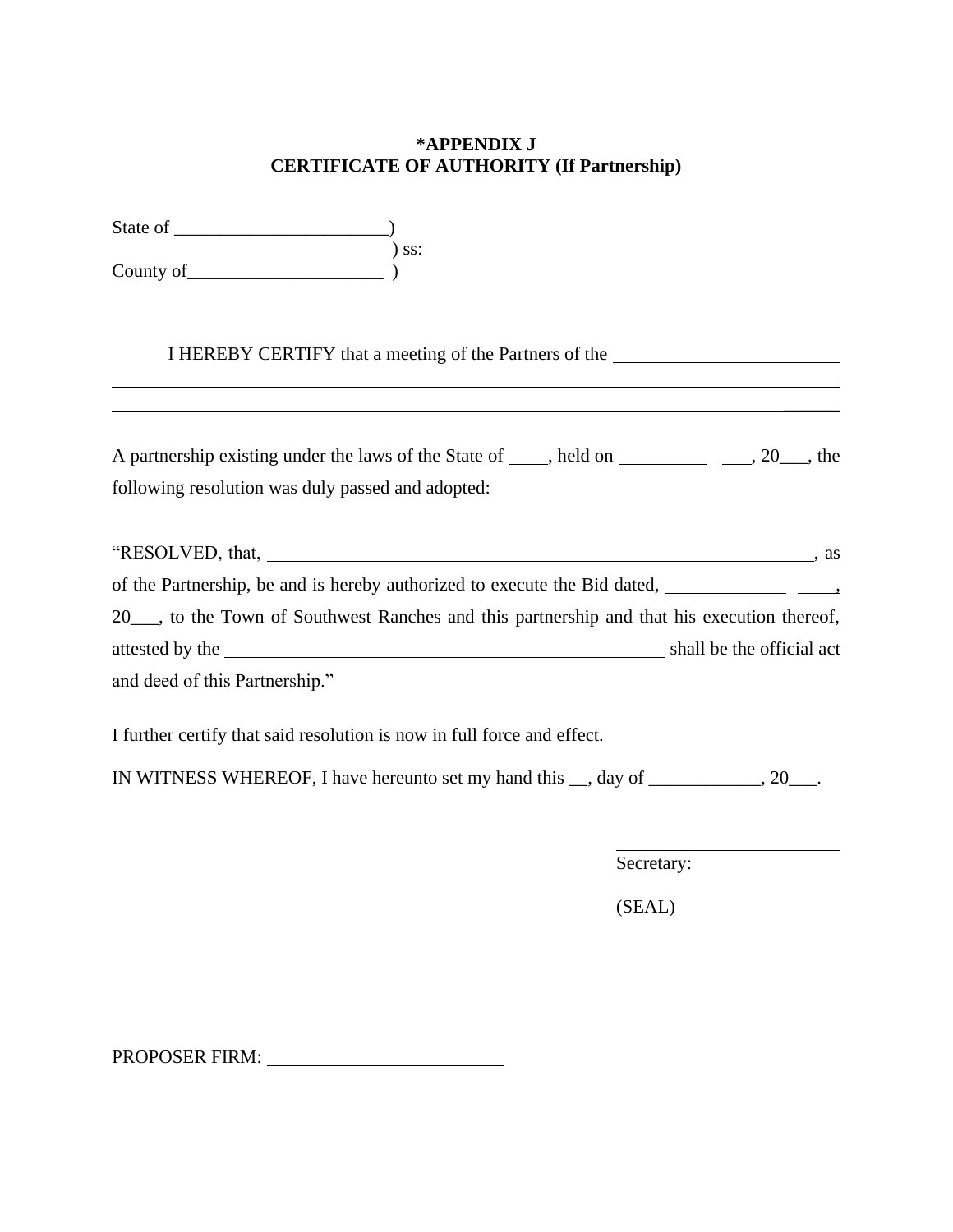### **\*APPENDIX K CERTIFICATE OF AUTHORITY (If Corporation or Limited Liability Company)**

State of  $\qquad \qquad$  $\sum$  ss: County of

I HEREBY CERTIFY that a meeting of the Board of Directors of a corporation or authorized representatives of a Limited Liability Company existing under the laws of the State of held on \_\_\_\_\_\_\_\_, 20\_\_, the following resolution was duly passed and adopted:

"RESOLVED, that  $\qquad \qquad$ , as President of the Corporation or authorized representative of a Limited Liability Company, be and is hereby authorized to execute the Bid dated, \_\_\_\_\_\_\_\_\_\_\_\_\_\_\_\_ \_\_\_\_\_\_\_\_\_\_\_ \_\_\_, 20\_\_\_, to the Town of Southwest Ranches and this Corporation or Limited Liability Company and his execution thereof, attested by the Secretary of the Corporation or Limited Liability Company, and with the Corporate Seal affixed, shall be the official act and deed of this Corporation or Limited Liability Company."

I further certify that said resolution is now in full force and effect.

IN WITNESS WHEREOF, I have hereunto set my hand and affixed the official seal of the Corporation or

Limited Liability Company this day of 5. 20\_\_\_\_.

Secretary:

(SEAL)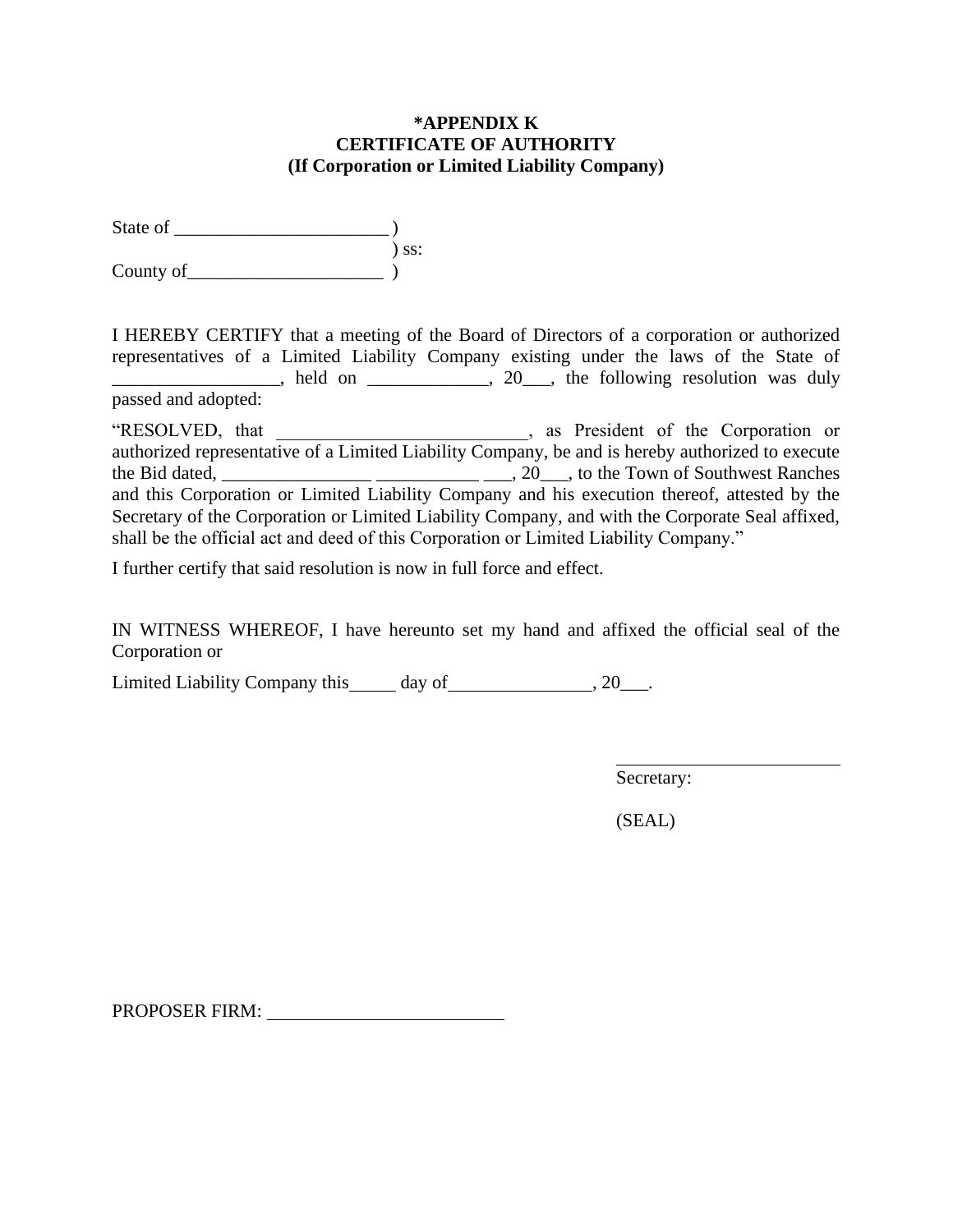# **\*APPENDIX L CERTIFICATE OF AUTHORITY (If Joint Venture)**

| County of $\overline{\hspace{1cm}}$ ss:                                                                                                                      |
|--------------------------------------------------------------------------------------------------------------------------------------------------------------|
| I HEREBY CERTIFY that a meeting of the Principals of the _______________________                                                                             |
| A corporation existing under the laws of the State of _____ held on ___________________ ___, 20___, the<br>following resolution was duly passed and adopted: |
| "RESOLVED, that,<br><u> 2008 - Jan Barnett, fransk politiker (d. 1982)</u><br>as<br>of the Joint Venture be and is hereby                                    |
| authorized to execute the Bid dated, 20, to the Town of Southwest Ranches<br>official act and deed of this Joint Venture."                                   |
| I further certify that said resolution is now in full force and effect.                                                                                      |
|                                                                                                                                                              |
|                                                                                                                                                              |
| Secretary:                                                                                                                                                   |

(SEAL)

PROPOSER FIRM: \_\_\_\_\_\_\_\_\_\_\_\_\_\_\_\_\_\_\_\_\_\_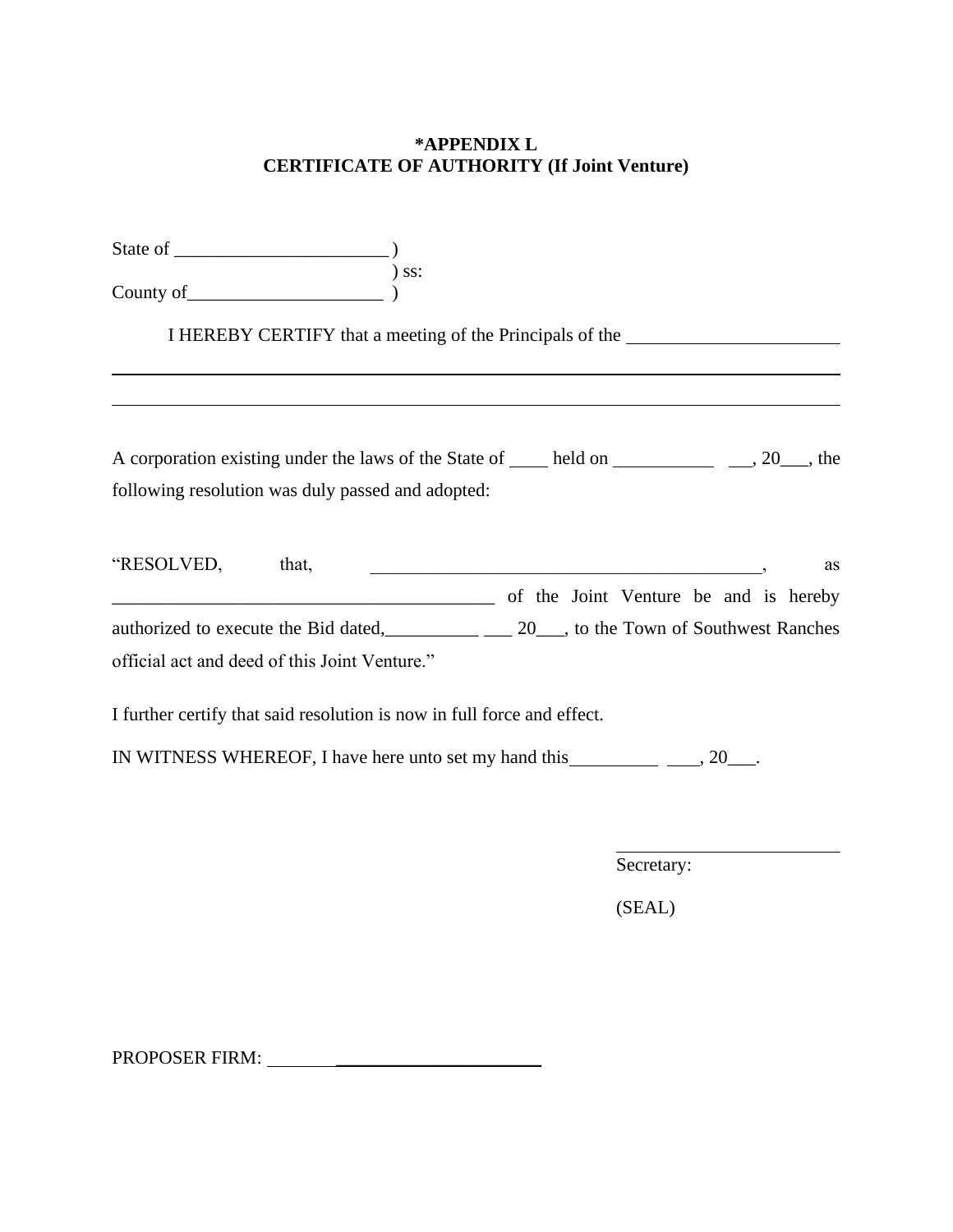### **APPENDIX N GOVERNMENTAL CONTACT INFORMATION**

Please list **NAME OF AGENCY, ADDRESS, PHONE NUMBER, CONTACT PERSON**  and EMAIL of any other Governmental Agencies or Quasi-governmental agencies for which you have conducted business on similar project within the past five years.

| <b>NAME OF AGENCY</b> | <b>ADDRESS</b> | <b>PHONE</b>  | <b>CONTACT PERSON &amp;</b> |
|-----------------------|----------------|---------------|-----------------------------|
|                       |                | <b>NUMBER</b> | <b>EMAIL</b>                |
|                       |                |               |                             |
|                       |                |               |                             |
|                       |                |               |                             |
|                       |                |               |                             |
|                       |                |               |                             |
|                       |                |               |                             |
|                       |                |               |                             |
|                       |                |               |                             |
|                       |                |               |                             |
|                       |                |               |                             |
|                       |                |               |                             |
|                       |                |               |                             |
|                       |                |               |                             |
|                       |                |               |                             |
|                       |                |               |                             |
|                       |                |               |                             |
|                       |                |               |                             |
|                       |                |               |                             |
|                       |                |               |                             |
|                       |                |               |                             |
|                       |                |               |                             |
|                       |                |               |                             |
|                       |                |               |                             |
|                       |                |               |                             |

PROPOSER FIRM: \_\_\_\_\_\_\_\_\_\_\_\_\_\_\_\_\_\_\_\_\_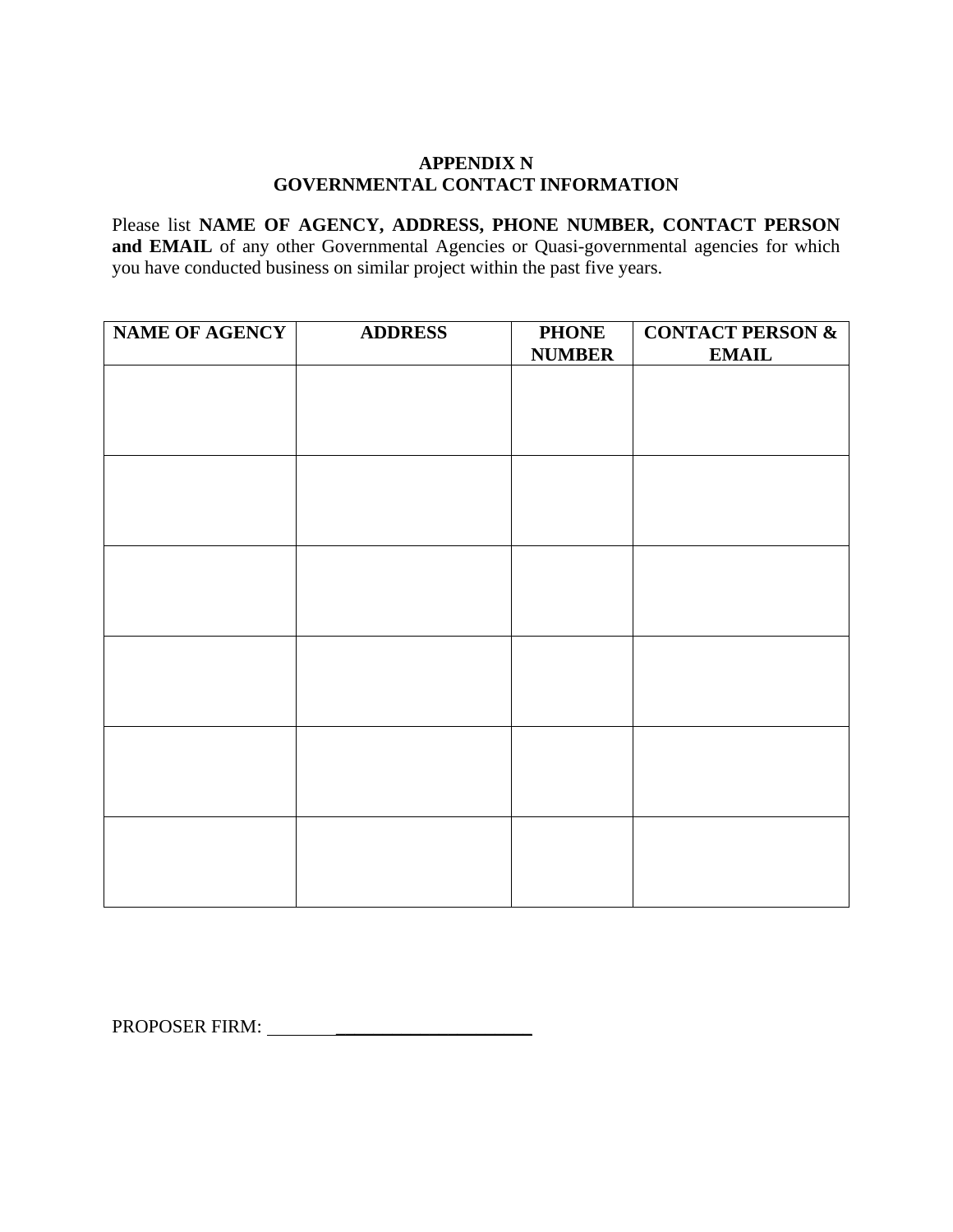### **APPENDIX O ACKNOWLEDGMENT OF CONFORMANCE WITH O.S.H.A. STANDARDS**

#### TO THE TOWN OF SOUTHWEST RANCHES:

\_\_\_\_\_\_\_\_\_\_\_\_\_\_\_\_, hereby acknowledges and agrees that as Contractor for the Town of Southwest Ranches within the limits of the Town of Southwest Ranches, Florida, we have the sole responsibility for compliance with all requirements of the Federal Occupational Safety and Health regulations, and agree to indemnify and hold harmless the Town of Southwest Ranches, including its Council Members, officers and employees, from and against any and all legal liability or loss the Town may incur due to \_\_\_\_\_\_\_\_\_\_\_\_\_\_\_ 's failure to comply with such regulations.

\_\_\_\_\_\_\_\_\_\_\_\_\_\_\_\_\_\_\_\_\_\_\_\_\_\_\_\_\_ \_\_\_\_\_\_\_\_\_\_\_\_\_\_\_\_\_\_\_\_\_\_\_\_\_\_\_\_\_\_\_\_\_

ATTEST CONTRACTOR

 $BY:$ 

\_\_\_\_\_\_\_\_\_\_\_\_\_\_\_\_\_\_\_\_\_\_\_\_\_\_\_\_\_\_\_\_\_

Print Name

Date: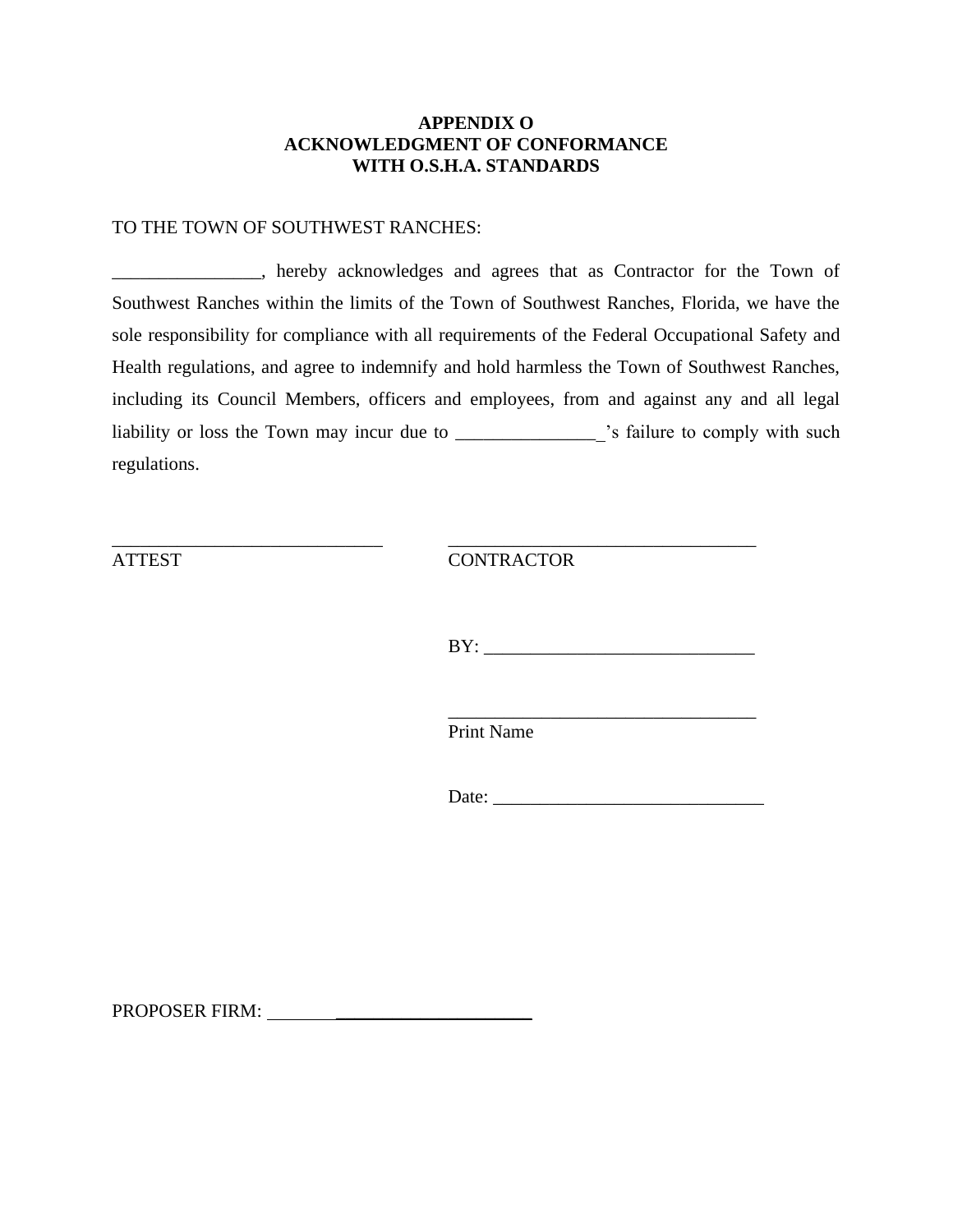## **APPENDIX Q PROPOSER EXPERIENCE**

The Proposer's response to this questionnaire will be utilized as part of the Town's Proposal Evaluation. Proposers must have current licensures applicable to this type of work and must have experience on comparable work. List comparable contract experience client references (MUST COMPLETE EVEN IF ADDITIONAL REFERENCE PAGE SUPPLIED)

| Project Name: 2008                                                                                                                                                                                                                   |
|--------------------------------------------------------------------------------------------------------------------------------------------------------------------------------------------------------------------------------------|
| Contract Amount:                                                                                                                                                                                                                     |
| Contract Date: Note:                                                                                                                                                                                                                 |
|                                                                                                                                                                                                                                      |
| Address: No. 2016. The Commission of the Commission of the Commission of the Commission of the Commission of the Commission of the Commission of the Commission of the Commission of the Commission of the Commission of the C       |
| Contact Person: New York Contact Person:                                                                                                                                                                                             |
|                                                                                                                                                                                                                                      |
|                                                                                                                                                                                                                                      |
|                                                                                                                                                                                                                                      |
| Project Name: Name and the service of the service of the service of the service of the service of the service of the service of the service of the service of the service of the service of the service of the service of the        |
| Contract Amount: <u>contract Amount:</u> contract Amount:                                                                                                                                                                            |
| Contract Date: 1000 million contract Date:                                                                                                                                                                                           |
| Client Name: 2008. [1] All The Manual Client Name: 2008. [2] All The Manual Client Name: 2008. [2] All The Manual Client Name: 2008. [2] All The Manual Client Name: 2008. [2] All The Manual Client Name: 2008. [2] All The M       |
|                                                                                                                                                                                                                                      |
|                                                                                                                                                                                                                                      |
|                                                                                                                                                                                                                                      |
| <b>Contact Person Email:</b> <u>Contact Person Email:</u>                                                                                                                                                                            |
|                                                                                                                                                                                                                                      |
| Project Name: 1000 million and the contract of the contract of the contract of the contract of the contract of the contract of the contract of the contract of the contract of the contract of the contract of the contract of       |
| Contract Amount:                                                                                                                                                                                                                     |
|                                                                                                                                                                                                                                      |
| Client Name: Name and the second state of the second state of the second state of the second state of the second state of the second state of the second state of the second state of the second state of the second state of        |
| Address: Note that the contract of the contract of the contract of the contract of the contract of the contract of the contract of the contract of the contract of the contract of the contract of the contract of the contrac       |
| Contact Person: New York Contact Person:                                                                                                                                                                                             |
|                                                                                                                                                                                                                                      |
| Contact Person Email: <u>contact of the set of the set of the set of the set of the set of the set of the set of the set of the set of the set of the set of the set of the set of the set of the set of the set of the set of t</u> |
|                                                                                                                                                                                                                                      |

PROPOSER FIRM: \_\_\_\_\_\_\_\_\_\_\_\_\_\_\_\_\_\_\_\_\_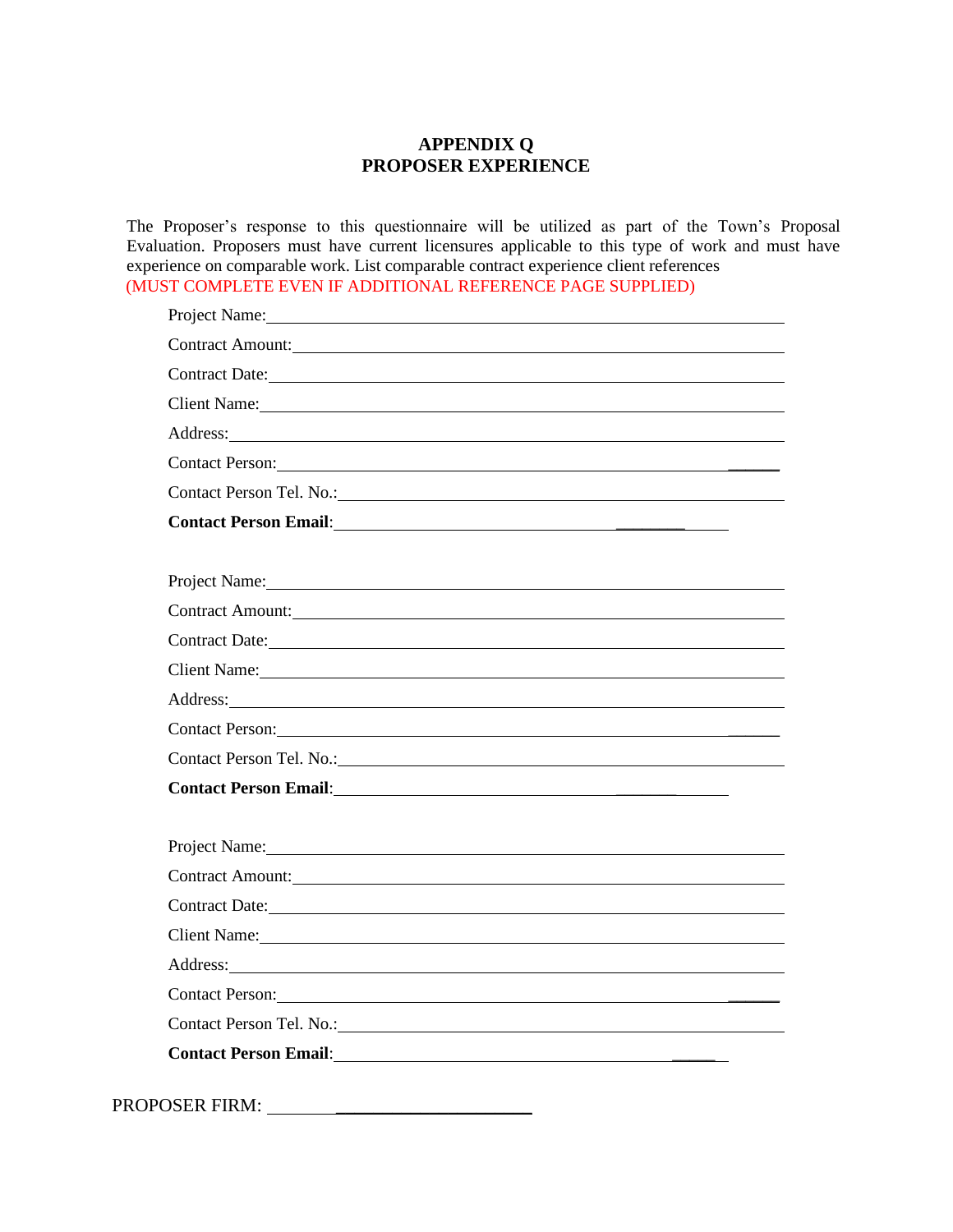### **APPENDIX S ACKNOWLEDGEMENT OF ADDENDA**

Proposer acknowledges receipt of all addenda by initialing below for each addendum received.

Addendum No. 1

Addendum No. 2

Addendum No. 3\_\_\_\_\_\_\_\_\_\_\_\_\_\_\_\_\_\_\_\_

Addendum No. 4\_\_\_\_\_\_\_\_\_\_\_\_\_\_\_\_\_\_\_\_

**[Remainder of page intentionally left blank]**

PROPOSER FIRM: \_\_\_\_\_\_\_\_\_\_\_\_\_\_\_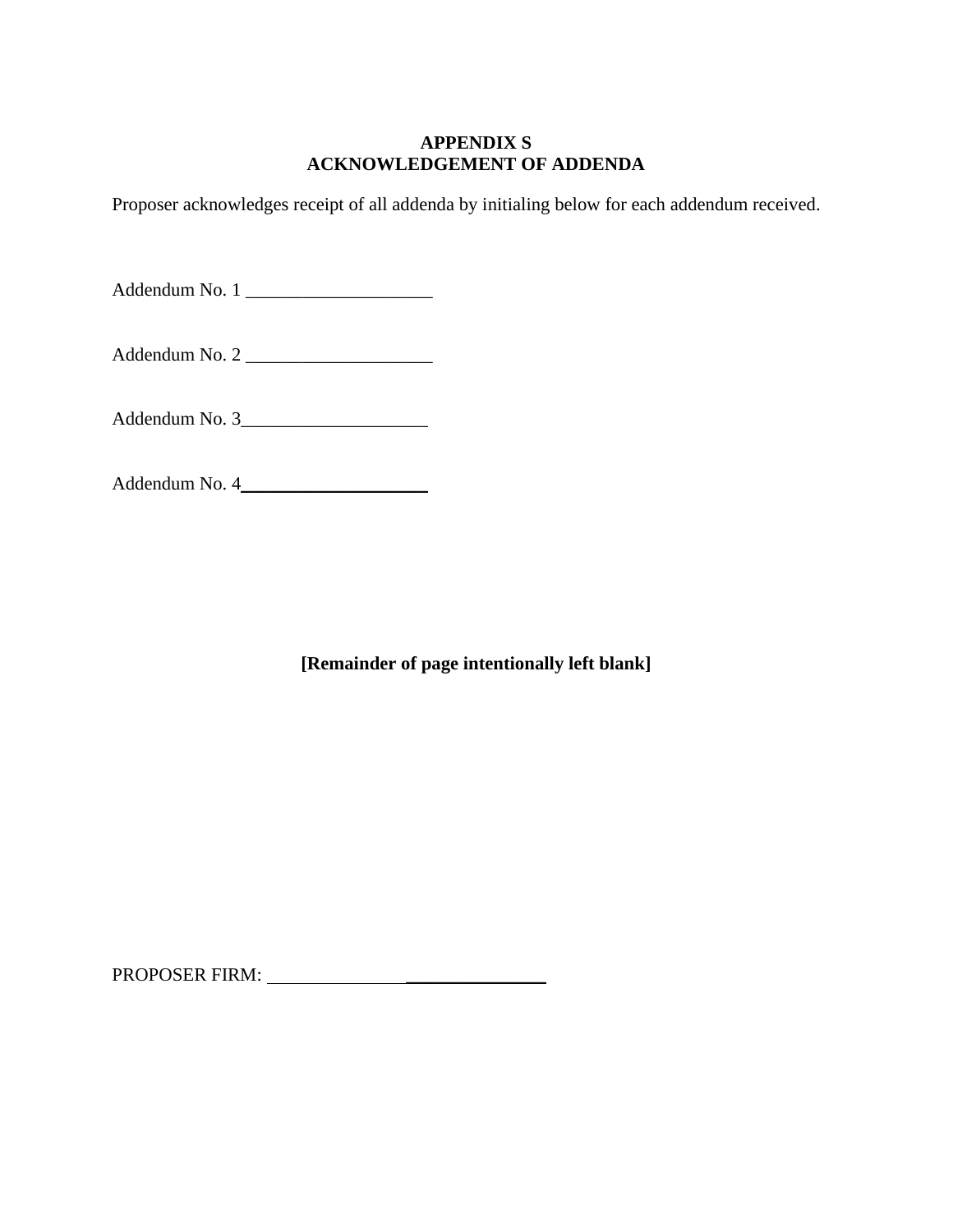# **APPENDIX T LIABILITY CLAIMS**

Please list the following information for **all** Liability Claims for the past ten (10) years:

|    | 1. Name and Location of project:                                                                                                                                                                                               |
|----|--------------------------------------------------------------------------------------------------------------------------------------------------------------------------------------------------------------------------------|
|    |                                                                                                                                                                                                                                |
|    |                                                                                                                                                                                                                                |
|    |                                                                                                                                                                                                                                |
| 2. | Contact information for Project Owner:                                                                                                                                                                                         |
|    | a. Name:                                                                                                                                                                                                                       |
|    |                                                                                                                                                                                                                                |
|    | c. Phone:                                                                                                                                                                                                                      |
|    |                                                                                                                                                                                                                                |
|    | 3. Nature of Claim: 1988. The Claim of Claim 2008. The Claim of Claim 2008. The Claim 2008. The Claim 2008. The Claim 2008. The Claim 2008. The Claim 2008. The Claim 2008. The Claim 2008. The Claim 2008. The Claim 2008. Th |
|    |                                                                                                                                                                                                                                |
|    | ,我们也不会有什么。""我们的人,我们也不会有什么?""我们的人,我们也不会有什么?""我们的人,我们也不会有什么?""我们的人,我们也不会有什么?""我们的人                                                                                                                                               |
|    |                                                                                                                                                                                                                                |
|    | 5. Resolution Date of Claim and how resolved: __________________________________                                                                                                                                               |
|    |                                                                                                                                                                                                                                |
|    |                                                                                                                                                                                                                                |
|    | 6. If applicable:                                                                                                                                                                                                              |
|    |                                                                                                                                                                                                                                |
|    |                                                                                                                                                                                                                                |
|    |                                                                                                                                                                                                                                |
|    | c. State:                                                                                                                                                                                                                      |
|    |                                                                                                                                                                                                                                |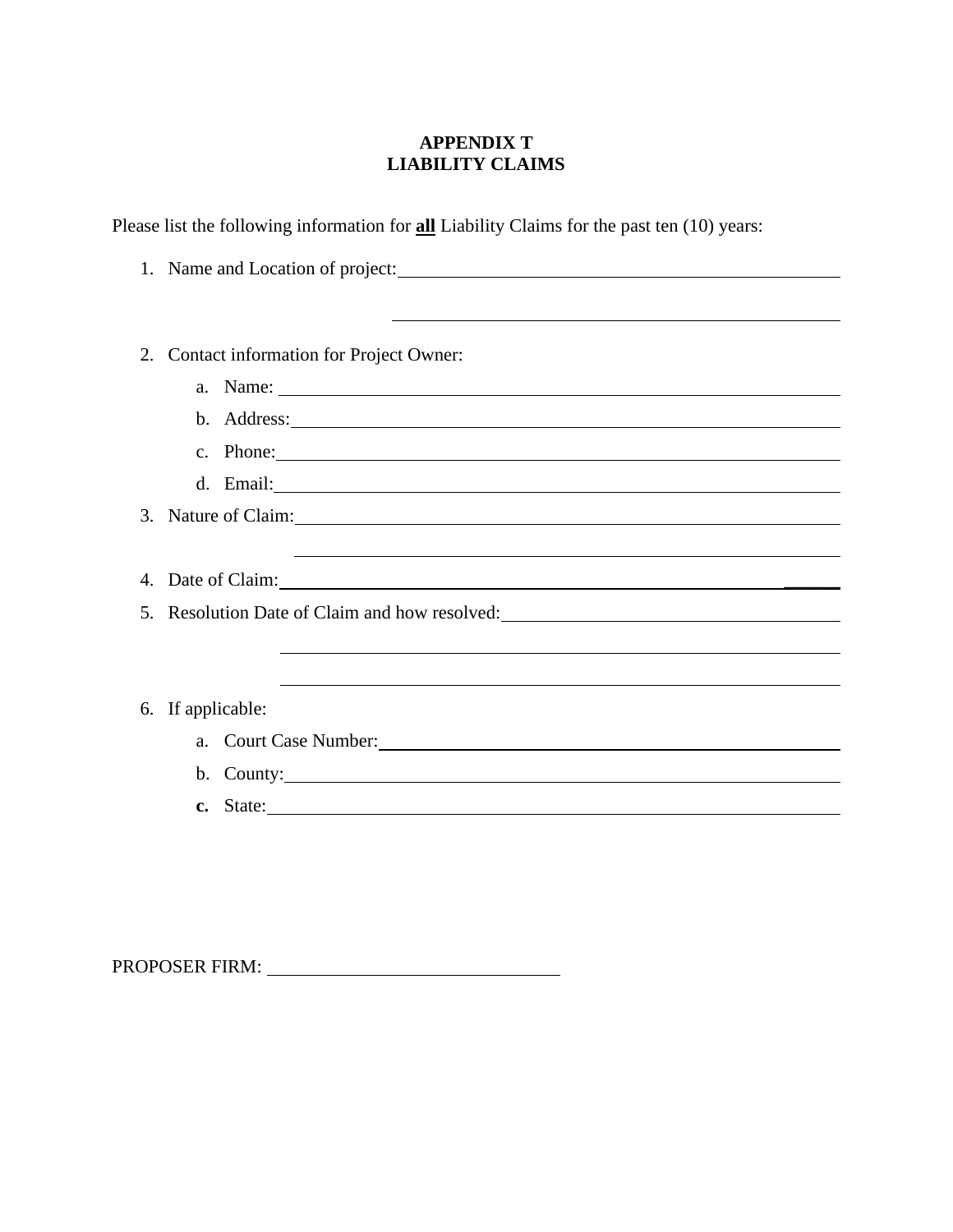### **\* APPENDIX W STATEMENT OF NO RESPONSE**

Recipients of this solicitation may elect not to respond. The Town is interested in learning the reason(s) for non-response. If you elect **not** to respond with an offer to this solicitation, the Town requests that the reason(s) are indicated below, and this form is returned to:

Venessa Redman, Senior Procurement and Budget Officer Town of Southwest Ranches 13400 Griffin Road Southwest Ranches, FL 33330 or Email: vredman@southwestranches.org

### REASONS

- 1. \_\_\_\_\_\_\_\_ Do not offer this product/service or equivalent.
- 2. \_\_\_\_\_\_ Schedule would not permit.
- 3. \_\_\_\_\_\_ Insufficient time to respond to solicitation.
- 4. \_\_\_\_\_\_ Unable to meet specifications / scope of work.
- 5. \_\_\_\_\_\_ Specifications "too tight" (i.e. geared to specific brand or manufacturer).
- 6. \_\_\_\_\_\_ Specifications not clear.
- 7. \_\_\_\_\_\_ Unable to meet bond and / or insurance requirements.
- 8. \_\_\_\_\_\_ Solicitation addressed incorrectly, delayed in forwarding of mail.
- 9. \_\_\_\_\_\_\_\_ Other (Explanation provided below or by separate attachment).

Explanation: \_\_\_\_\_\_\_\_\_\_\_\_\_\_\_\_\_\_\_\_\_\_\_\_\_\_\_\_\_\_\_\_\_\_\_\_\_\_\_\_\_\_\_\_\_\_\_\_\_\_\_\_\_\_\_\_\_\_\_\_\_\_

The Town may delete the names of those persons or businesses who fail to respond to three (3) solicitations, who fail to return this Statement, or as requested.

\_\_\_\_\_\_\_\_\_\_\_\_\_\_\_\_\_\_\_\_\_\_\_\_\_\_\_\_\_\_\_\_\_\_\_\_\_\_\_\_\_\_\_\_\_\_\_\_\_\_\_\_\_\_\_\_\_\_\_\_\_\_\_\_\_\_\_\_\_\_\_\_\_

| Desire to receive future Town solicitations. Yes No |       |
|-----------------------------------------------------|-------|
|                                                     |       |
|                                                     |       |
|                                                     |       |
|                                                     |       |
|                                                     | DATE: |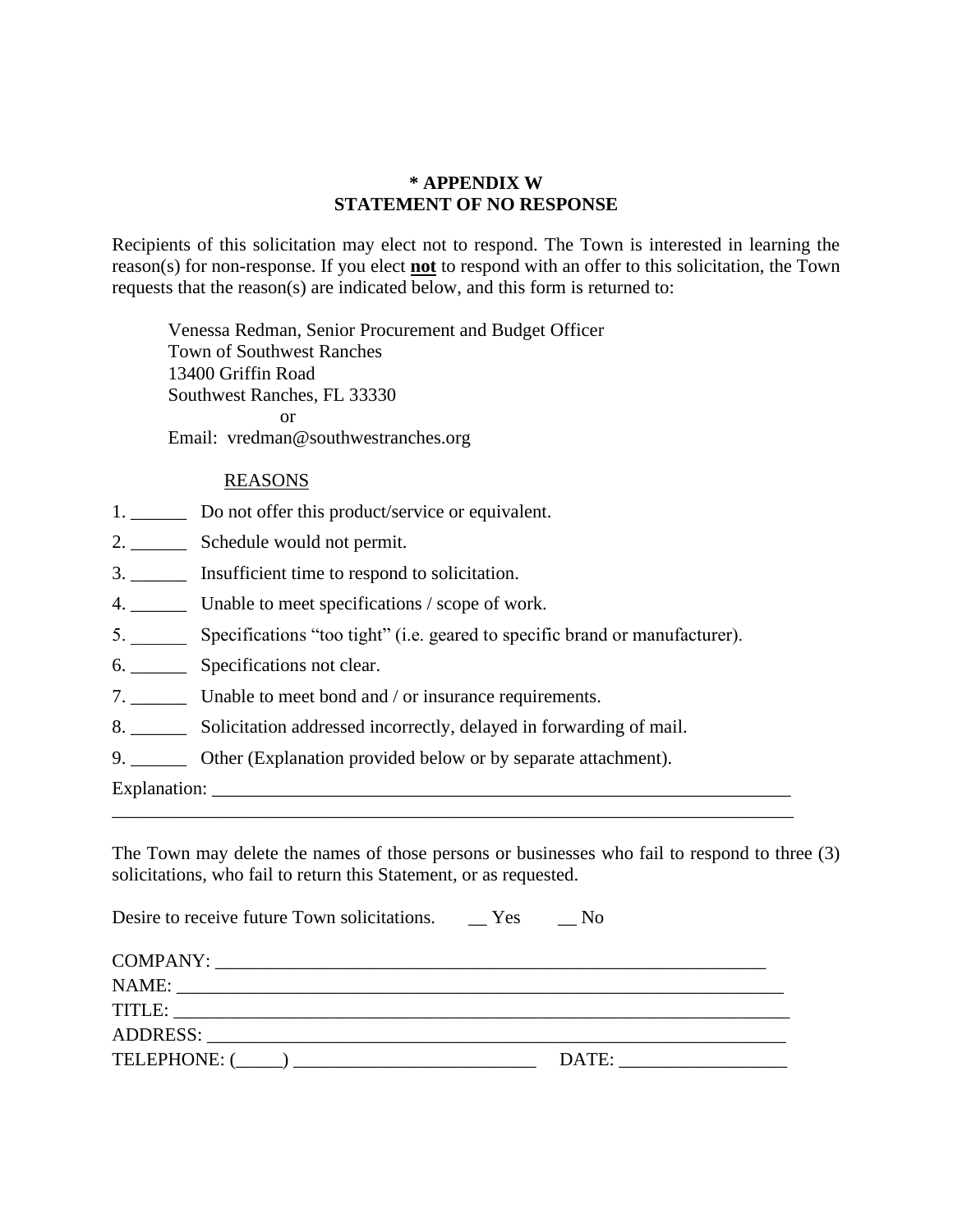## **APPENDIX X 44 C.F.R. PART 18 - CERTIFICATION REGARDING LOBBYING**

Certification for Contracts, Grants, Loans, and Cooperative Agreements

The undersigned certifies, to the best of his or her knowledge and belief, that:

1. No Federal appropriated funds have been paid or will be paid, by or on behalf of the undersigned, to any person for influencing or attempting to influence an officer or employee of an agency, a Member of Congress, an officer or employee of Congress, or an employee of a Member of Congress in connection with the awarding of any Federal contract, the making of any Federal grant, the making of any Federal loan, the entering into of any cooperative agreement, and the extension, continuation, renewal, amendment, or modification of any Federal contract, grant, loan, or cooperative agreement.

2. If any funds other than Federal appropriated funds have been paid or will be paid to any person for influencing or attempting to influence an officer or employee of any agency, a Member of Congress, an officer or employee of Congress, or an employee of a Member of Congress in connection with this Federal contract, grant, loan, or cooperative agreement, the undersigned shall complete and submit Standard Form-LLL, "Disclosure Form to Report Lobbying," in accordance with its instructions.

3. The undersigned shall require that the language of this certification be included in the award documents for all subawards at all tiers (including subcontracts, subgrants, and contracts under grants, loans, and cooperative agreements) and that all subrecipients shall certify and disclose accordingly.

This certification is a material representation of fact upon which reliance was placed when this transaction was made or entered into. Submission of this certification is a prerequisite for making or entering into this transaction imposed by section 1352, title 31, U.S. Code. Any person who fails to file the required certification shall be subject to a civil penalty of not less than \$10,000 and not more than \$100,000 for each such failure.

The Contractor, certifies or affirms the truthfulness and Accuracy of each statement of its certification and disclosure, if any. In addition, the Contractor understands and agrees that the provisions of 31 U.S.C. Chap. 38, Administrative Remedies for False Claims and Statements, apply to this certification and disclosure, if any.

Signature of Contractor's Authorized Official

\_\_\_\_\_\_\_\_\_\_\_\_\_\_\_\_\_\_\_\_\_\_\_\_\_\_\_\_\_\_\_\_\_\_\_\_\_\_\_\_

\_\_\_\_\_\_\_\_\_\_\_\_\_\_\_\_\_\_\_\_\_\_\_\_\_\_\_\_\_\_\_\_\_\_\_\_\_\_\_\_\_ Name and Title of Contractor's Authorized Official

\_\_\_\_\_\_\_\_\_\_\_\_\_\_\_\_\_\_\_\_\_\_\_\_\_\_\_\_\_\_\_\_\_\_\_\_\_\_\_\_\_

Date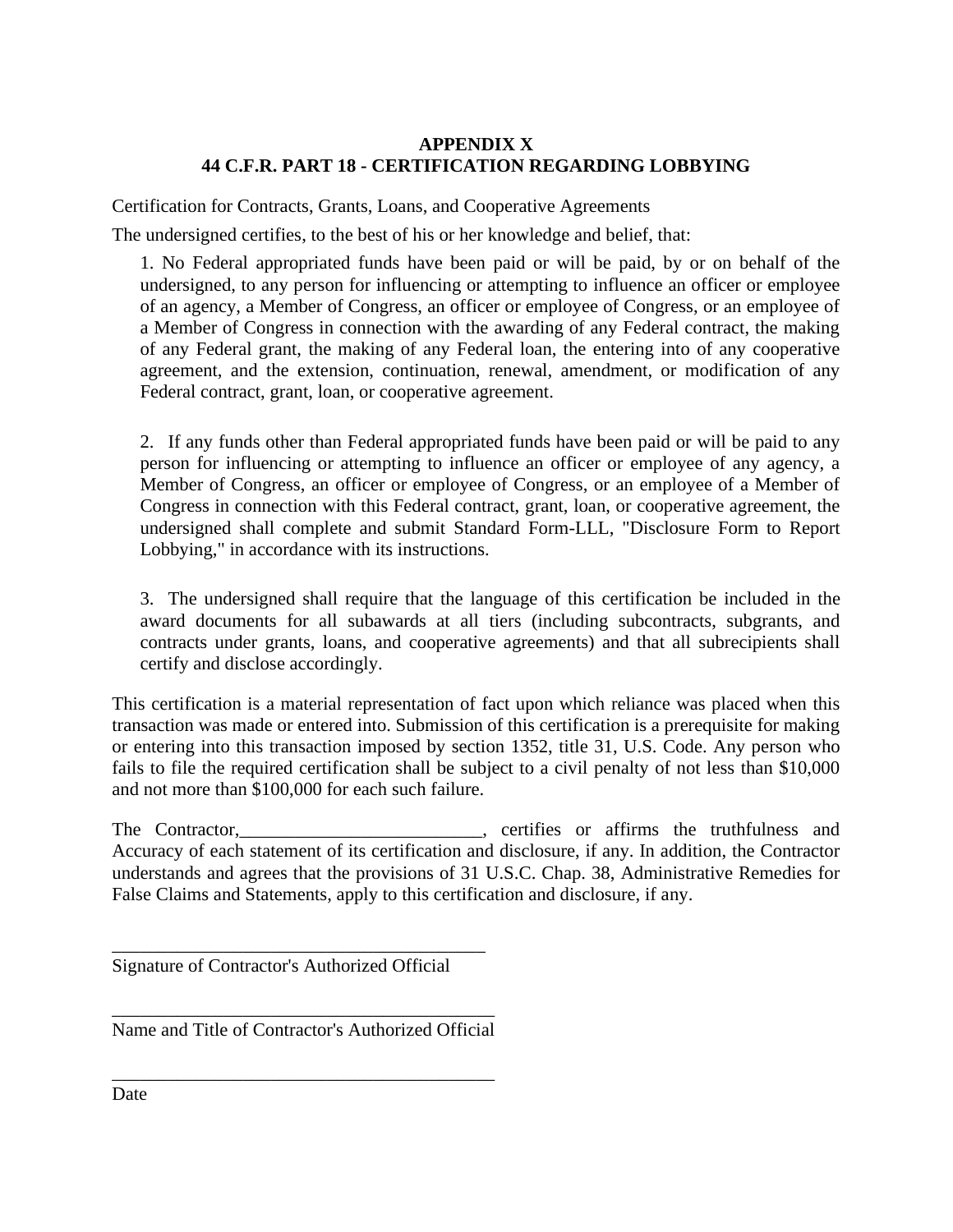## **APPENDIX Y OTHER FEDERAL, STATE AND LOCAL REQUIREMENTS (2 CFR 200 COMPLIANCE)**

The Contractor must adhere to all requirements and regulations established by the Federal Emergency Management Agency (FEMA), the Federal Highway Administration (FHWA), Florida Department of Transportation (FDOT), Natural Resources Conservation Service (NRCS), U.S. Army Corps of Engineers (USACE) and any other governmental agency with jurisdiction over emergency/disaster response and recovery actions. Notwithstanding anything in this Agreement to the contrary, Contractor also agrees to comply, subject to applicable professional standards, with the provisions of any and all applicable Federal, State, County and Town orders, statutes, ordinances, rules and regulations which may pertain to the services required under the Agreement, including but not limited to:

### **A. ACCESS BY THE GRANTEE, SUBGRANTEE, FEDERAL GRANTOR AGENCY AND COMPTROLLER GENERAL**

The Contractor shall allow access by the grantee, sub grantee, Federal grantor agency and Comptroller General of the United States, or any of their duly authorized representatives to any books, documents, papers, and records of the Contractor which are directly pertinent to that specific contract for the purpose of making audit, examination, excerpts and transcriptions.

# **B. FEDERAL CLEAN AIR AND WATER ACTS**

Contractor agrees to comply with all applicable standards, orders or regulations issued pursuant to the Clean Air Act (42 U.S.C. 7401-7671q) and the Federal Water Pollution Control Act as amended (33 U.S.C. 1251-1387), and will report violations to FEMA and the Regional Office of the Environmental Protection Agency (EPA).

## **C. CONTRACT WORK HOURS AND SAFETY STANDARDS**

The Contractor shall comply with Sections 103 and 107 of the Contract Work Hours and Safety Standards Act (40 U.S.C. 3702-3704) as supplemented by Department of Labor regulations (29 CFR Part 5).

## **D. COMPLIANCE WITH THE COPELAND ANTI-KICKBACK ACT**

(1) Contractor. The Contractor shall comply with 18 U.S.C. § 874, 40 U.S.C. § 3145, and the requirements of 29 C.F.R. pt. 3 as may be applicable, which are incorporated by reference into this contract.

(2) Subcontracts. The Contractor or subcontractor shall insert in any subcontracts the clause above and such other clauses as the FEMA may by appropriate instructions require, and also a clause requiring the subcontractors to include these clauses in any lower tier subcontracts. The prime contractor shall be responsible for the compliance by any subcontractor or lower tier subcontractor with all of these contract clauses.

(3) Breach. A breach of the contract clauses above may be grounds for termination of the contract, and for debarment as a contractor and subcontractor as provided in 29 C.F.R. § 5.12.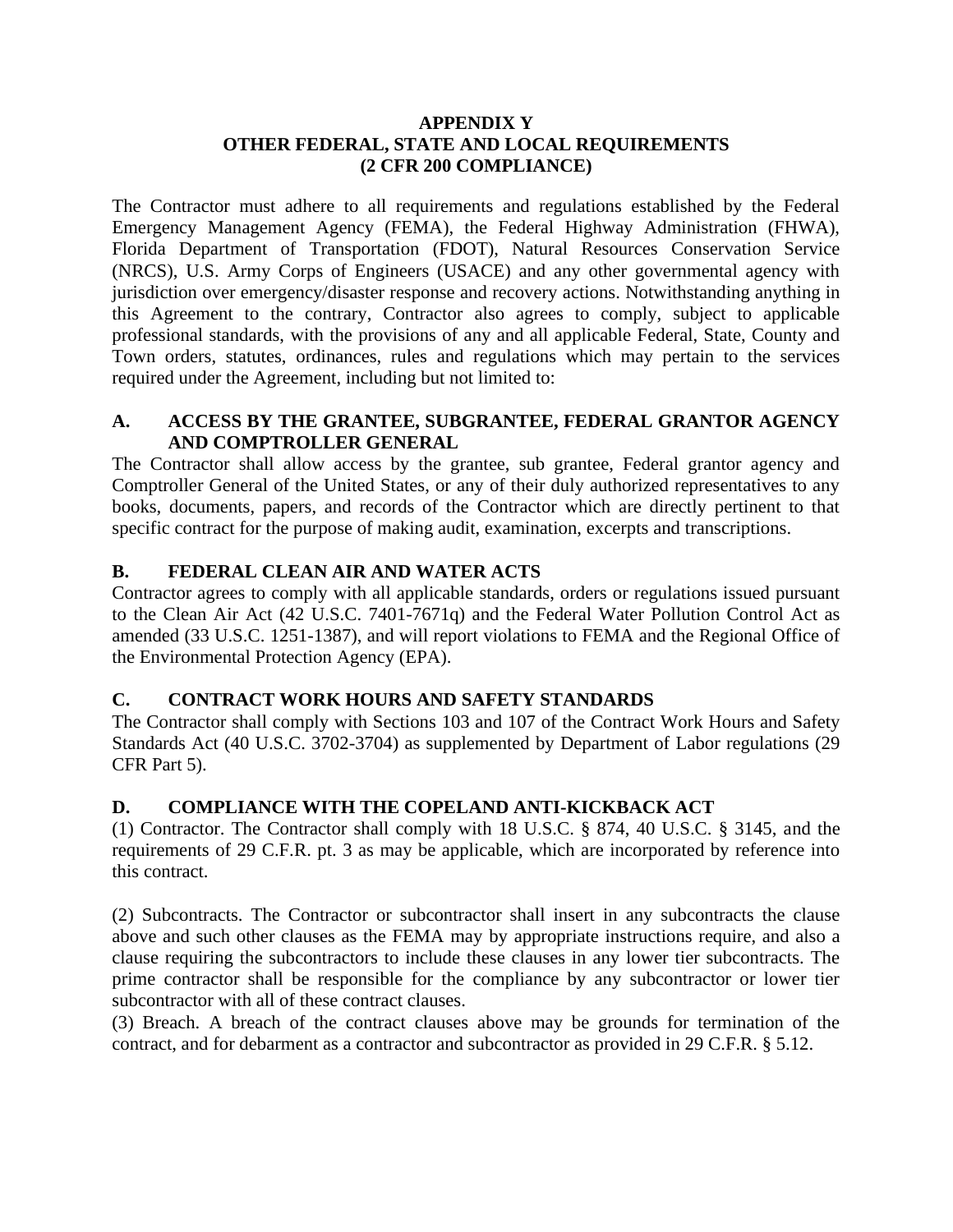# **E. BUY AMERICAN ACT**

The Contractor shall comply with all applicable standards, orders, or requirements regarding the Buy American Act. (42 U.S.C 5206 - extended until 2023).

# **F. SUSPENSION AND DEBARMENT**

Non-federal entities are subject to the non-procurement debarment and suspension regulations implementing Executive Orders 12549 and 12689, 2 CFR part 180. These regulations restrict awards, sub-awards, and contracts with certain parties that are debarred, suspended, or otherwise excluded from or ineligible for participation in Federal assistance programs or activities.

# **G. ANTI-LOBBYING**

Byrd Anti-Lobbying Amendment, 31 U.S.C. § 1352 (as amended), Contractors who apply or bid for an award of \$100,000 or more shall file the required certification (see page 40). Each tier certifies to the tier above that it will not and has not used Federal appropriated funds to pay any person or organization for influencing or attempting to influence an officer or employee of any agency, a member of Congress, officer or employee of Congress, or an employee of a member of Congress in connection with obtaining any Federal contract, grant, or any other award covered by 31 U.S.C. § 1352. Each tier shall also disclose any lobbying with non-Federal funds that takes place in connection with obtaining any Federal award. Such disclosures are forwarded from tierto-tier up to the recipient.

This provision is applicable to all Federal-aid contracts and to all related subcontracts which exceed \$100,000 (49 CFR 20).

# **H. EQUAL EMPLOYMENT OPPORTUNITY**

The Contractor shall comply with Executive Order 11246 of September 24, 1965, entitled "Equal Employment Opportunity," as amended by Executive Order 11375 of October 13, 1967, and as supplemented in Department of Labor regulations (41 CFR Chapter 60). (All construction contracts awarded in excess of \$10,000 by grantees and their contractors or sub-grantees). Additionally, all contractors and subcontractors performing work in connection with this Agreement shall provide equal opportunity for employment because of race, religion, color, age, sex, national origin, sexual preference, disability, or marital status. The aforesaid provision shall include, but not be limited to, the following: employment, upgrading, demotion or transfer, recruitment advertising; layoff or termination; rates of pay or other forms of compensation; and selection for training, including apprenticeship. The Contractor agrees to post in a conspicuous place available for employees and applicants for employment, such notices as may be required by the Dade County Fair Housing and Employment Commission, or other authority having jurisdiction over the Work setting forth the provisions of the nondiscrimination law.

# **I. NONDISCRIMINATION**

During the performance of this Agreement, Contractor agrees to not discriminate against any employee or applicant for employment because of race, religion, color, sex, handicap, marital status, age or national origin, and will take affirmative action to ensure that they are afforded equal employment opportunities without discrimination. Such action shall be taken with reference to, but not be limited to, recruitment, employment, termination, rates of pay or other forms of compensation, and selection for training or retraining, including apprenticeship and on-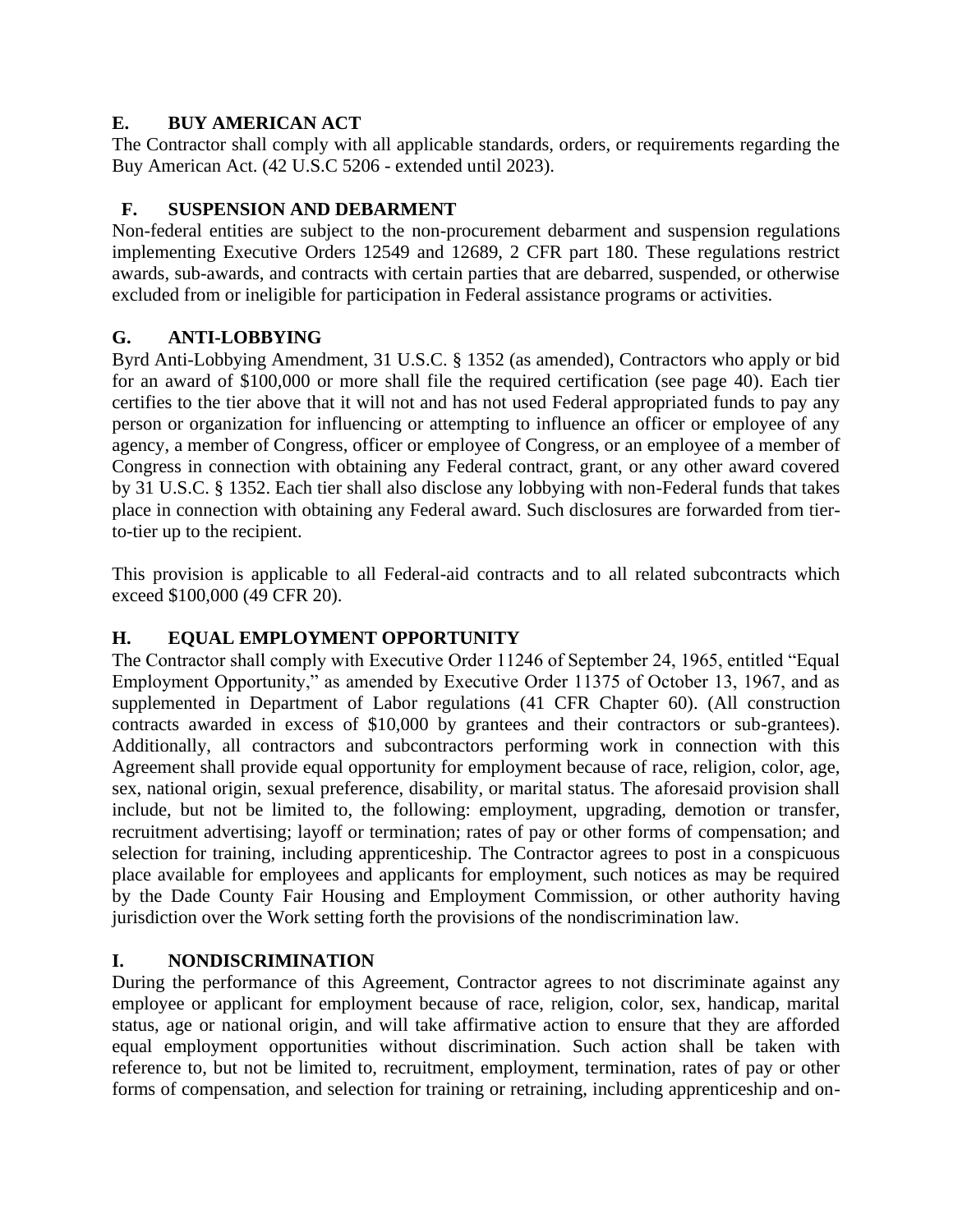the-job training. By entering into this Agreement with the Town, the Contractor attests that it is not in violation of the Americans with Disabilities Act of 1990 (and related Acts). If the Contractor or any owner, subsidiary or other firm affiliated with or related to the Contractor is found by the responsible enforcement agency or the Town to be in violation of the Act, such violation shall render this Agreement void. This Agreement shall be void if the Contractor submits a false affidavit or the Contractor violates the Act during the term of this Agreement, even if the Contractor was not in violation at the time it submitted its affidavit.

# **J. OCCUPATIONAL SAFETY AND HEALTH ACT (OSHA)**

The Contractor shall comply with OSHA as applicable to this Agreement.

# **K. ENVIRONMENTAL PROTECTION AGENCY (EPA)**

The Contractor shall comply with all laws, rules and regulations promulgated by, for, or related to the EPA as applicable to this Agreement.

## **L. CONFLICTS OF INTEREST**

The Contractor shall comply with "Conflicts of Interest" Section 1-19 of the Broward County Code, and Ordinance 2011-19.

# **M. FLORIDA BUILDING CODE (FBC)**

The Contractor shall comply with all applicable provisions of the Florida Building Code (FBC).

# **N. VIOLATIONS OF LAW**

Notwithstanding any other provision of the Agreement, Contractor shall not be required pursuant to the Agreement to take any action or abstain from taking any action if such action or abstention would, in the good faith determination of the Contractor, constitute a violation of any law or regulation to which Contractor is subject, including, but not limited to, laws and regulations requiring that Contractor conduct its operations in a safe and sound manner.

## **O. VERIFICATION OF EMPLOYMENT STATUS**

Any Contractor/Consultant assigned to perform responsibilities under its contract with a State agency are required to utilize the U.S. Department of Homeland Security's E-Verify system (per the State of Florida Executive Order Number 11-02 "Verification of Employment Status") to verify the employment eligibility of: (a) all persons employed during the contract term by the Contractor to perform employment duties within Florida; and (b) all persons (including subcontractors) assigned by the Contractor to perform work pursuant to the contract with the State agency. U.S. Department of Homeland Security's E-Verify System Affirmation Statement should be completed and submitted to Town for any individuals performing work for Contractor under the Agreement.

# **P. CONTRACTING WITH SMALL AND MINORITY BUSINESSES, WOMEN'S BUSINESS ENTERPRISES, AND LABOR SURPLUS AREA FIRMS**

Contractors shall comply with the requirements of 2 CFR §200.321 as applicable to this Agreement. Contractor's failure or refusal to comply with the provisions of this section shall result in the immediate termination for cause by Town.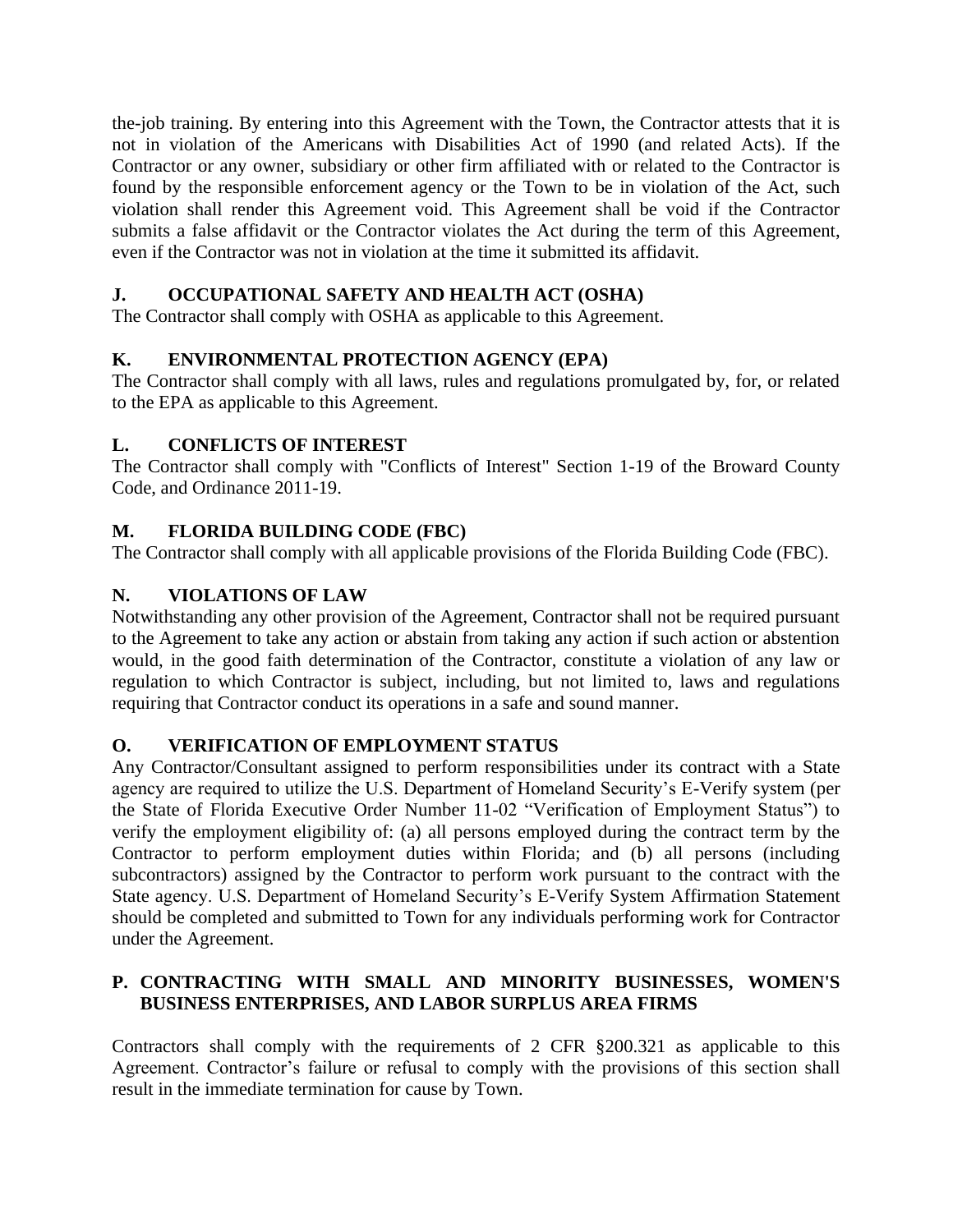## **Q. PROCUREMENT OF RECOVERED MATERIALS**

Contractors shall comply with the requirements of 2 CFR §200.321, as applicable to this Agreement.

## **R. DAVIS-BACON ACT REQUIREMENTS**

Contractors shall comply with the requirements of the Davis-Bacon Act, as amended (40 U.S.C. §3141-3148), and as supplemented by Department of Labor regulations (29 CFR Part 5, "Labor Standards Provisions Applicable to Contracts Covering Federally Financed and Assisted Construction"), as applicable to this Agreement.

Signature of Contractor's Authorized Official

\_\_\_\_\_\_\_\_\_\_\_\_\_\_\_\_\_\_\_\_\_\_\_\_\_\_\_\_\_\_\_\_\_\_\_\_\_

\_\_\_\_\_\_\_\_\_\_\_\_\_\_\_\_\_\_\_\_\_\_\_\_\_\_\_\_\_\_\_\_\_\_\_\_\_\_\_\_

Name and Title of Contractor's Authorized Official

\_\_\_\_\_\_\_\_\_\_\_\_\_\_\_\_\_\_\_\_\_\_\_\_\_\_\_\_\_\_\_\_\_\_\_\_\_\_\_\_\_

Date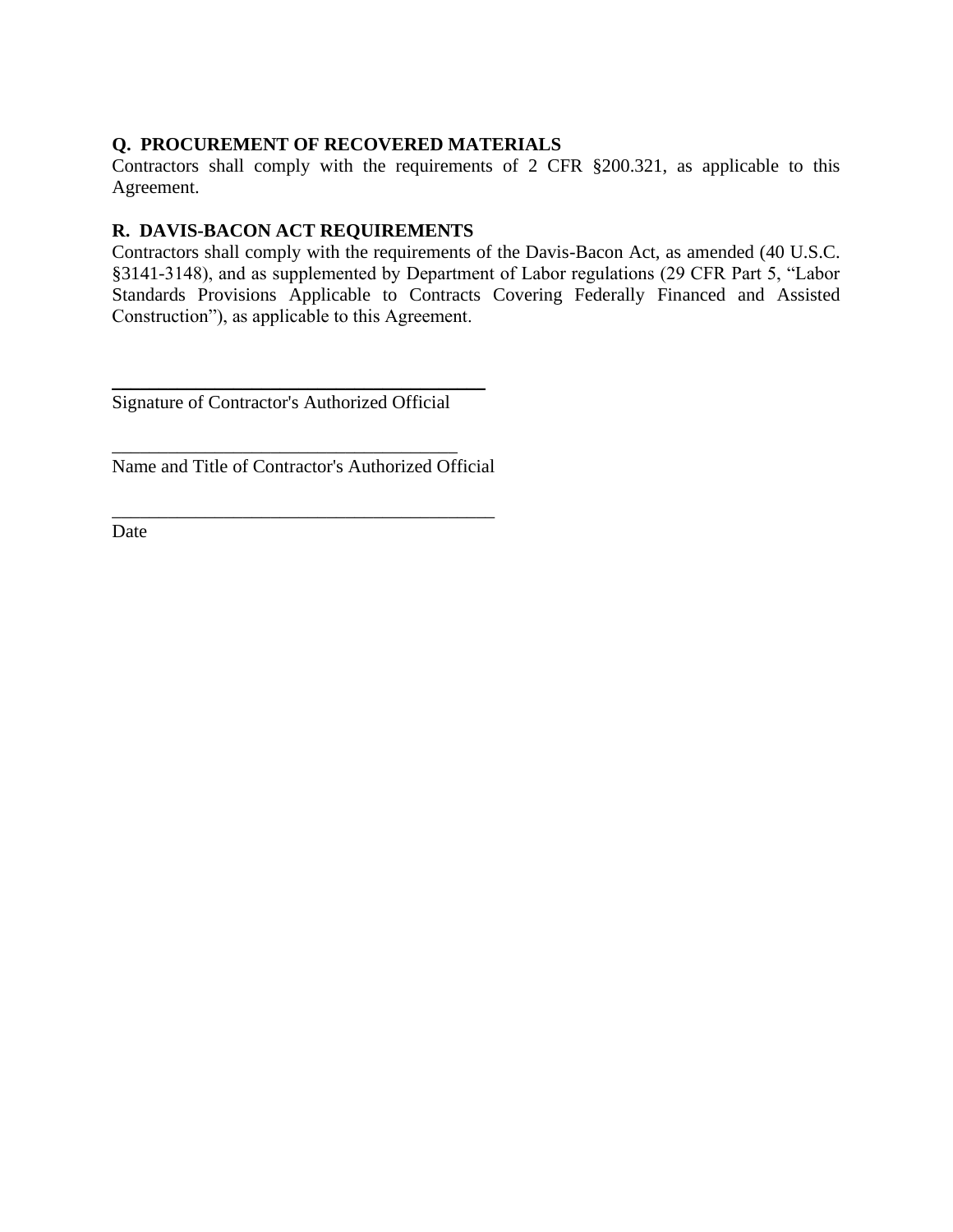# **EXHIBIT A - AGREEMENT**



# AGREEMENT

# BETWEEN THE

# TOWN OF SOUTHWEST RANCHES

AND

\_\_\_\_\_\_\_\_\_\_\_\_\_\_\_\_\_\_\_\_\_\_\_\_\_\_\_\_\_\_\_\_\_

FOR

**RFP 22-007** 

# **ACQUISITION AND DEVELOPMENT OF VACANT LAND AT THE WEST BROWARD INDUSTRIAL PARK, WITH A CONTINUED PERCENTAGE PARTICIPATION IN THE GROSS REVENUE, OR OTHER REVENUES, ONCE THE DEVELOPMENT HAS BEEN COMPLETED**

**TO BE DETERMINED**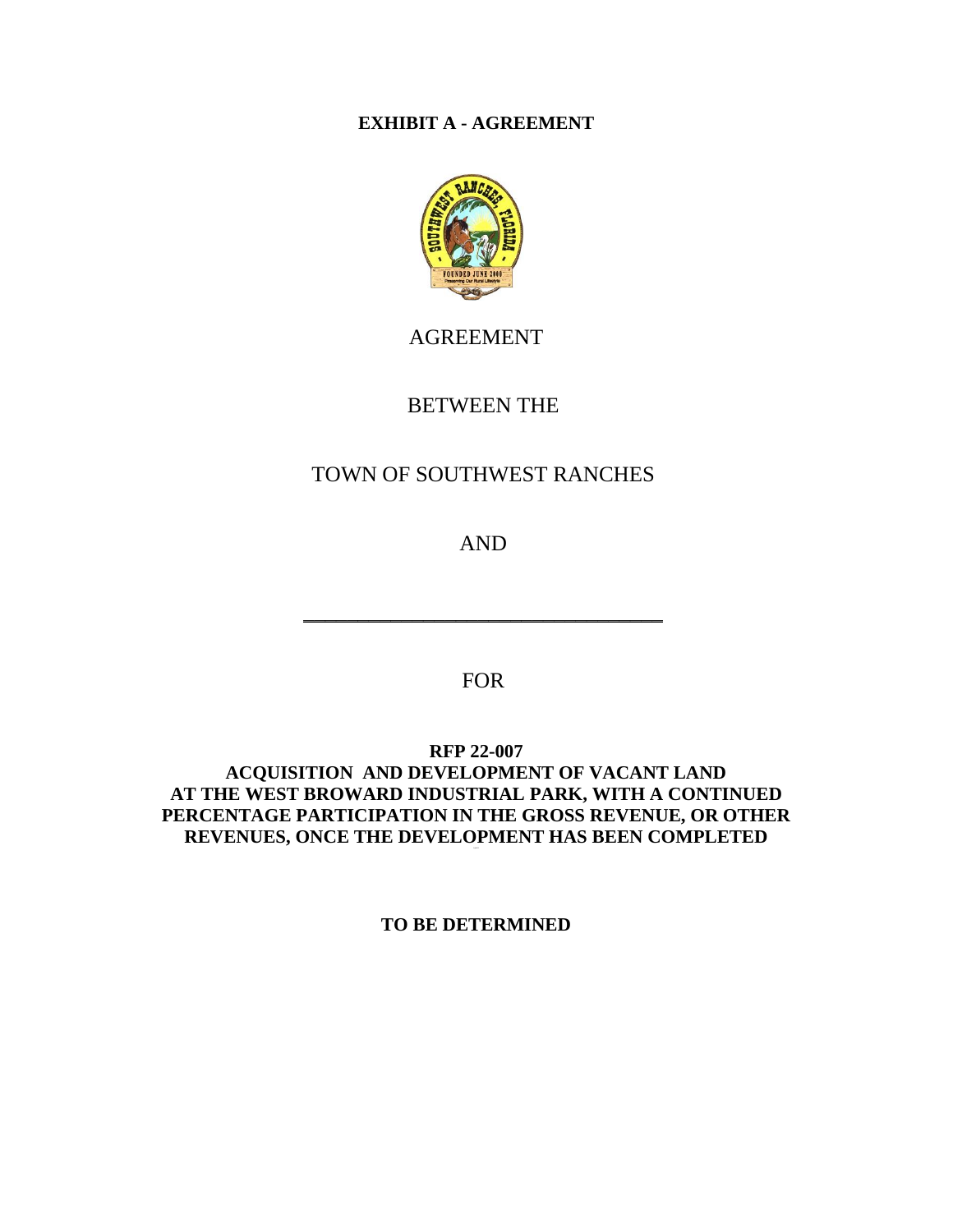# **ATTACHMENT 1 EXHIBIT B - FEDERAL NON-DISCRIMINATION COVENANTS**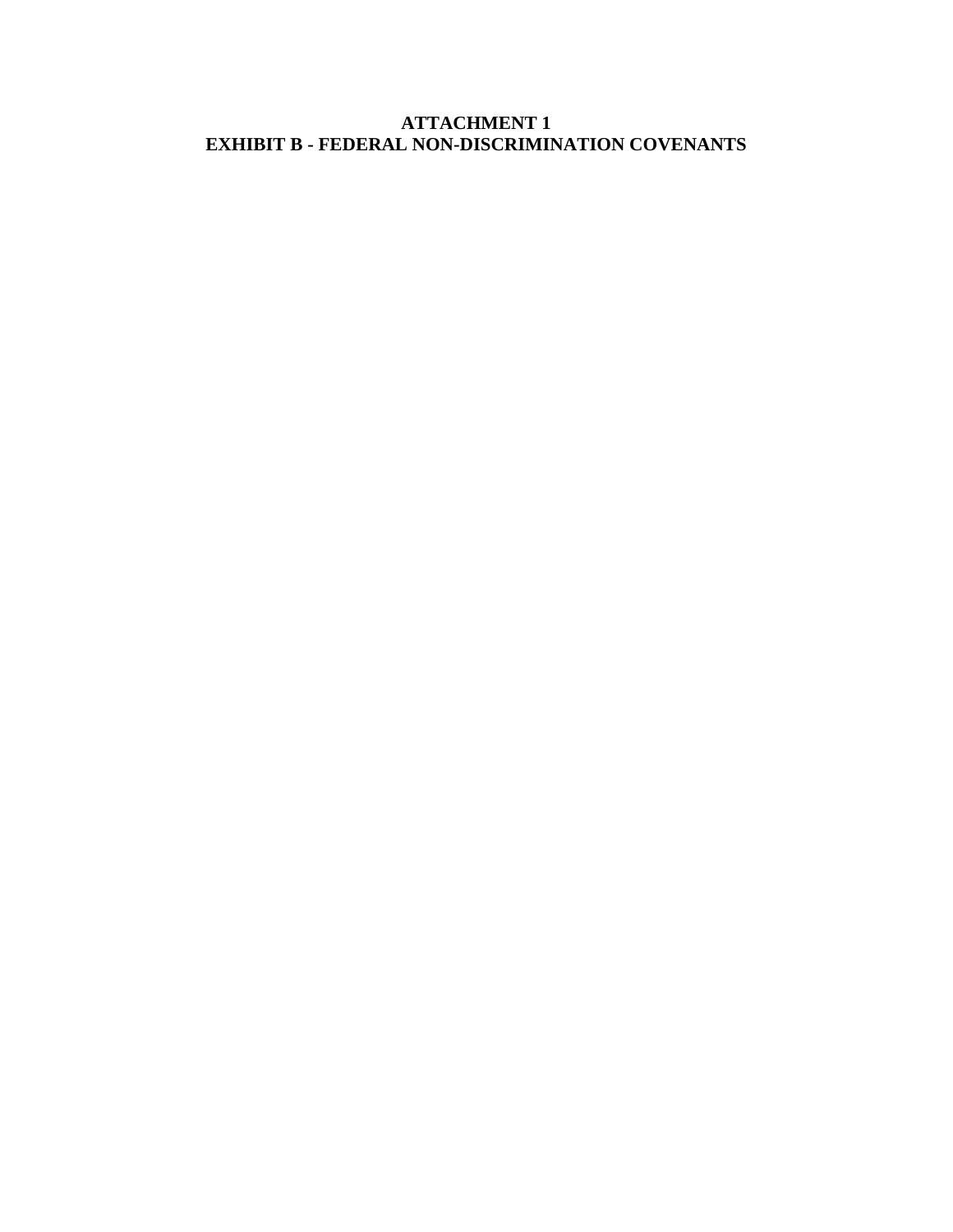# **FEDERAL NONDISCRIMINATION REQUIREMENTS**

## A. Title VI Clauses for Compliance with Nondiscrimination Requirements.

During the performance of this Agreement, Developer, for itself, its assignees, and successors in interest, agrees as follows:

- 1. Compliance with Regulations: Developer will comply with the Title VI List of Pertinent Nondiscrimination Acts and Authorities ("Nondiscrimination Acts and Authorities" as set forth in paragraph B below), as they may be amended from time to time, which are herein incorporated by reference and made a part of this Agreement.
- 2. Nondiscrimination: Developer, with regard to the work performed by it during this Agreement, will not discriminate on the grounds of race, color, or national origin in the selection and retention of subcontractors, including procurements of materials and leases of equipment. Developer will not participate directly or indirectly in the discrimination prohibited by the Nondiscrimination Acts and Authorities, including employment practices when this Agreement covers any activity, project, or program set forth in Appendix B of 49 CFR part 21.
- 3. Solicitations for Subcontracts, including Procurements of Materials and Equipment: In all solicitations, either by competitive bidding or negotiation made by Developer for work to be performed under a subcontract, including procurements of materials, or leases of equipment, each potential subcontractor or supplier will be notified by Developer of Developer's obligations under this Agreement and the Nondiscrimination Acts and Authorities on the grounds of race, color, or national origin.
- 4. Information and Reports: Developer will provide all information and reports required by the Acts, the Regulations, and directives issued pursuant thereto and will permit access to its books, records, accounts, other sources of information, and its facilities as may be determined to be pertinent to ascertain compliance with such Nondiscrimination Acts and Authorities and instructions. Where any information required of a contractor is in the exclusive possession of another who fails or refuses to furnish the information, Developer will so certify, and will set forth what efforts it has made to obtain the information.
- 5. Sanctions for Noncompliance: In the event of a Developer's noncompliance with the nondiscrimination provisions of this Agreement, Town will impose such contract sanctions as it may determine to be appropriate, including, but not limited to:
	- a. Withholding payments to Developer under this Agreement until Developer complies; and/or
	- b. Cancelling, terminating, or suspending a contract, in whole or in part.
- 6. Incorporation of Provisions: Developer will include the provisions of paragraphs one through six in every subcontract, including procurements of materials and leases of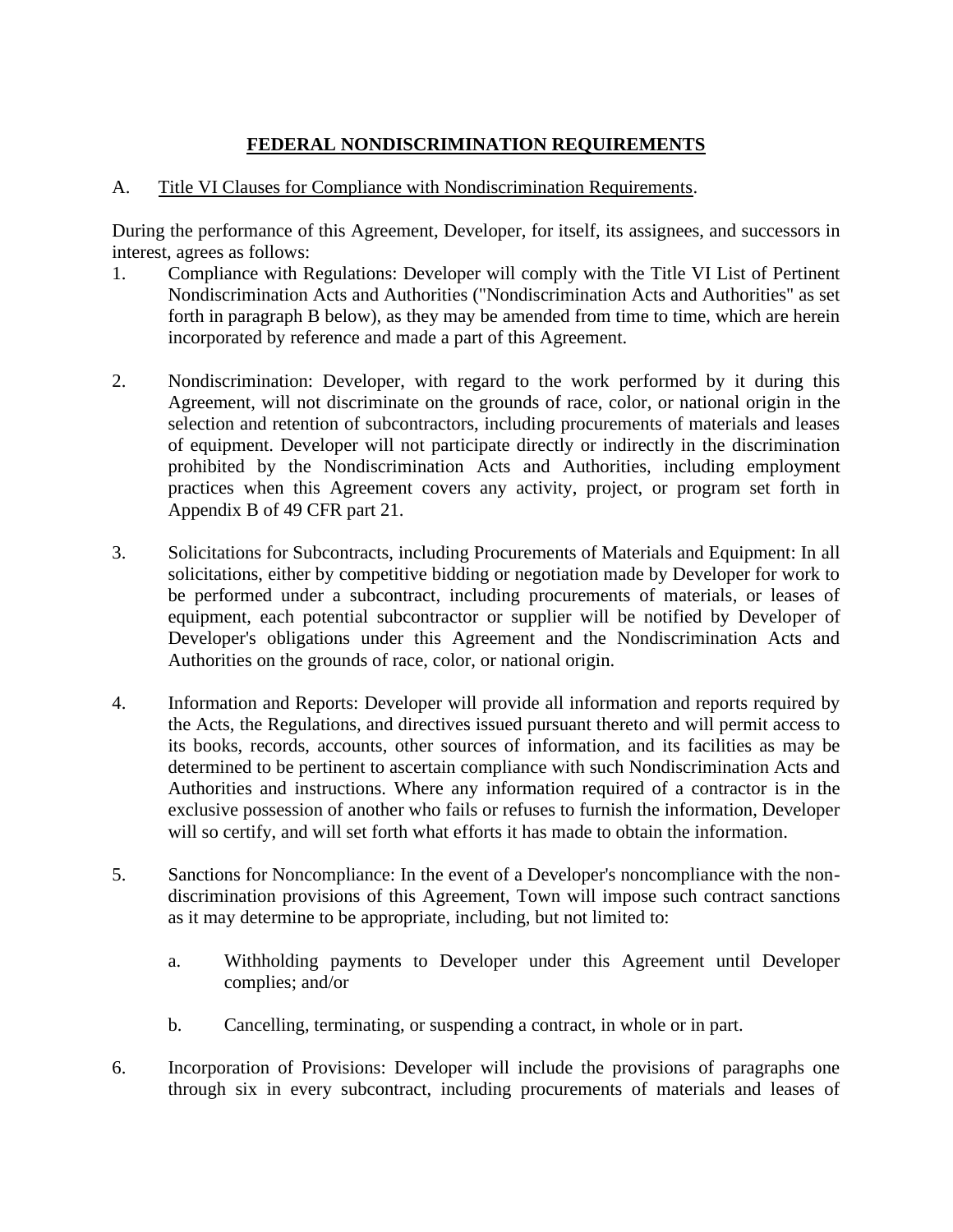equipment, unless exempt by the Acts, the Regulations, and directives issued pursuant thereto. Developer will take action with respect to any subcontract or procurement as the sponsor may direct as a means of enforcing such provisions including sanctions for noncompliance. Provided, that if Developer becomes involved in, or is threatened with litigation by a subcontractor, or supplier because of such direction, Developer may request the sponsor to enter into any litigation to protect the interests of the sponsor. In addition, Developer may request the United States to enter into the litigation to protect the interests of the United States.

B. Title VI List of Pertinent Nondiscrimination Acts and Authorities. During the performance

of this Agreement, Developer, for itself, its assignees, and successors in interest, agrees to comply

with the following non-discrimination statutes and authorities, as may be amended, including but not limited to:

- Title VI of the Civil Rights Act of 1964 (42 USC § 2000d et seq., 78 stat. 252) (prohibits discrimination on the basis of race, color, national origin);
- 49 CFR part 21 (Non-discrimination in Federally-assisted programs of the Department of Transportation—Effectuation of Title VI of the Civil Rights Act of 1964);
- The Uniform Relocation Assistance and Real Property Acquisition Policies Act of 1970, (42 USC § 4601) (prohibits unfair treatment of persons displaced or whose property has been acquired because of Federal or Federal-aid programs and projects);
- Section 504 of the Rehabilitation Act of 1973 (29 USC § 794 et seq.), as amended (prohibits discrimination on the basis of disability); and 49 CFR part 27;
- The Age Discrimination Act of 1975, as amended (42 USC § 6101 et seq.) (prohibits discrimination on the basis of age);
- Industrial Park and Airway Improvement Act of 1982 (49 USC § 471, Section 47123), as amended (prohibits discrimination based on race, creed, color, national origin, or sex);
- The Civil Rights Restoration Act of 1987 (PL 100-209) (broadened the scope, coverage and applicability of Title VI of the Civil Rights Act of 1964, the Age Discrimination Act of 1975 and Section 504 of the Rehabilitation Act of 1973, by expanding the definition of the terms "programs or activities" to include all of the programs or activities of the Federal-aid recipients, sub-recipients and contractors, whether such programs or activities are Federally funded or not);
- Titles II and III of the Americans with Disabilities Act of 1990, which prohibit discrimination on the basis of disability in the operation of public entities, public and private transportation systems, places of public accommodation, and certain testing entities (42 USC §§ 12131 - 12189) as implemented by U.S. Department of Transportation regulations at 49 CFR parts 37 and 38;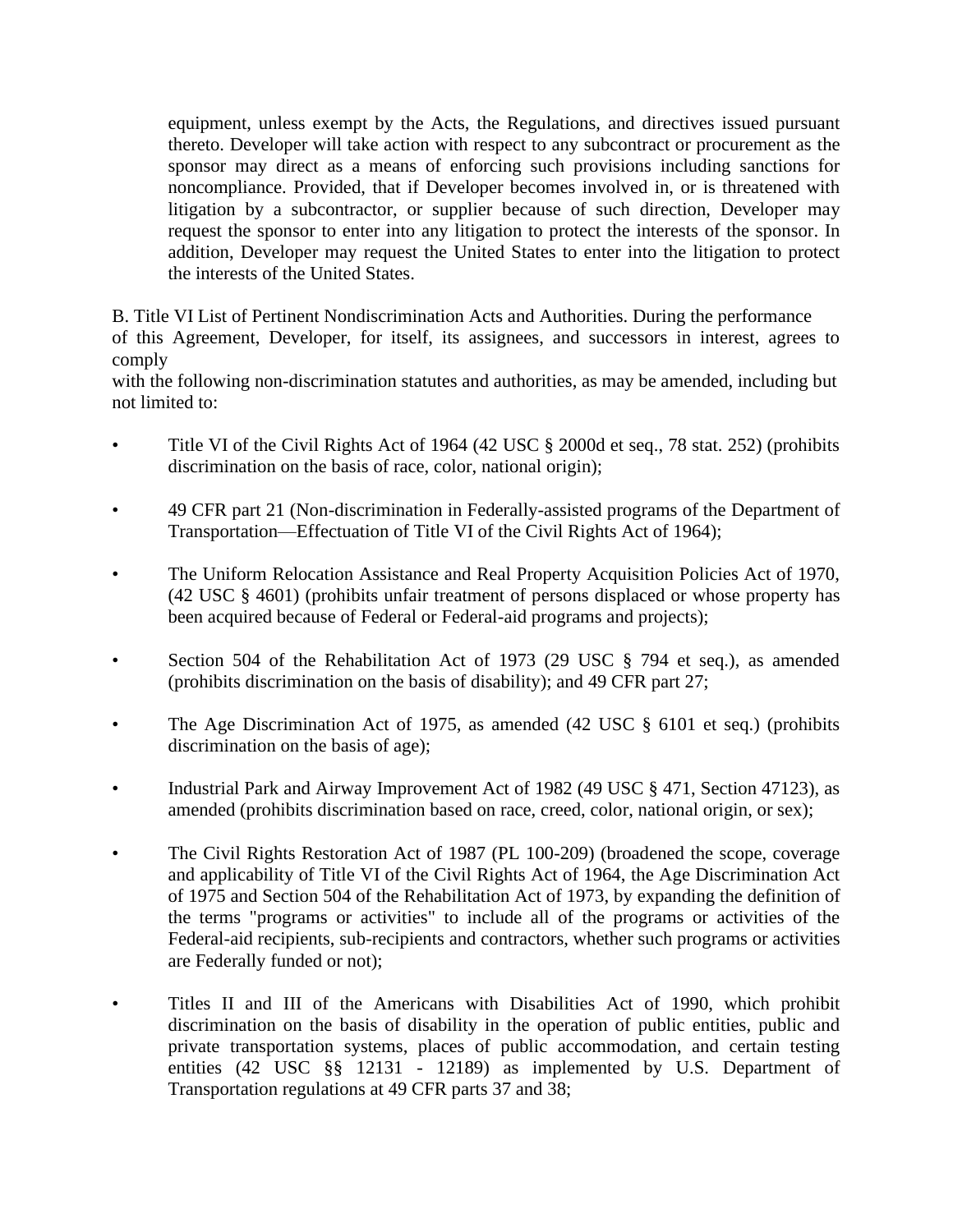- Executive Order 12898, Federal Actions to Address Environmental Justice in Minority Populations and Low-Income Populations, which ensures nondiscrimination against minority populations by discouraging programs, policies, and activities with disproportionately high and adverse human health or environmental effects on minority and low-income populations;
- Executive Order 13166, Improving Access to Services for Persons with Limited English Proficiency, and resulting agency guidance, national origin discrimination includes discrimination because of limited English proficiency (LEP). To ensure compliance with Title VI, you must take reasonable steps to ensure that LEP persons have meaningful access to your programs (70 Fed. Reg. at 74087 to 74100);
- Title IX of the Education Amendments of 1972, as amended, which prohibits you from discriminating because of sex in education programs or activities (20 USC 1681 et seq).

### C. Title VI Clauses for Construction/Use/Access to Real Property Acquired Under the Activity, Facility or Program.

- 1. Developer for itself and its successors in interest and assigns, as a part of the consideration hereof, does hereby covenant and agree as a covenant running with the land that (1) no person on the ground of race, color, or national origin, will be excluded from participation in, denied the benefits of, or be otherwise subjected to discrimination in the use of said facilities, (2) that in the construction of any improvements on, over, or under such land, and the furnishing of services thereon, no person on the ground of race, color, or national origin, will be excluded from participation in, denied the benefits of, or otherwise be subjected to discrimination, (3) that Developer will use the Developer Premises and any License Area in compliance with all other requirements imposed by or pursuant to the Nondiscrimination Acts And Authorities.
- 2. In the event of breach of any of the above nondiscrimination covenants, Town will have the right to terminate this Agreement and to enter or re-enter and repossess the Developer Premises and any License Area and the facilities thereon, and hold the same as if this Agreement had never been made or issued.

### D. Title VI Clauses for Transfer of Real Property Acquired or Improved Under the Activity, Facility, or Program.

Developer for itself and its successors in interest, and assigns, as a part of the consideration hereof, does hereby covenant and agree as a covenant running with the land that:

1. In the event facilities are constructed, maintained, or otherwise operated on the property described in this Agreement the Developer will maintain and operate such facilities and services in compliance with all requirements imposed by the Nondiscrimination Acts and Authorities (as may be amended) such that no person on the grounds of race, color, or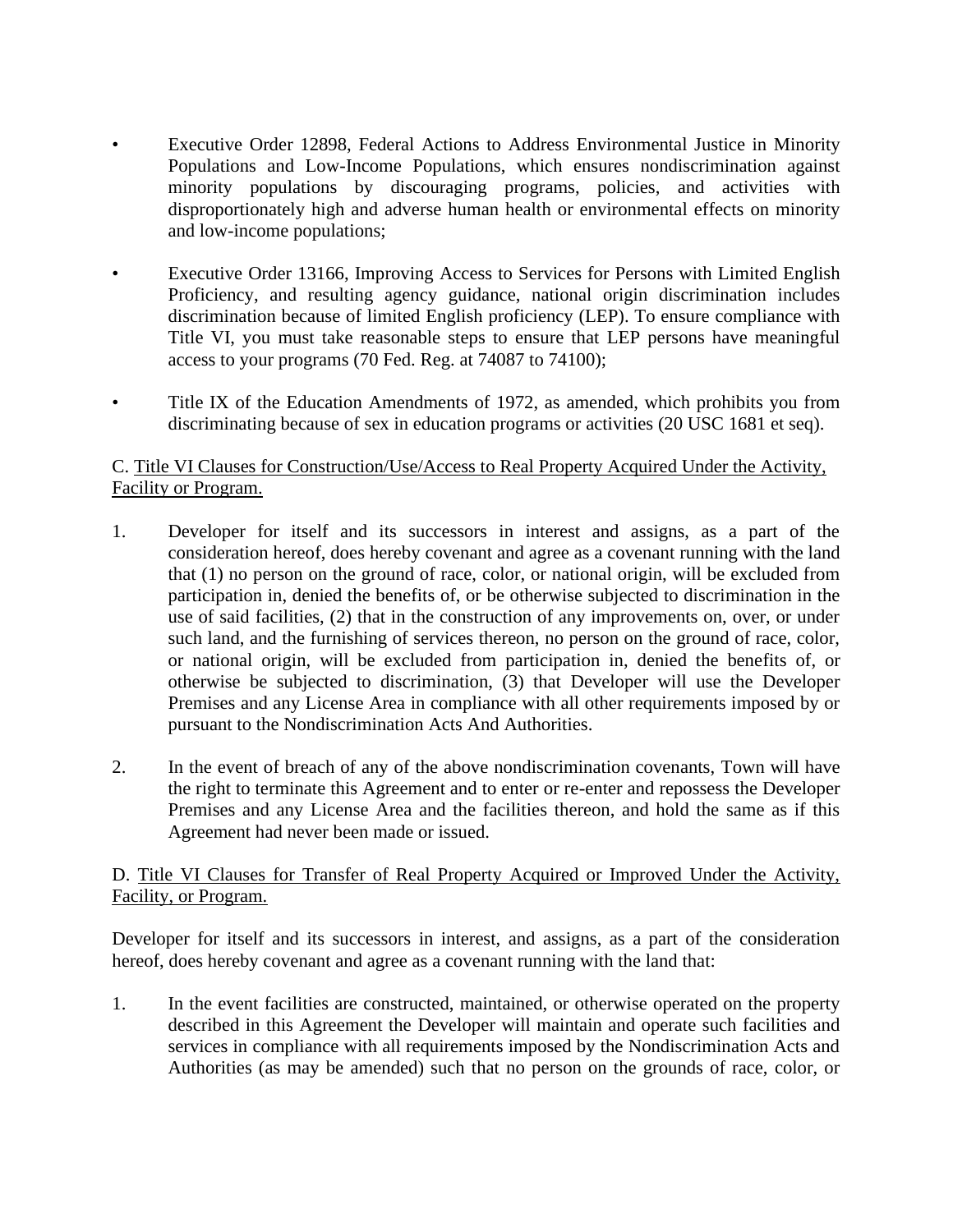national origin, will be excluded from participation in, denied the benefits of, or be otherwise subjected to discrimination in the use of said facilities.

2. In the event of breach of any of the above nondiscrimination covenants, Town will have the right to terminate this Agreement and to enter, re-enter, and repossess said lands and facilities thereon, and hold the same as if this Agreement had never been made or issued.

### E. Industrial Park Concession Disadvantaged Business Enterprises ("ACDBE").

This Agreement may be subject to the requirements of the U.S. Department of Transportation's regulations, 49 CFR Part 23. It is the policy of Town that ACDBEs shall have the maximum practicable opportunity to participate in the performance of contracts. Developer agrees that it will not discriminate against any business owner because of the owner's race, color, national origin or sex in connection with the award or performance of any concession agreement, management contract, or subcontract, purchase or lease agreement, or other agreement covered by 49 CFR Part 23. Developer agrees to include the aforementioned statement in any subsequent concession agreement or contract covered by 49 CFR Part 23, that it enters and cause those businesses to similarly include the statements in further agreements.

#### F. General Civil Rights Provision.

Developer agrees to comply with pertinent statutes, Executive Orders and such rules as are promulgated to ensure that no person shall, on the grounds of race, creed, color, national origin, sex, age, or disability be excluded from participating in any activity conducted with or benefiting from Federal assistance. If Developer transfers its obligation to another, the transferee is obligated in the same manner as Developer. This provision obligates Developer for the period during which the property is owned, used or possessed by Developer. This provision is in addition to that required by Title VI of the Civil Rights.